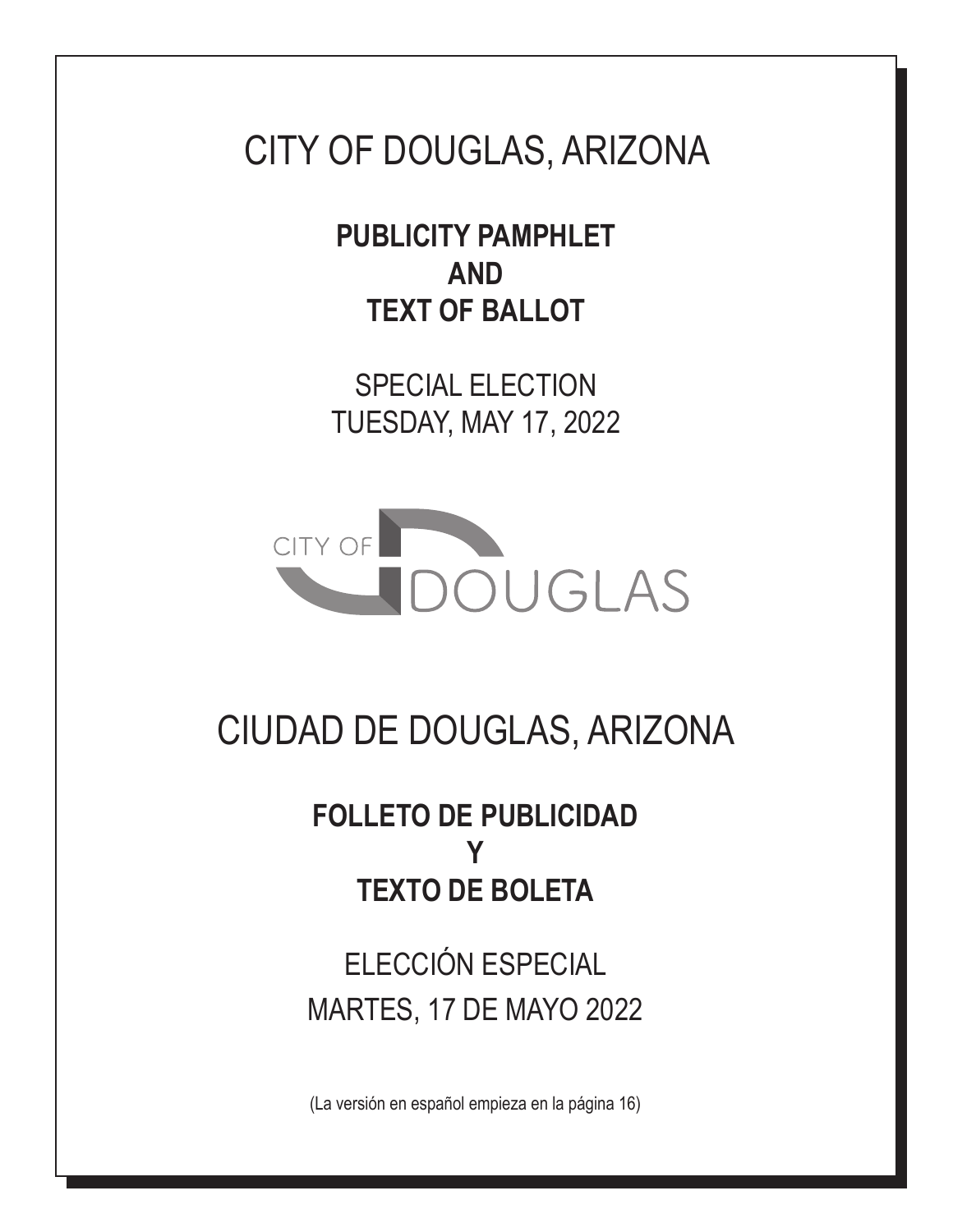#### **To the voters of the City of Douglas:**

The purpose of this publicity pamphlet is to provide you with information on 36 ballot measures which will appear on the May 17, 2022 Special Election ballot. Preparation of this pamphlet is required by State law.

Included herein is "a true copy of the title and text of the proposed amendment", such text indicating material deleted, if any, by printing such material with a line drawn through the center of the letters of such material, and indicating material added or new material by printing the letters of such material in capital letters, and the form in which the proposed amendment will appear on the ballot.

In compliance with the Federal Voting Rights Act, this publicity pamphlet has been prepared in both English and Spanish.

I urge you to carefully read the proposals contained within this pamphlet and the effect a "YES" or "NO" vote will have, so that you will be prepared to fully exercise your right to vote on May 17, 2022.

Alma Andrade City Clerk

#### **ALL-MAIL BALLOT ELECTION**

The City of Douglas will be conducting an all-mail ballot election on May 17, 2022. **No polling place will be provided for this election.**

A ballot will be mailed to each qualified elector in the City of Douglas beginning on April 20, 2022.

For this All-Mail Ballot Election, you do not need to request a ballot. You will automatically be sent a ballot via U.S. Mail. Your voted ballot must be returned by U.S. Mail and received back not later than 7:00 p.m. on May 17, 2022 – Election Day.

As an **alternative** to returning your voted ballot by U.S. Mail, you may return your voted ballot in person no later than  $7:00$  p.m. on May 17,  $2022$  – Election Day to one of the locations listed below.

Douglas City Hall Council Chamber 425 10th Street, Douglas, AZ 85607 6:00 a.m. - 7:00 p.m. on May 17, 2022 – **Election Day**

Cochise County Recorder's Office: 1415 Melody Lane – Building B, Bisbee, AZ 85603 8:00 a.m. – 5:00 p.m. Monday – Friday 6:00 a.m. – 7:00 p.m. on May 17, 2022 – **Election Day**

#### **REPLACEMENT BALLOT INFORMATION**

Voters whose ballots are destroyed, lost, spoiled or voters who do not receive a ballot in the mail may obtain a replacement ballot. Replacement ballots for the City of Douglas All-Mail Ballot Election may be obtained at the locations listed below during regular business hours and on Election Day – May 17, 2022 from 6:00 a.m. – 7:00 p.m.

#### **Replacement Ballot Locations**

Douglas City Hall Council Chamber 425 10th Street, Douglas, AZ 85607 6:00 a.m. - 7:00 p.m. on May 17, 2022 – **Election Day**

Cochise County Recorder's Office: 1415 Melody Lane – Building B, Bisbee, AZ 85603 8:00 a.m. – 5:00 p.m. Monday – Friday, beginning April 20, 2022

6:00 a.m. – 7:00 p.m. on May 17, 2022 – **Election Day**

Ballots may be returned by U.S. Mail or dropped off at the secured drop off box at the Douglas Government Center, 1012 G. Avenue, Douglas, Arizona 85607, Monday – Friday, 8:00 a.m. – 5:00 p.m.

In order for your ballot to be counted, it must be received by 7:00 p.m. on Election Day – May 17, 2022.

**DOUGLAS CITY HALL WILL BE OPEN FROM 6:00 A.M. TO 7:00 P.M. ON ELECTION DAY, TUESDAY, MAY 17, 2022.**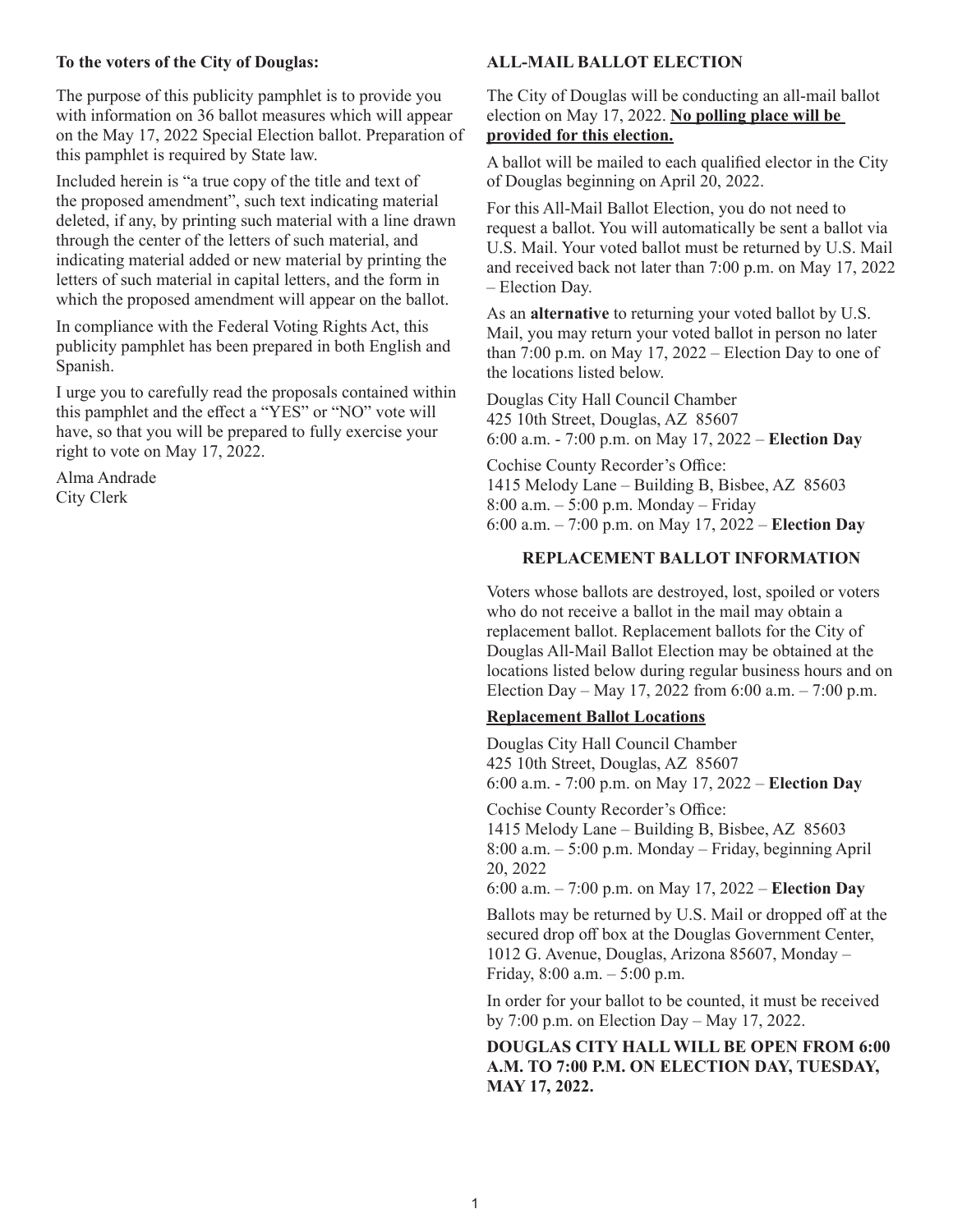#### **RESOLUTION NO. 22-1485**

## **A RESOLUTION OF THE MAYOR AND COUNCIL OF THE CITY OF DOUGLAS, COCHISE COUNTY, ARIZONA, ORDERING QUESTIONS BE SUBMITTED WITH RESPECT TO THE PROPOSED AMENDMENTS TO THE CITY OF DOUGLAS CHARTER, WHICH SHALL BE VOTED UPON BY THE QUALIFIED ELECTORS OF THE CITY OF DOUGLAS AT THE SPECIAL CITY ELECTION TO BE HELD ON MAY 17, 2022, AND PROVIDING DIRECTION AND AUTHORIZATION RELATED TO SUCH ELECTION.**

**WHEREAS**, the City of Douglas Charter was approved by the qualified electors of the City of Douglas on May 18, 1982, and amended on March 10, 1998, May 17, 2005, May 17, 2011, and May 16, 2017; and

**WHEREAS**, Article XIV, Section 8 of the City Charter requires the Mayor and Council to appoint a citizens committee to review the City Charter and recommend proposed Charter revisions if any changes are deemed necessary; and

**WHEREAS**, Arizona Revised Statutes §19-143 requires all charter amendments be referred to the voters of the city; and

**WHEREAS**, the City of Douglas Charter Review Committee has made recommendations to the City Council for changes to the City of Douglas Charter; and

**WHEREAS**, the City Council is referring the Committee's amendments recommendations and the Council's amendments to remove the term limits for the Mayor and Council members to the voters for approval through this Resolution.

## **NOW, THEREFORE BE IT RESOLVED by the Mayor and Council of the City of Douglas, Arizona, as follows:**

**Section 1**. A Special Election of the qualified electors of the City of Douglas is hereby called to be held on May 17, 2022 (hereinafter referred to as the "Election") at which there shall be submitted to the qualified electors of the City questions amending the City of Douglas Charter.

**Section 2**. The proposed amendments to the City of Douglas Charter in legislative format are attached hereto as Exhibit 1.

**Section 3**. The official ballot language for the Election shall be substantially in the form attached hereto as Exhibit 2.

**Section 4**. Voters have until April 18, 2022 to register to vote or change information on their voter registration for the Election.

**Section 5**. Arguments for or against the proposed charter amendments must be accompanied by a payment of \$200 at the time of filing, be no more than 300 words in length, must conform to other legal requirements; and must be received by the City Clerk's Office no later than 5:00 p.m. February 16, 2022. The City Clerk's Office is located at

425 Tenth Street, Douglas, Arizona 85607.

**Section 6**. The City Clerk is directed to publish this Resolution at least twice in a newspaper not less than one week apart during the six calendar weeks preceding ninety days before the Election.

**Section 7**. The Election shall be held, conducted and canvassed in conformity with the provisions of the general election laws of the State of Arizona, except as otherwise provided by law, and only such persons shall be permitted to vote at the Election who are qualified electors of the City.

**Section 8**. All expenditures as may be necessary to order, notice, hold and administer the Election are hereby authorized, which expenditures shall be paid from current operating funds of the City.

**Section 9**. The City Clerk is hereby further authorized to take all other necessary action to facilitate the Election.

**Section 10**. The City Manager is hereby authorized to execute any contracts or agreements needed to facilitate the Election.

**Section 11**. The City Attorney is authorized to make nonsubstantive changes to the Resolution or Exhibits needed to give effect to the referral of the offered amendments.

**Section 12**. This Resolution shall become effective upon approval of the City Council.

**PASSED AND ADOPTED** by the Mayor and Council of the City of Douglas, Arizona, this 2nd day of February, 2022.

/s/ Donald C. Huish

Donald C. Huish, Mayor

Attest:

/s/ Alma Andrade

Alma Andrade, City Clerk

Approved as to form:

/s/ Denis Fitzgibbons

Denis Fitzgibbons, City Attorney

Prepared by: Nick Cook, City Attorney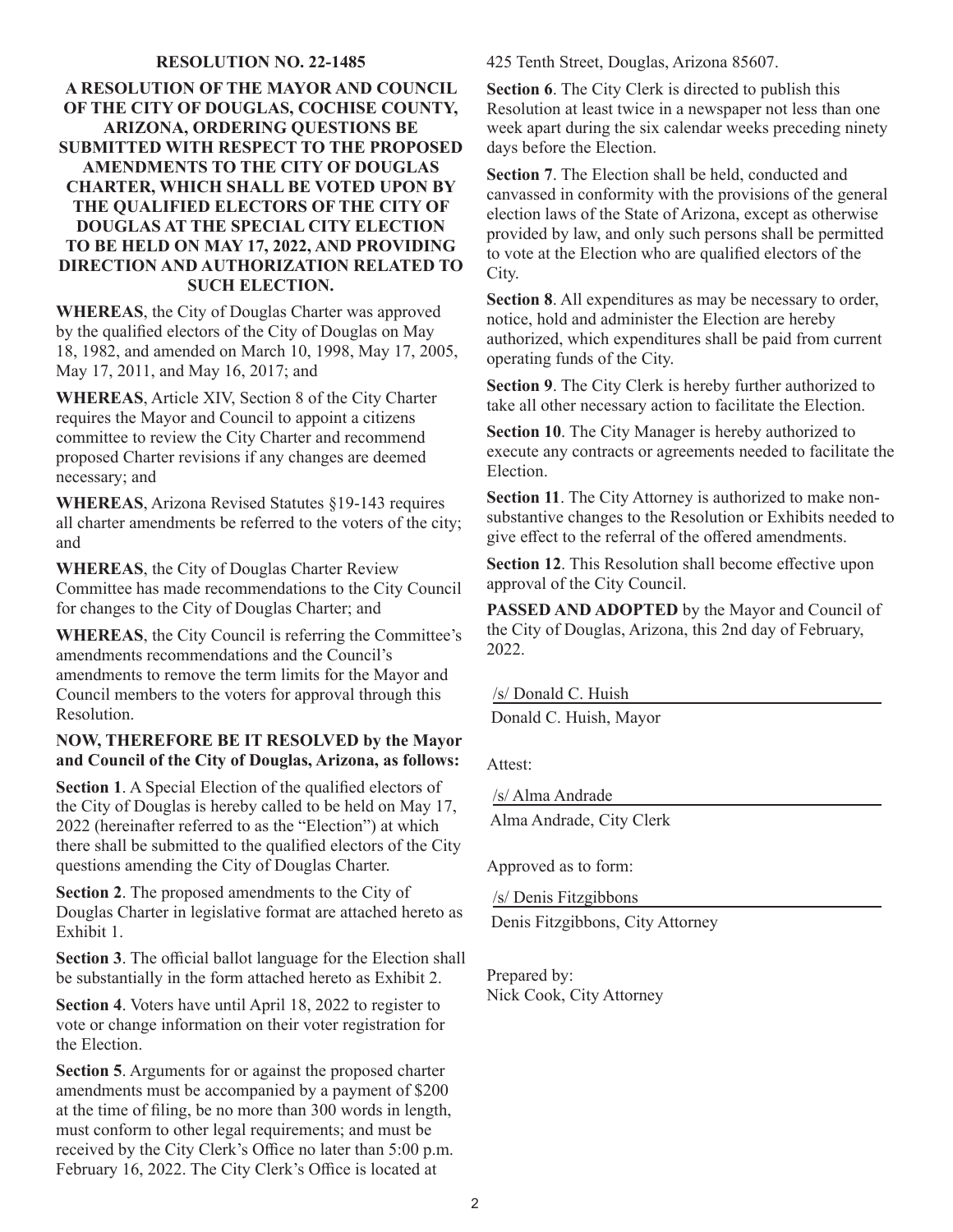# **PROPOSED AMENDMENTS TO THE CITY OF DOUGLAS CHARTER, WHICH SHALL BE VOTED UPON BY THE QUALIFIED ELECTORS OF THE CITY OF DOUGLAS AT THE GENERAL ELECTION ON MAY 17, 2022.**

## ARTICLE II. THE MAYOR AND COUNCIL

## **Section 3. Elections.**

The first general election for the office of Mayor and Councilmen under the terms of this Charter, shall be held the third Tuesday in May, 1984. Commencing in 19842022, and every two years thereafter, the general election shall be held on the third Tuesday in May ACCORDING TO STATE ELECTION CYCLE.

## **Section 4. Term of Mayor.**

Commencing with the election held in 2012, the Mayor shall be elected for a term of four years and serve until THE MAYOR'S successor is elected and qualified OR APPOINTED. No person shall serve more than two consecutive terms, partial terms exempted.

## **Section 5. Term of Councilmen COUNCILPERSONS**

Councilmen COUNCILPERSONS serving on the date this Charter takes effect shall continue to serve until the election and qualification of each member's successor at the election held in 1984. Commencing with the election held in 1984, the Council seats for Wards 2, 4, and 6 shall have a two-year term of office and the Council seats for Wards 1, 3, and 5 shall have a four-year term of office. At eachsubsequent election tThe term of office for all Council seats shall be four years AND A COUNCILPERSON SHALL SERVE UNTIL HIS OR HER SUCCESSOR IS ELECTED AND QUALIFIED OR APPOINTED. No Councilmanshall serve more than two consecutive terms, partial terms exempted.

# **Section 6(B). Qualifications**

Councilmen COUNCILPERSONS shall be qualified electors of the City, at least twenty-one years of age and shall hold no other elected public office for which they receive compensation. Councilmen COUNCILPERSONS shall have physically resided in the City of Douglas for at least three TWO years next preceding the date of such election or appointment. In addition, thereto, a Councilman COUNCILPERSON shall have physically resided within the ward from which he COUNCILPERSON stands for election or appointed for at least one year preceding the election or appointment. Councilmen COUNCILPERSONS must reside within the City and the Ward from which they were nominated and elected and/ or appointed during their term in office. If a Councilman COUNCILPERSON shall cease to possess any of these qualifications or shall have been convicted of a crime involving moral turpitude, his THE COUNCILPERSON'S

office shall immediately become vacant. City employees are not eligible to stand for election or serve as Councilmen A COUNCILPERSON.

## **Section 9. Stipend of Mayor and Councilmen COUNCILPERSON**

The Mayor shall be paid \$300 1,000 per month and Councilmen COUNCILPERSON shall be paid \$ 200 500 per month. Any subsequent change must be done by amendment to the Charter and affirmative vote of the people.

## ARTICLE III. THE CITY MANAGER

## **Section 7(C)Power of Appointment and Removal.**

Subject to the exceptions expressly provided by this Charter, it shall be the duty of the Manager to, and he THE MANAGER shall appoint, remove, promote and demote any and all officers and employees of the city, except City Magistrate, City Attorney City Clerk and Treasurer, City Physician and Counsel. All this shall be subject to all applicable personnel ordinances, rules and regulations.

## **Section 9(A). Removal procedure.**

The Council may remove the Manager at any time ONLY by a 5/7<sup>th</sup> vote of its members AT A SPECIAL OR REGULAR COUNCIL MEETING. If requested, the Council shall grant him THE MANAGER a public hearing within thirty days following notice of removal. During the interim the Council may suspend the Manager from duty, but shall continue THE MANAGER'S his salary and, if the removal becomes final, shall pay his THE MANAGER'S salary for one calendar month ACCORDING TO THE CONTRACT PROVISION following the final removal date. In the event of involuntary removal of the Manager by the Council for willful misconduct in office, the Manager shall forfeit any and all severance pay. THE MAYOR AND COUNCIL SHALL NOT REMOVE THE MANAGER THROUGH ANY OTHER MEANS, UNLESS OTHERWISE STATED IN THE MANAGER'S EMPLOYMENT AGREEMENT.

# ARTICLE IV. ADMINISTRATIVE DEPARTMENTS, OFFICES AND EMPLOYEES

## **Section 1. Administrative Departments and Officers.**

A. The Council, by ordinance not inconsistent with this Charter, shall provide for the organization, conduct and operation of the several offices and departments of the City as established by this Charter, for the creation of additional departments, divisions, offices and agencies and for their consolidation, alteration or abolition ELIMINATION.

C. The Council shall provide for the number, title, qualifications, powers, duties and compensations of THE CITY MANAGER, CITY ATTORNEY, CITY TREASURER AND CITY MAGISTRATE all officers and FOR THE NUMBER AND A COMPENSATION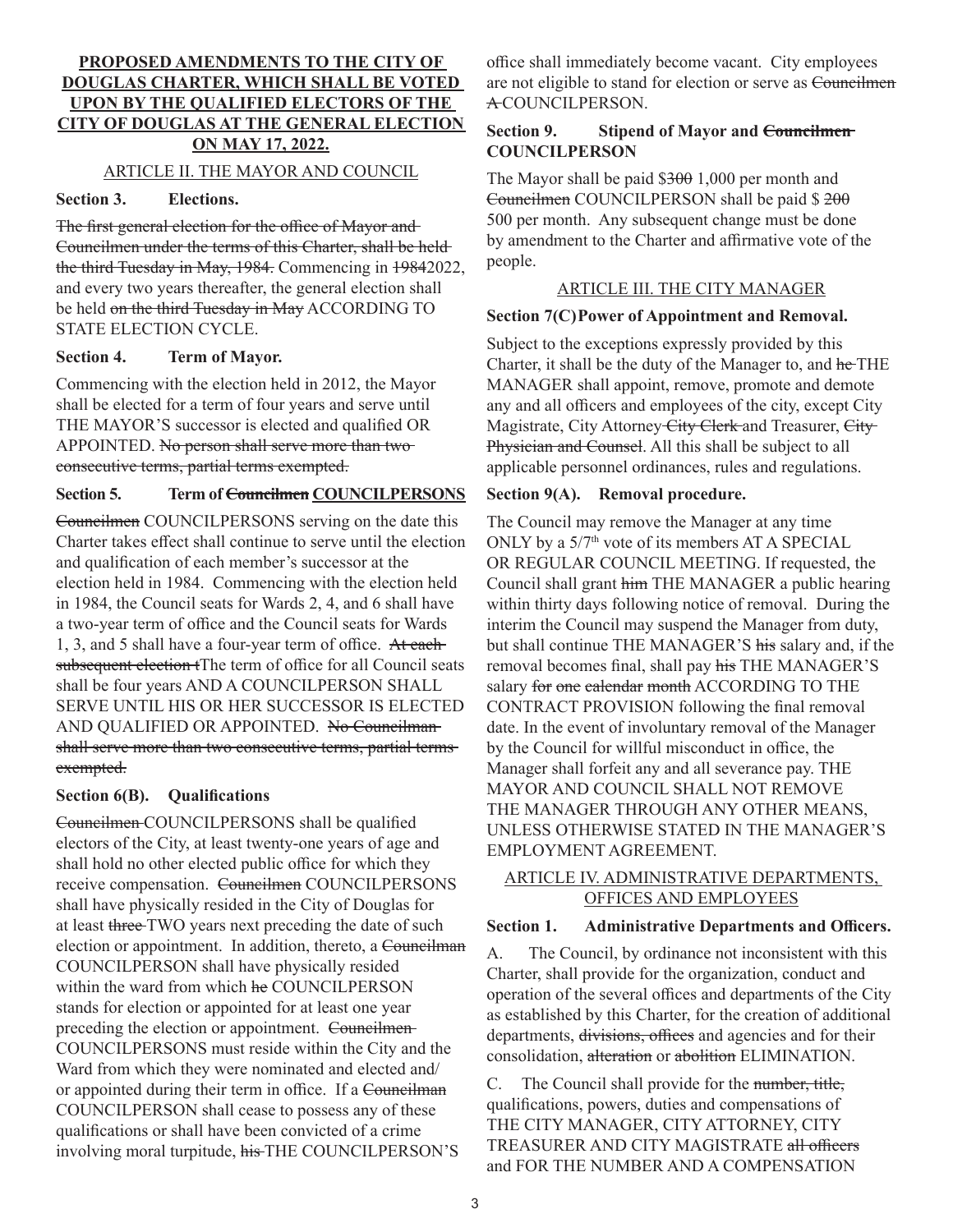## SCHEDULE FOR ALL employees of the City.

# **Section 2. City Clerk**

The Mayor MANAGER, with approval of the Council, shall appoint an officer who shall have the title of City Clerk, who shall be responsible to the Council, and who shall give notice of all Council meetings, keep the journal of the Council's proceedings authenticated by his THE CITY CLERK'S signature and recorded in full, in books kept for that purpose, all ordinances and resolutions. He THE CITY CLERK shall perform such other duties as required by this Charter, or by ordinance, or BY COUNCIL DIRECTION, OR THE CITY MANAGER.

## **Section 6(B) Merit System to be established**

Merit System Board. There shall be a Merit System Board consisting of five members appointed by the Mayor, with the approval of the Council, from the qualified electors who have been bona fide residents of the City for at least five years next preceding such appointment. No more than three members shall be the same political affiliation. The Personnel Director shall provide necessary staff assistance to the Merit System Board.

## ARTICLE VI. FINANCE AND TAXATION

# **Section 6. Independent audit and review.**

Prior to the end of each fiscal year, the Council CITY MANAGER shall designate an independent certified public accountant OR COMPANY, who, as of the end of the fiscal year, shall make up an audit of accounts and other evidence of financial transactions of the City government, and shall submit a long-form report, including recommendations concerning policy and fiscal procedures, to the Council, and to the City Manager. Such accountant OR COMPANY shall have no personal interest, direct or indirect, in the fiscal affairs of the City government or of any of its officers. He THE ACCOUNTANT OR COMPANY shall, within specifications approved by the Council, postaudit the books and documents kept by the City, and any separate or subordinate accounts kept by any other office, department or agency of the City government. The Council may call for such special audits as it may deem necessary or appropriate.

## ARTICLE VII. ORDINANCES AND RESOLUTIONS

# **Section 5. When actions to be taken by ordinance.**

2. Establish<del>, alter</del> or abolish ELIMINATE any City department, office or agency.

12. Appropriate, acquire, sell, lease PROPERTY LONGER THAN A YEAR or exchange any real property.

# **Section 6. Reading and passage of ordinances and resolutions; effective date.**

A. Copies of a proposed ordinance or proposed resolution having the effect of an ordinance shall be made available to the Mayor and Council at least forty-eight TWENTY-FOUR hours prior to the meeting. Other than emergency measures, Ordinances shall have THREE TWO (32) separate readings at any special or regular meeting, except that at least two ONE  $(21)$  readings shall occur in A regular meetings.

B. There shall be a full reading of proposed ordinances or resolution having the effect of an ordinance unless the full reading is waived by a majority of the Council. ORDINANCES OR RESOLUTIONS HAVING THE EFFECT OF AN ORDINANCE Thereafter, those ordinances or resolutions heretofore mentioned may be read by number and title only. An ordinance identified as an emergency measure and deemed necessary for the immediate preservation of the public peace, health or safety may be placed on its first reading at the same meeting as when first introduced upon the affirmative vote of five members of the Council.

# **Section 10. Publication of ordinance and resolution; effective date.**

All ordinances, except those necessary for the immediate preservation of the peace, health or safety of the City, and resolutions having the effect of ordinances, shall be effective 30 days from its approval and passage. All ordinances, except those necessary for the immediate preservation of the peace, health or safety of the City, and resolutions having the effect of ordinances, shall be published at least twice ONCE in a newspaper of general circulation in the City OR COUNTY, IF City is NOT AVAILABLE WITHIN CITY, and be available on the City's web page during the 30 day period before they become effective and operative. Emergency measures shall be published twice ONCE in a newspaper of general circulation in the City OR COUNTY, IF City is NOT AVAILABLE WITHIN CITY, and be available on the City's web page within fifteen days after their passage. All other resolutions and council action shall be effective upon its approval and passage.

# ARTICLE VIII. CONTRACTS

## **Section 1. Preparation.**

All contracts shall be drawn under the supervision of the City Attorney, must be in writing, executed in the name of the City of Douglas by the Mayor or Manager OR DESIGNATED AGENTS, except as it may be otherwise provided either by this Charter or by law, and must be countersigned by the City Clerk, who shall number and register the same in a book kept for that purpose.

THE COUNCIL SHALL ESTABLISH BY ORDINANCE FOR THE EXECUTION OF CONTRACTS AND OTHER INSTRUMENTS NECESSARY FOR THE PROPER AND GOOD GOVERNMENT OF THE CITY. SUCH ORDINANCE SHALL IDENTIFY THE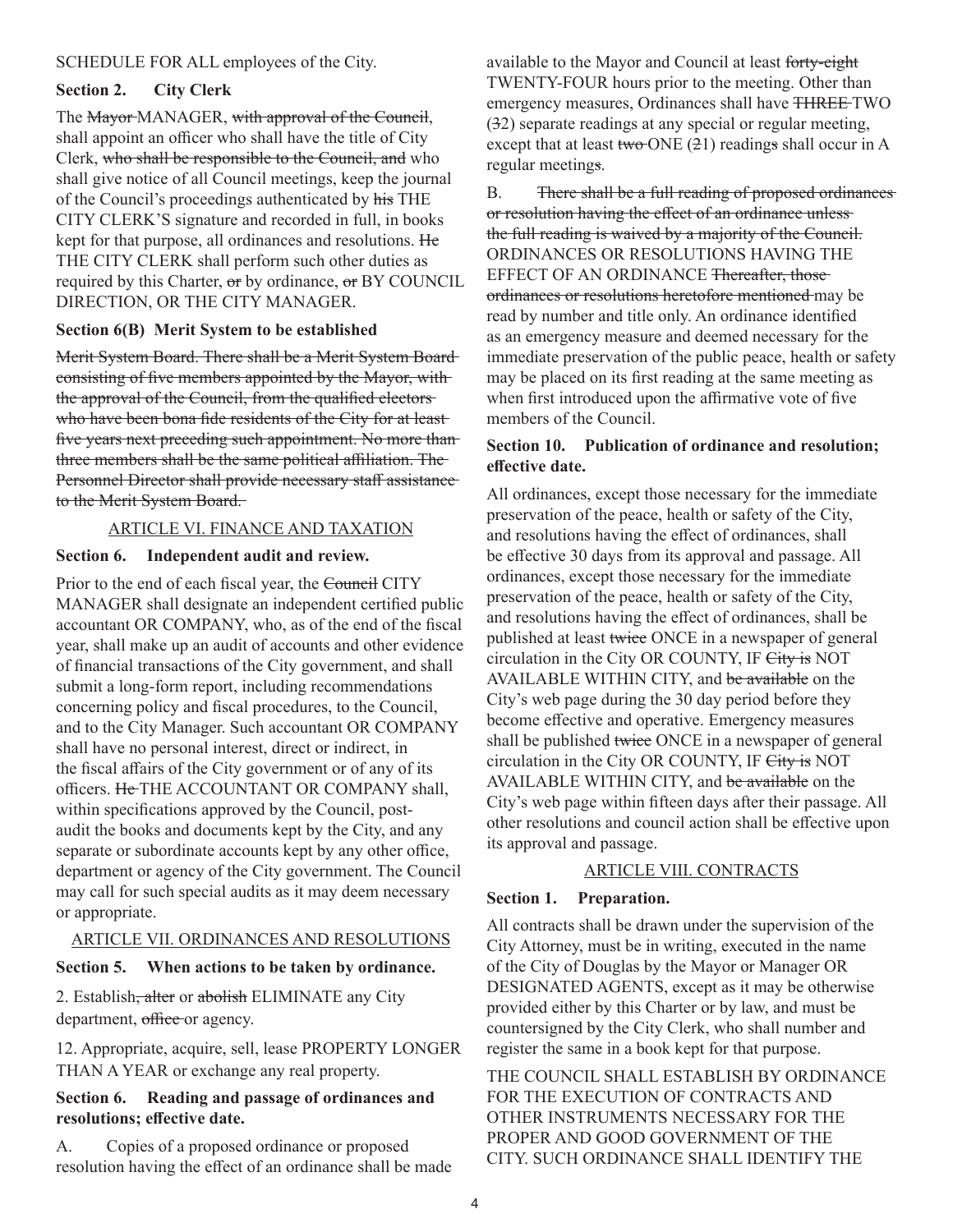# OFFICERS OR OFFICIALS AUTHORIZED TO EXECUTE INSTRUMENTS ON BEHALF OF THE CITY AND SET FORTH THE SCOPE AND LIMITS OF SAID OFFICIAL'S AUTHORITY TO EXECUTE INSTRUMENTS ON BEHALF OF THE CITY.

## **Section 3(B) Transfer and sale of property.**

1. The Manager may sell or otherwise dispose of any personal property having a value of  $$500.00$  \$5,000.00 or less with one published notice. Written advice NOTICE shall be given to the Council prior to such sale or disposal.

2. Personal property valued in excess of \$500.00 \$5,000.00 shall be sold aTs a live public or online auction after notice of sale has been published ONLINE OR IN A NEWSPAPER at least two times not less than five days prior to the sale.

5. No City employee, elected or appointed City official or member of his immediate family, as defined and modified from time to time in A.R.S. Section 38-  $502 (9)$ , shall be permitted to bid, purchase or acquire any City property, EXCEPT FOR ONLINE AUCTIONS OUTLINED IN ARTICLE VIII, SECTION 3(B)(2).

## ARTICLE IX. ELECTIONS

# **Section 11. Time of holding general elections.**

General elections shall be held on the third Tuesday in May in each even numbered year ACCORDING TO THE STATE ELECTION CYCLE COMMENCING IN 2022.

# ARTICLE XI. CITY COURT

## **Section 5. Disposition of fines, penalties and fees.**

All fines, penalties and fees collected by the City Magistrate shall be paid promptly to the designated officer of the City authorized to receive them.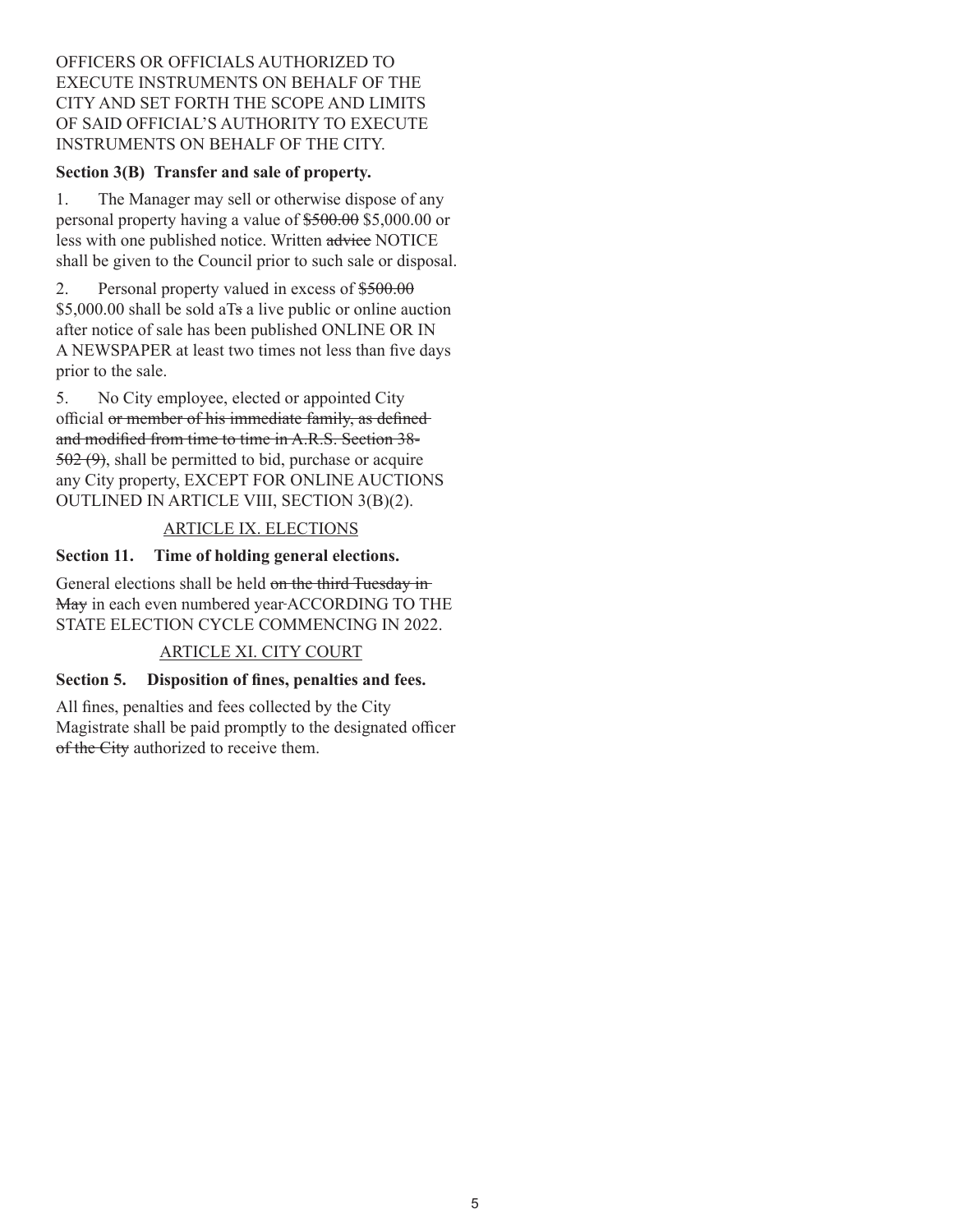#### **Official Title:**

**Amendment of Article II, The Mayor and Council, Section 3, and Amendment of Article IX, Elections, Section 11, of the City of Douglas Charter to change the City's election cycle to the state election cycle.** 

## **Descriptive Title:**

Article II, the Mayor and Council, Section 3, and Article IX, Elections, Section 11, would be amended to allow the City of Douglas election cycle to change to the State of Arizona election cycle, commencing in 2022.

#### **Ballot Language**

**SHALL THE CITY OF DOUGLAS CHARTER BE AMENDED TO CHANGE THE CITY ELECTION CYCLE TO BE IN LINE WITH THE STATE ELECTION CYCLE AMENDING ARTICLE II, SECTION 3, AND ARTICLE IX, SECTION 11 OF THE CITY OF DOUGLAS CHARTER;AND MAKE CERTAIN ADMINISTRATIVE AND GRAMMATICAL CHANGES?**

## $\square$  YES

A YES vote shall have the effect of adopting the proposed amendment to the City Charter.

 $\Box$  NO

A NO vote shall have the effect of rejecting the proposed amendment to the City Charter.

# **PROPOSITION 433**

#### **Official Title:**

**Amendment of Article II, The Mayor and Council, Section 4, of the City of Douglas Charter to remove the term limit of the Mayor.** 

## **Descriptive Title:**

Article II, the Mayor and Council, Section 4, would be amended to allow an elected Mayor to serve for more than two consecutive terms, if reelected.

## **Ballot Language**

**SHALL ARTICLE II, SECTION 4 OF THE CITY OF DOUGLAS CHARTER BE AMENDED TO REMOVE THE TERM LIMIT FOR THE MAYOR; AND MAKE CERTAIN ADMINISTRATIVE AND GRAMMATICAL CHANGES?**

# **YES**

**A YES vote shall have the effect of adopting the proposed amendment to the City Charter.**

# **NO**

**A NO vote shall have the effect of rejecting the proposed amendment to the City Charter.**

# **PROPOSITION 434**

## **Official Title:**

**Amendment of Article II, The Mayor and Council, Section 4, of the City of Douglas Charter to be genderneutral.**

#### **Descriptive Title:**

Article II, the Mayor and Council, Section 4, would be amended to be gender-neutral.

#### **Ballot Language**

**SHALL ARTICLE II, SECTION 4 OF THE CITY OF DOUGLAS CHARTER BE AMENDED TO BE GENDER-NEUTRAL; AND MAKE CERTAIN ADMINISTRATIVE AND GRAMMATICAL CHANGES?** 

**YES**

**A YES vote shall have the effect of adopting the proposed amendment to the City Charter.**

**NO**

**A NO vote shall have the effect of rejecting the proposed amendment to the City Charter.**

## **PROPOSITION 435**

## **Official Title:**

**Amendment of Article II, The Mayor and Council, Section 5, of the City of Douglas Charter to remove the term limit of Councilpersons.**

#### **Descriptive Title:**

Article II, the Mayor and Council, Section 5, would be amended to allow a Councilperson to serve for more than two consecutive terms, if reelected.

#### **Ballot Language**

**SHALL ARTICLE II, SECTION 5 OF THE CITY OF DOUGLAS CHARTER BE AMENDED TO REMOVE THE TERM LIMIT FOR COUNCILPERSONS; AND MAKE CERTAIN ADMINISTRATIVE AND GRAMMATICAL CHANGES?** 

**YES**

**A YES vote shall have the effect of adopting the proposed amendment to the City Charter.**

**NO**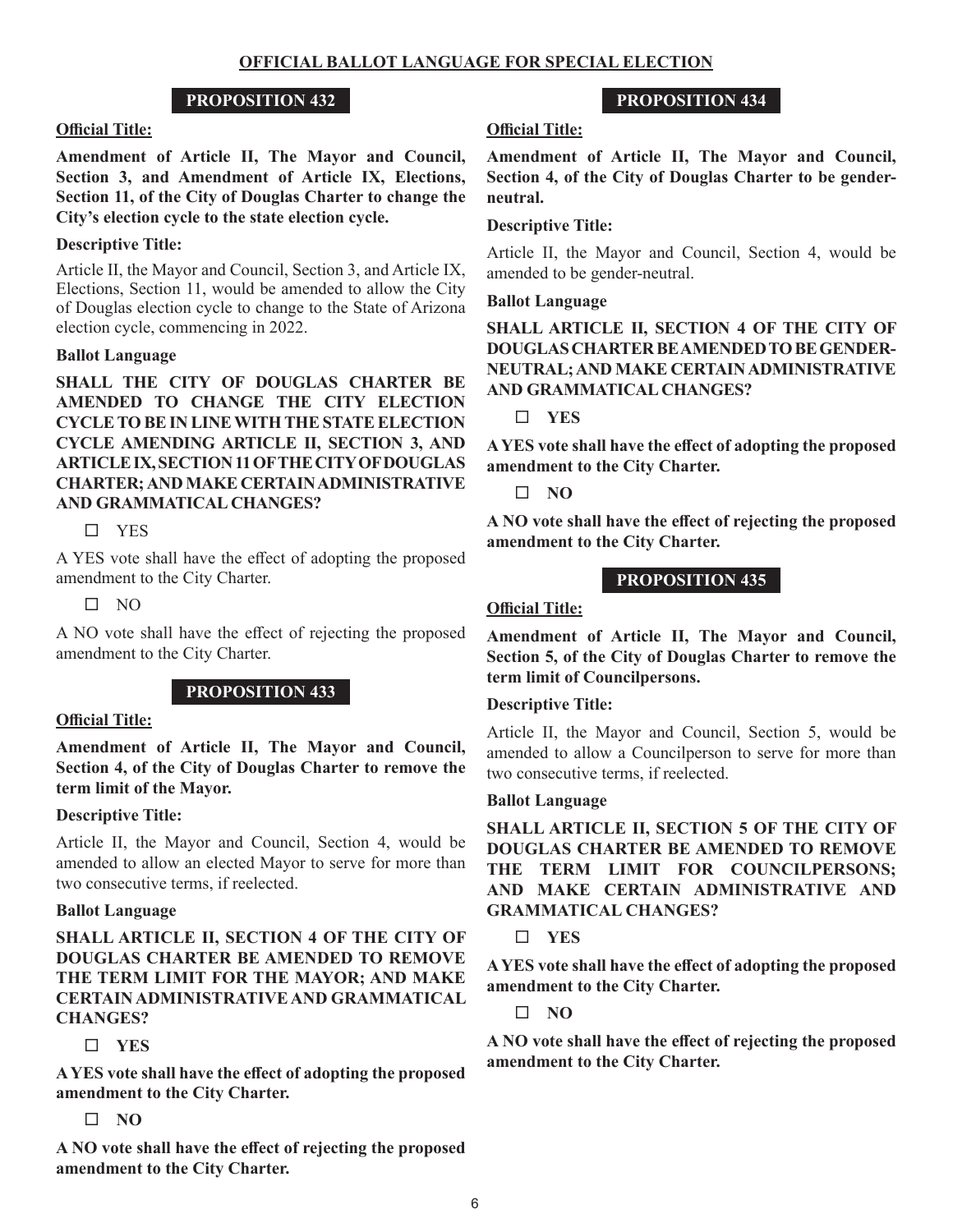#### **Official Title:**

**Amendment of Article II, The Mayor and Council, Section 5, of the City of Douglas Charter to be genderneutral.**

#### **Descriptive Title:**

Article II, the Mayor and Council, Section 5, would be amended to be gender-neutral.

#### **Ballot Language**

**SHALL ARTICLE II, SECTION 5 OF THE CITY OF DOUGLAS CHARTER BE AMENDED TO BE GENDER NEUTRAL; AND MAKE CERTAIN ADMINISTRATIVE AND GRAMMATICAL CHANGES?** 

#### **YES**

**A YES vote shall have the effect of adopting the proposed amendment to the City Charter.**

**NO**

**A NO vote shall have the effect of rejecting the proposed amendment to the City Charter.**

## **PROPOSITION 437**

#### **Official Title:**

**Amendment of Article II, The Mayor and Council, Section 6(B), of the City of Douglas Charter to lower the residency requirement of Councilpersons to two years.** 

## **Descriptive Title:**

Article II, the Mayor and Council, Section 6(B), would be amended to require all council members to reside within the City of Douglas two years prior to running for City Council.

#### **Ballot Language**

**SHALL ARTICLE II, SECTION 6(B) OF THE CITY OF DOUGLAS CHARTER BE AMENDED TO LOWER THE RESIDENCY REQUIREMENT OF COUNCILPERSONS TO TWO YEARS; AND MAKE CERTAIN ADMINISTRATIVE AND GRAMMATICAL CHANGES?** 

## **YES**

**A YES vote shall have the effect of adopting the proposed amendment to the City Charter.**

## **NO**

**A NO vote shall have the effect of rejecting the proposed amendment to the City Charter.**

# **PROPOSITION 438**

# **Official Title:**

**Amendment of Article II, The Mayor and Council, Section 6(B), of the City of Douglas Charter to be genderneutral.**

#### **Descriptive Title:**

Article II, the Mayor and Council, Section 6(B), would be amended to be gender-neutral.

## **Ballot Language**

**SHALL ARTICLE II, SECTION 6(B) OF THE CITY OF DOUGLAS CHARTER BE AMENDED TO BE GENDER-NEUTRAL; AND MAKE CERTAIN ADMINISTRATIVE AND GRAMMATICAL CHANGES?** 

**YES**

**A YES vote shall have the effect of adopting the proposed amendment to the City Charter.**

**NO**

**A NO vote shall have the effect of rejecting the proposed amendment to the City Charter.**

## **PROPOSITION 439**

## **Official Title:**

**Amendment of Article II, The Mayor and Council, Section 9, of the City of Douglas Charter to increase the stipend paid to the Mayor from \$300 per month to \$1,000 per month.**

#### **Descriptive Title:**

Article II, the Mayor and Council, Section 9, would be amended to increase the stipend paid to the Mayor from \$300 per month to \$1,000 per month.

#### **Ballot Language**

**SHALL ARTICLE II, SECTION 9 OF THE CITY OF DOUGLAS CHARTER BE AMENDED TO INCREASE THE STIPEND PAID TO THE MAYOR FROM \$300 PER MONTH TO \$1,000 PER MONTH; AND MAKE CERTAIN ADMINISTRATIVE AND GRAMMATICAL CHANGES?** 

## **YES**

**A YES vote shall have the effect of adopting the proposed amendment to the City Charter.**

 $\Box$  NO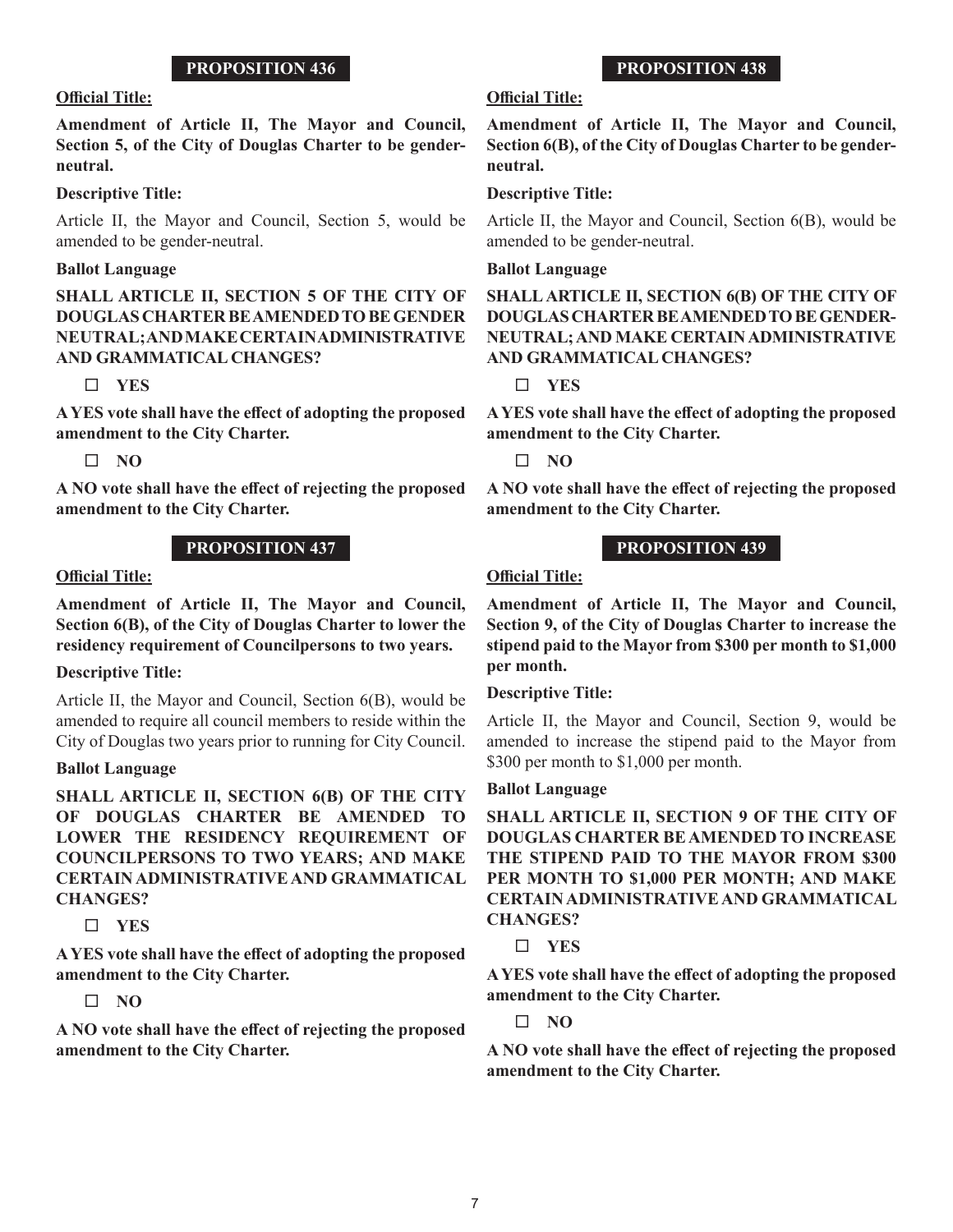# **Official Title:**

**Amendment of Article II, The Mayor and Council, Section 9, of the City of Douglas Charter to increase the stipend paid to Councilpersons from \$200 per month to \$500 per month.**

## **Descriptive Title:**

Article II, the Mayor and Council, Section 9, would be amended to increase the stipend paid to Councilpersons from \$200 per month to \$500 per month.

## **Ballot Language**

**SHALL ARTICLE II, SECTION 9 OF THE CITY OF DOUGLAS CHARTER BE AMENDED TO INCREASE THE STIPEND PAID TO COUNCILPERSONS FROM \$200 PER MONTH TO \$500 PER MONTH; AND MAKE CERTAIN ADMINISTRATIVE AND GRAMMATICAL CHANGES?** 

**YES**

**A YES vote shall have the effect of adopting the proposed amendment to the City Charter.**

**NO**

**A NO vote shall have the effect of rejecting the proposed amendment to the City Charter.**

## **PROPOSITION 441**

## **Official Title:**

**Amendment of Article II, The Mayor and Council, Section 9, of the City of Douglas Charter to be genderneutral.**

## **Descriptive Title:**

Article II, the Mayor and Council, Section 9, would be amended to be gender-neutral.

## **Ballot Language**

**SHALL ARTICLE II, SECTION 9 OF THE CITY OF DOUGLAS CHARTER BE AMENDED TO BE GENDER-NEUTRAL; AND MAKE CERTAIN ADMINISTRATIVE AND GRAMMATICAL CHANGES?** 

# **YES**

**A YES vote shall have the effect of adopting the proposed amendment to the City Charter.**

# $\Box$  NO

**A NO vote shall have the effect of rejecting the proposed amendment to the City Charter.**

# **PROPOSITION 442**

# **Official Title:**

**Amendment of Article III, The City Manager, Section 7(C) of the City of Douglas Charter to include certain positions within the City Manager's power of appointment and removal.**

# **Descriptive Title:**

Article III, the City Manager, Section 7(C), would be amended to include the City Clerk within the City Manager's power of appointment and removal authority, and remove the positions City Physician, and Counsel because they are no longer used by the City.

## **Ballot Language**

**SHALL ARTICLE III, SECTION 7(C) OF THE CITY OF DOUGLAS CHARTER BE AMENDED TO INCLUDE CERTAIN POSITIONS WITHIN THE CITY MANAGER'S POWER OF APPOINTMENT AND REMOVAL; AND MAKE CERTAIN ADMINISTRATIVE AND GRAMMATICAL CHANGES?** 

## **YES**

**A YES vote shall have the effect of adopting the proposed amendment to the City Charter.**

**NO**

**A NO vote shall have the effect of rejecting the proposed amendment to the City Charter.**

# **PROPOSITION 443**

## **Official Title:**

**Amendment of Article III, The City Manager, Section 7(C) of the City of Douglas Charter to be gender – neutral.** 

## **Descriptive Title:**

Article III, the City Manager, Section 7(C), would be amended to be gender-neutral.

## **Ballot Language**

**SHALL ARTICLE III, SECTION 7(C) OF THE CITY OF DOUGLAS CHARTER BE AMENDED TO BE GENDER-NEUTRAL; AND MAKE CERTAIN ADMINISTRATIVE AND GRAMMATICAL CHANGES?**

## **YES**

**A YES vote shall have the effect of adopting the proposed amendment to the City Charter.**

**NO**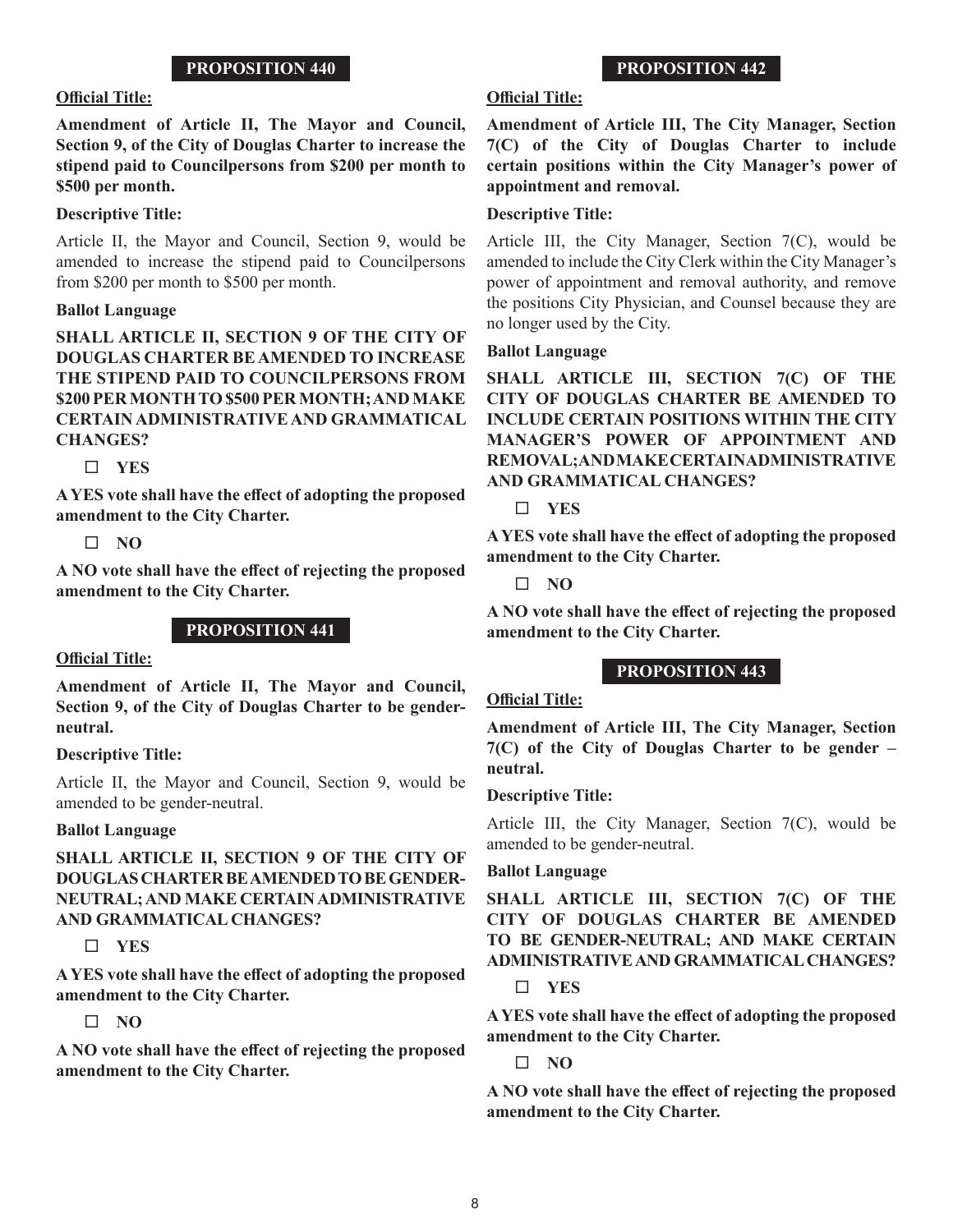#### **Official Title:**

**Amendment of Article III, The City Manager, Section 9(A), of the City of Douglas Charter to amend the removal procedure for the City Manager.**

#### **Descriptive Title:**

Article III, The City Manager, Section 9(A) would be amended to document the proper method and procedure for removing the City Manager by the City Council.

#### **Ballot Language**

**SHALL ARTICLE III, SECTION 9(A) OF THE CITY OF DOUGLAS CHARTER BE AMENDED TO REFLECT THE REMOVAL PROCEDURE OF THE CITY MANAGER AT A SPECIAL OR REGULAR MEETING OR AS OUTLINED IN THE CITY MANAGER EMPLOYMENT AGREEMENT; AND MAKE CERTAIN ADMINISTRATIVE AND GRAMMATICAL CHANGES?** 

**YES**

**A YES vote shall have the effect of adopting the proposed amendment to the City Charter.**

#### **NO**

**A NO vote shall have the effect of rejecting the proposed amendment to the City Charter.**

## **PROPOSITION 445**

#### **Official Title:**

**Amendment of Article III, The City Manager, Section 9(A), of the City of Douglas Charter to be gender-neutral.**

## **Descriptive Title:**

Article III, the City Manager, Section 9(A), would be amended to be gender-neutral.

## **Ballot Language**

**SHALL ARTICLE III, SECTION 9(A) OF THE CITY OF DOUGLAS CHARTER BE AMENDED TO BE GENDER-NEUTRAL; AND MAKE CERTAIN ADMINISTRATIVE AND GRAMMATICAL CHANGES?** 

## **YES**

**A YES vote shall have the effect of adopting the proposed amendment to the City Charter.**

## $\Box$  NO

**A NO vote shall have the effect of rejecting the proposed amendment to the City Charter.**

#### **Official Title:**

**Amendment of Article IV, Administrative Departments, Offices and Employees, Section 1(A) of the City of Douglas Charter to remove certain powers of the City Council.**

#### **Descriptive Title:**

Article IV, Administrative Departments, Offices and Employees, Section 1(A), would be amended to remove certain administrative department powers from the City Council and grant them to the City Manager.

#### **Ballot Language**

**SHALL ARTICLE IV, SECTION 1(A) OF THE CITY OF DOUGLAS CHARTER BE AMENDED TO REMOVE THE CREATION OF DIVISIONS, OFFICES, ALTERATIONS THERETO FROM THE POWERS OF THE CITY COUNCIL; AND MAKE CERTAIN ADMINISTRATIVE AND GRAMMATICAL CHANGES?** 

#### **YES**

**A YES vote shall have the effect of adopting the proposed amendment to the City Charter.**

**NO**

**A NO vote shall have the effect of rejecting the proposed amendment to the City Charter.**

## **PROPOSITION 447**

## **Official Title:**

**Amendment of Article IV, Administrative Departments, Office and Employees, Section 1(A) of the City of Douglas Charter to change abolition to elimination.**

#### **Descriptive Title:**

Article IV, Administrative Departments, Office and Employees, Section 1(A), would be amended to change the word abolition to elimination.

## **Ballot Language**

**SHALL ARTICLE IV, SECTION 1(A) OF THE CITY OF DOUGLAS CHARTER BE AMENDED TO CHANGE THE WORD ABOLITION TO ELIMINATION; AND MAKE CERTAIN ADMINISTRATIVE AND GRAMMATICAL CHANGES?** 

#### **YES**

**A YES vote shall have the effect of adopting the proposed amendment to the City Charter.**

**NO**

**A NO vote shall have the effect of rejecting the proposed amendment to the City Charter.**

## **PROPOSITION 446**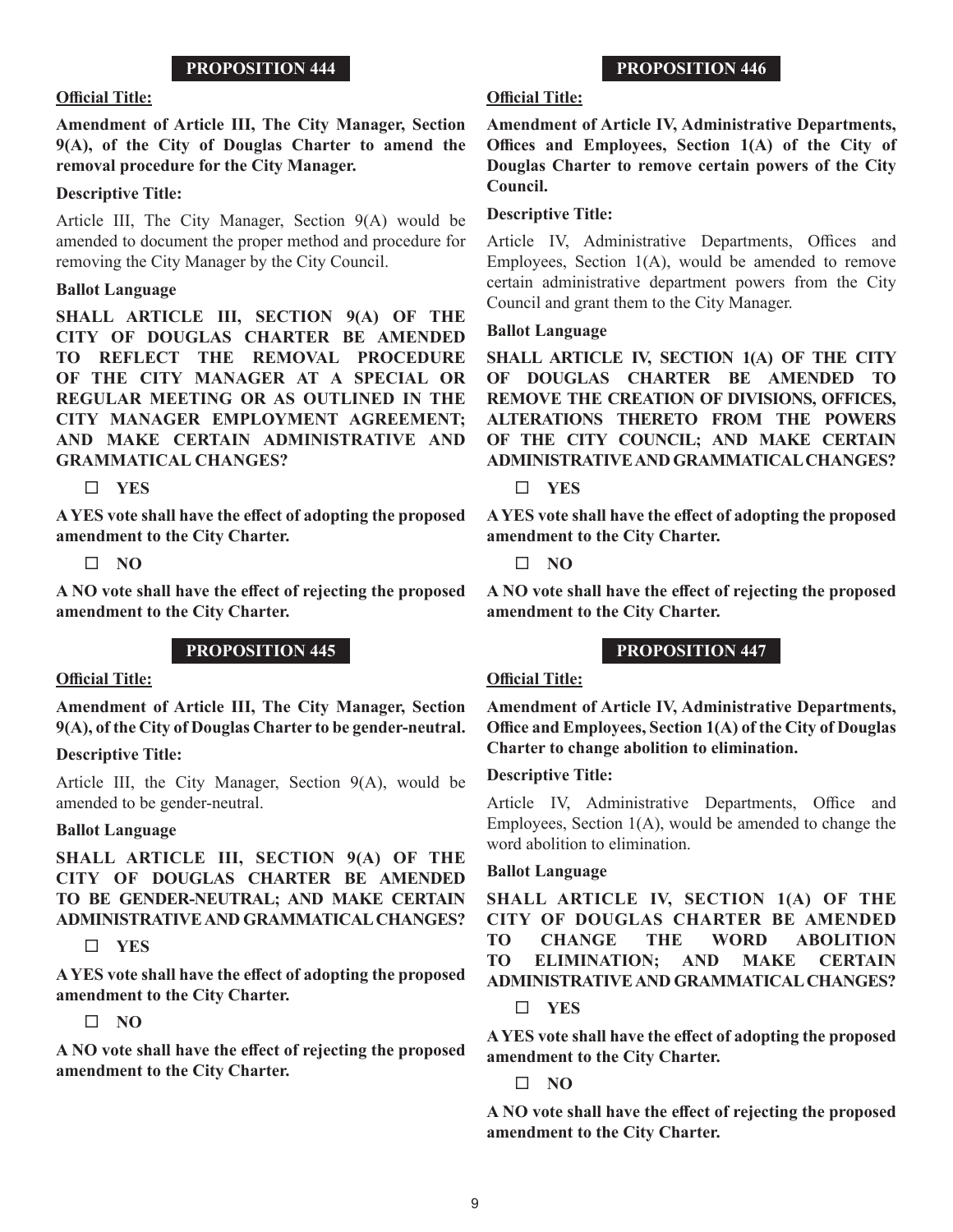#### **Official Title:**

**Amendment of Article IV, Administrative Departments, Offices and Employees, Section 1(C) of the City of Douglas Charter to provide that the City Council will determine the qualifications, powers, duties, and compensation of the City Manager, City Attorney, City Treasurer, City Magistrate and set the number and compensation schedule for all employees.**

#### **Descriptive Title:**

Article IV, Administrative Departments, Offices and Employees, Section 1(C), would be amended to provide the positions the City Council sets the qualifications, powers, duties and compensation for City Manager, City Attorney, City Treasurer, and City Magistrate; and City Council will provide the number and compensation schedule for all City employees.

#### **Ballot Language**

**SHALL ARTICLE IV, SECTION 1(C) OF THE CITY OF DOUGLAS CHARTER BE AMENDED TO PROVIDE THAT THE CITY COUNCIL**  WILL DETERMINE THE OUALIFICATIONS. **POWERS, DUTIES, AND COMPENSATION OF THE CITY MANAGER, CITY ATTORNEY, CITY TREASURER, CITY MAGISTRATE AND SET THE NUMBER AND COMPENSATION SCHEDULE FOR ALL EMPLOYEES; AND MAKE CERTAIN ADMINISTRATIVE AND GRAMMATICAL CHANGES?** 

## **YES**

**A YES vote shall have the effect of adopting the proposed amendment to the City Charter.**

## **NO**

**A NO vote shall have the effect of rejecting the proposed amendment to the City Charter.**

#### **Official Title:**

**Amendment of Article IV, Administrative Departments, Offices and Employees, Section 2 of the City of Douglas Charter to provide the City Manager with authority to appoint the City Clerk.**

# **Descriptive Title:**

Article IV, Administrative Departments, Offices and Employees, Section 2 would be amended to provide the City Manager with authority to appoint the City Clerk, which includes supervisory authority.

#### **Ballot Language**

**SHALL ARTICLE IV, SECTION 2 OF THE CITY OF DOUGLAS CHARTER BE AMENDED TO PROVIDE THE CITY MANAGER THE POWER OF APPOINTMENT OVER THE CITY CLERK; AND MAKE CERTAIN ADMINISTRATIVE AND GRAMMATICAL CHANGES?** 

**YES**

**A YES vote shall have the effect of adopting the proposed amendment to the City Charter.**

**NO**

**A NO vote shall have the effect of rejecting the proposed amendment to the City Charter.**

## **PROPOSITION 450**

## **Official Title:**

**Amendment of Article IV, Administrative Departments, Offices and Employees, Section 2 of the City of Douglas Charter to be gender-neutral.**

#### **Descriptive Title:**

Article IV, Administrative Departments, Office and Employees, Section 2 would be amended to be genderneutral.

## **Ballot Language**

**SHALL ARTICLE IV, SECTION 2 OF THE CITY OF DOUGLAS CHARTER BE AMENDED TO BE GENDER-NEUTRAL; AND MAKE CERTAIN ADMINISTRATIVE AND GRAMMATICAL CHANGES?** 

## **YES**

**A YES vote shall have the effect of adopting the proposed amendment to the City Charter.**

**NO**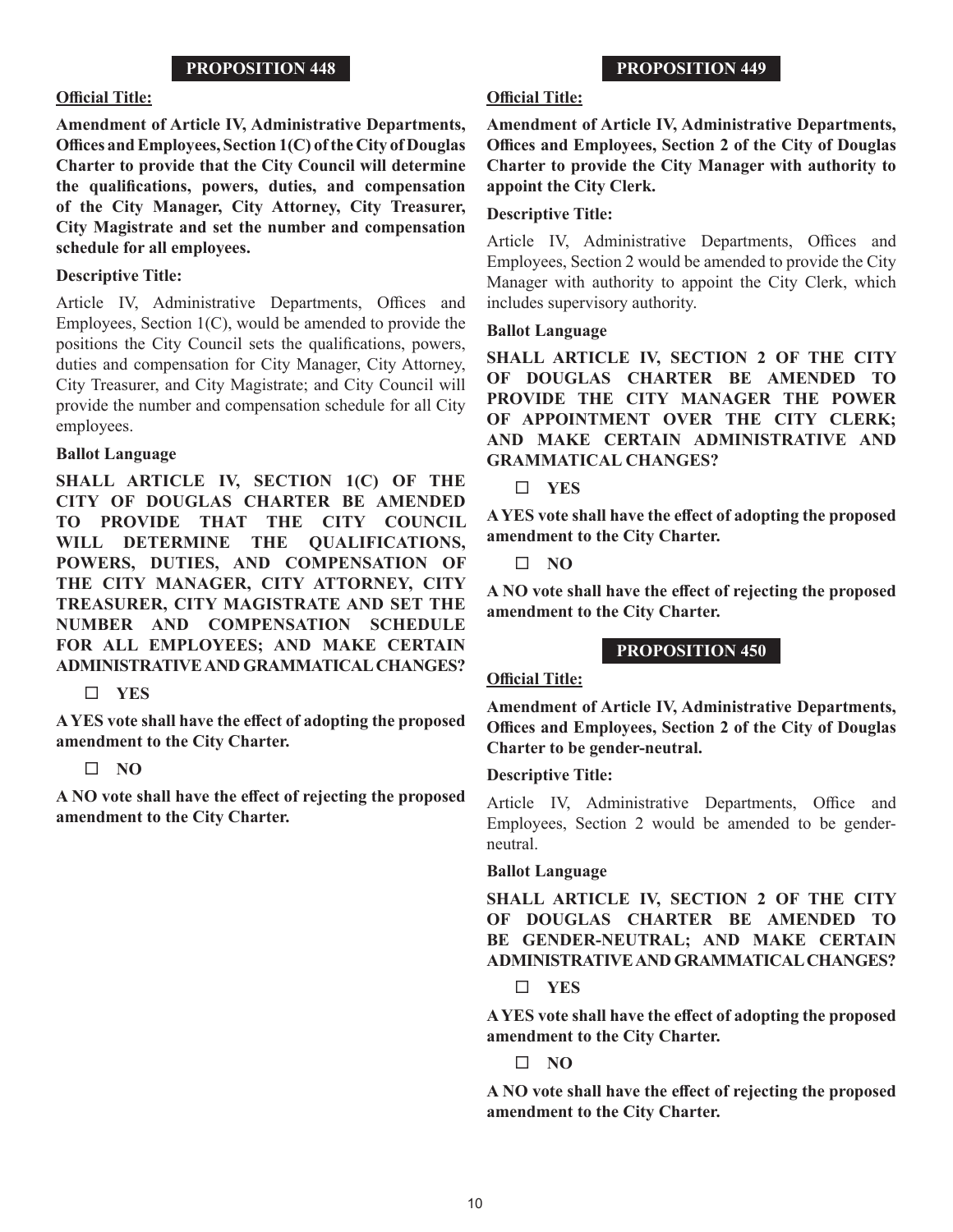#### **Official Title:**

## **Amendment of Article IV, Administrative Departments, Offices and Employees, Section 6(B) of the City of Douglas Charter to remove the Merit System Board.**

#### **Descriptive Title:**

Article IV, Administrative Departments, Office and Employees, Section 6(B) would be amended to remove the Merit System Board. Employment-related grievances will continue to be overseen by the Personnel Appeals Board.

#### **Ballot Language**

# **SHALL ARTICLE IV, SECTION 6(B) OF THE CITY OF DOUGLAS CHARTER BE AMENDED TO REMOVE THE MERIT SYSTEM BOARD; AND MAKE CERTAIN ADMINISTRATIVE AND GRAMMATICAL CHANGES?**

## **YES**

**A YES vote shall have the effect of adopting the proposed amendment to the City Charter.**

 $\Box$  NO

**A NO vote shall have the effect of rejecting the proposed amendment to the City Charter**

#### **PROPOSITION 452**

#### **Official Title:**

**Amendment of Article VI, Finance and Taxation, Section 6 of the City of Douglas Charter to provide the City Manager with the authority to appoint an independent certified public accountant or Company to audit the City.**

#### **Descriptive Title:**

Article VI, Finance and Taxation, Section 6 would be amended to provide the City Manager authority to appoint an independent certified public accountant or Company to audit the City at the end of each fiscal year.

#### **Ballot Language**

**SHALL ARTICLE VI, SECTION 6 OF THE CITY OF DOUGLAS CHARTER BE AMENDED TO PROVIDE THE CITY MANAGER WITH THE AUTHORITY TO APPOINT AN INDEPENDENT CERTIFIED PUBLIC ACCOUNTANT OR COMPANY TO AUDIT THE CITY; AND MAKE CERTAIN ADMINISTRATIVE AND GRAMMATICAL CHANGES?** 

## **YES**

**A YES vote shall have the effect of adopting the proposed amendment to the City Charter.**

## **NO**

**A NO vote shall have the effect of rejecting the proposed amendment to the City Charter.**

## **Official Title:**

**Amendment of Article VI, Finance and Taxation, Section 6 of the City of Douglas Charter to be gender-neutral.**

**PROPOSITION 453**

#### **Descriptive Title:**

Article VI, Finance and Taxation, Section 6 would be amended to be gender-neutral.

#### **Ballot Language**

**SHALL ARTICLE VI, SECTION 6 OF THE CITY OF DOUGLAS CHARTER BE AMENDED TO BE GENDER-NEUTRAL; AND MAKE CERTAIN ADMINISTRATIVE AND GRAMMATICAL CHANGES?** 

## **YES**

**A YES vote shall have the effect of adopting the proposed amendment to the City Charter.**

 $\Box$  NO

**A NO vote shall have the effect of rejecting the proposed amendment to the City Charter.**

## **PROPOSITION 454**

#### **Official Title:**

**Amendment of Article VII, Ordinances and Resolutions, Section 5(2) of the City of Douglas Charter to be allow alterations to City departments and agencies without requiring an Ordinance.**

#### **Descriptive Title:**

Article VII, Ordinances and Resolutions, Section 5(2) would be amended to allow alterations to City departments or agencies without requiring an Ordinance.

# **Ballot Language**

**SHALL ARTICLE VII, SECTION 5(2) OF THE CITY OF DOUGLAS CHARTER BE AMENDED TO ALLOW ALTERATIONS TO CITY DEPARTMENTS AND AGENCIES WITHOUT REQUIRING AN ORDINANCE; AND MAKE CERTAIN ADMINISTRATIVE AND GRAMMATICAL CHANGES?** 

**YES**

**A YES vote shall have the effect of adopting the proposed amendment to the City Charter.**

**NO**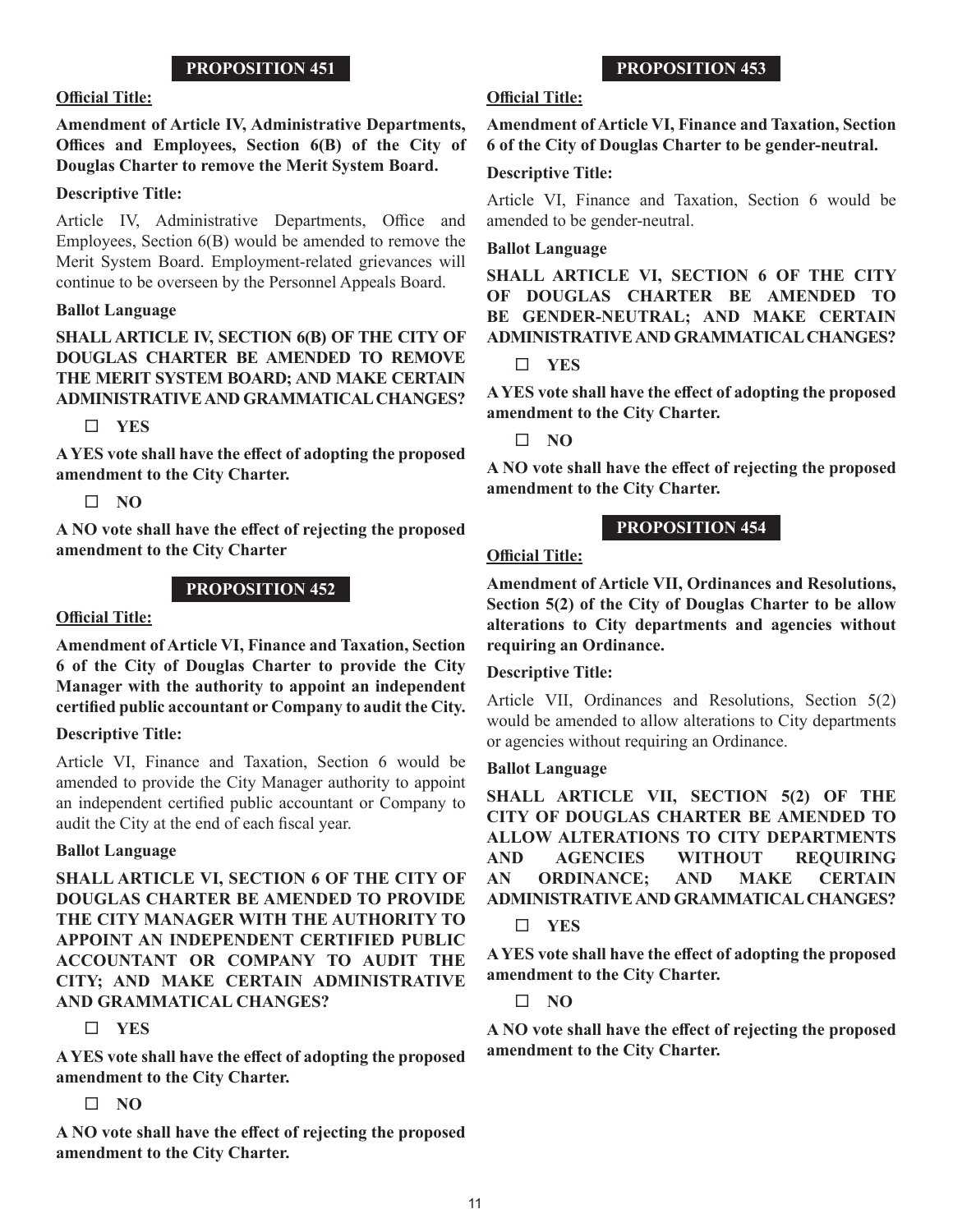#### **Official Title:**

**Amendment of Article VII, Ordinances and Resolutions, Section 5(2) of the City of Douglas Charter to delete the word office.**

#### **Descriptive Title:**

Article VII, Ordinances and Resolutions, Section 5(2) would be amended to delete the word office.

#### **Ballot Language**

**SHALL ARTICLE VII, SECTION 5(2) OF THE CITY OF DOUGLAS CHARTER BE AMENDED TO DELETE THE WORD OFFICE; AND MAKE CERTAIN ADMINISTRATIVE AND GRAMMATICAL CHANGES?** 

**YES**

**A YES vote shall have the effect of adopting the proposed amendment to the City Charter.**

**NO**

**A NO vote shall have the effect of rejecting the proposed amendment to the City Charter.**

## **PROPOSITION 456**

#### **Official Title:**

**Amendment of Article VII, Ordinances and Resolutions, Section 5(2) of the City of Douglas Charter to change the word abolish to eliminate.**

#### **Descriptive Title:**

Article VII, Ordinances and Resolutions, Section 5(2) would be amended to change the word abolish to eliminate.

#### **Ballot Language**

**SHALL ARTICLE VII, SECTION 5(2) OF THE CITY OF DOUGLAS CHARTER BE AMENDED TO CHANGE THE WORD ABOLISH TO ELIMINATE; AND MAKE CERTAIN ADMINISTRATIVE AND GRAMMATICAL CHANGES?** 

**YES**

**A YES vote shall have the effect of adopting the proposed amendment to the City Charter.**

**NO**

**A NO vote shall have the effect of rejecting the proposed amendment to the City Charter.**

#### **Official Title:**

**Amendment of Article VII, Ordinances and Resolutions, Section 5(12) of the City of Douglas Charter to require an Ordinance for leases of property for over a year.**

**PROPOSITION 457**

#### **Descriptive Title:**

Article VII, Ordinances and Resolutions, Section 5(12) would be amended to require any lease of City-owned property for over a year to be done by Ordinance.

#### **Ballot Language**

**SHALL ARTICLE VII, SECTION 5(12) OF THE CITY OF DOUGLAS CHARTER BE AMENDED TO REQUIRE ORDINANCES FOR LEASES OF CITY PROPERTY OVER A YEAR IN LENGTH; AND MAKE CERTAIN ADMINISTRATIVE AND GRAMMATICAL CHANGES?** 

**YES**

**A YES vote shall have the effect of adopting the proposed amendment to the City Charter.**

**NO**

**A NO vote shall have the effect of rejecting the proposed amendment to the City Charter.**

#### **PROPOSITION 458**

#### **Official Title:**

**Amendment of Article VII, Ordinances and Resolutions, Section 6(A) of the City of Douglas Charter to shorten the notice period of Ordinances and Resolutions to twenty-four hours.**

#### **Descriptive Title:**

Article VII, Ordinances and Resolutions, Section 6(A) would be amended to shorten the notice period of Ordinances and Resolutions from forty-eight hours to twenty-four hours.

#### **Ballot Language**

**SHALL ARTICLE VII, SECTION 6(A) OF THE CITY OF DOUGLAS CHARTER BE AMENDED TO SHORTEN THE NOTICE PERIOD OF ORDINANCES AND RESOLUTIONS FROM FORTY-EIGHT HOURS TO TWENTY-FOUR HOURS PRIOR TO A MEETING; AND MAKE CERTAIN ADMINISTRATIVE AND GRAMMATICAL CHANGES?** 

**YES**

**A YES vote shall have the effect of adopting the proposed amendment to the City Charter.**

**NO**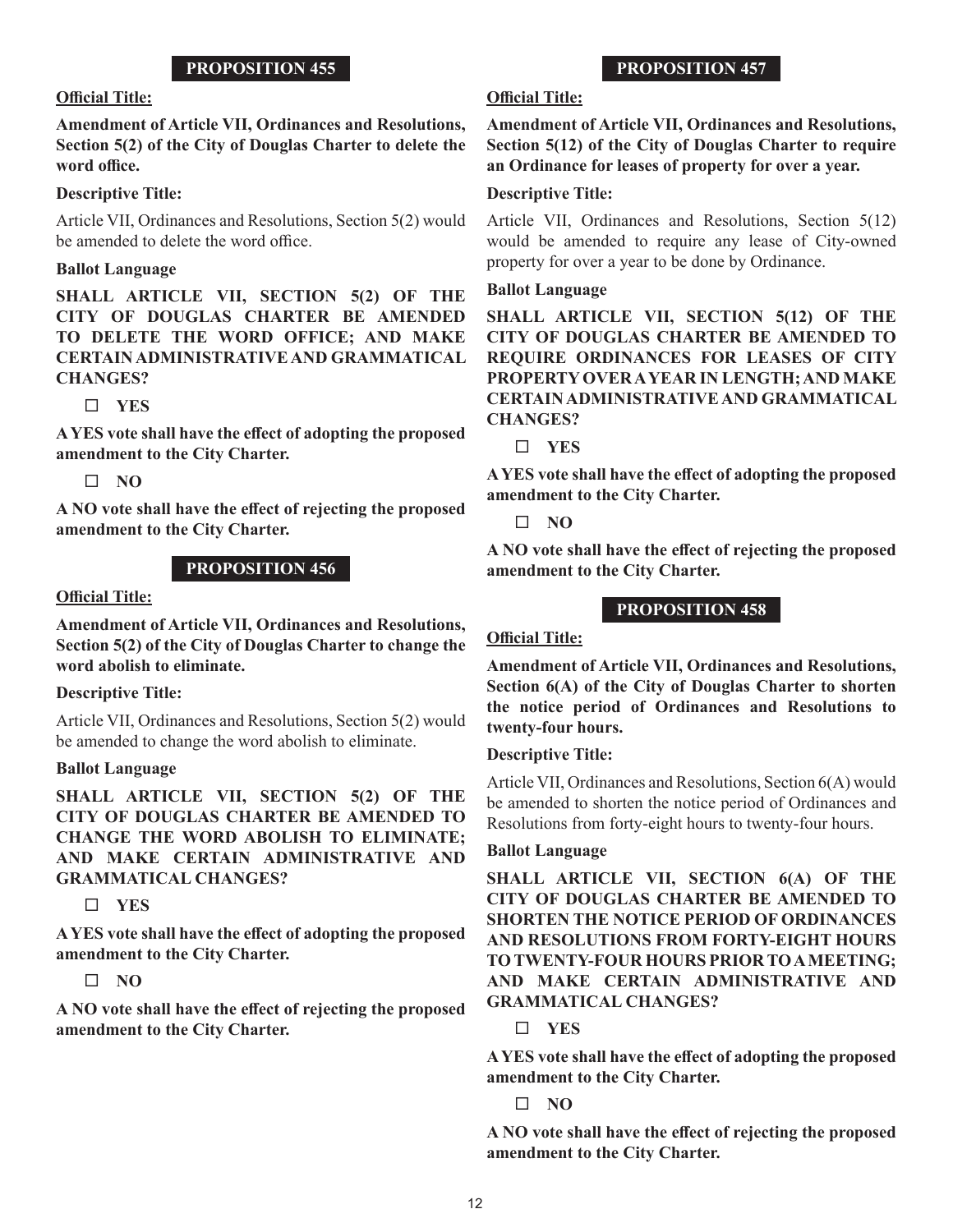#### **Official Title:**

## **Amendment of Article VII, Ordinances and Resolutions, Section 6(A) of the City of Douglas Charter to only require a reading of an Ordinance at two meetings, with at least one reading occurring at a regular meeting.**

## **Descriptive Title:**

Article VII, Ordinances and Resolutions, Section 6(A) would be amended to only require Ordinances to have two separate readings, with one reading required at a regular meeting. The Charter currently requires three separate readings.

#### **Ballot Language**

**SHALL ARTICLE VII, SECTION 6(A) OF THE CITY OF DOUGLAS CHARTER BE AMENDED TO REQUIRE READINGS OF ORDINANCES AT TWO MEETINGS, WITH ONE READING AT A REGULAR MEETING; AND MAKE CERTAIN ADMINISTRATIVE AND GRAMMATICAL CHANGES?** 

#### **YES**

**A YES vote shall have the effect of adopting the proposed amendment to the City Charter.**

#### **NO**

**A NO vote shall have the effect of rejecting the proposed amendment to the City Charter.**

## **PROPOSITION 460**

## **Official Title:**

**Amendment of Article VII, Ordinances and Resolutions, Section 6(B) of the City of Douglas Charter to eliminate the requirement of full readings of Ordinances during the meeting.**

## **Descriptive Title:**

Article VII, Ordinances and Resolutions, Section 6(B) would be amended to eliminate the requirement of full readings of Ordinances during the meeting.

#### **Ballot Language**

**SHALL ARTICLE VII, SECTION 6(B) OF THE CITY OF DOUGLAS CHARTER BE AMENDED TO ELIMINATE THE REQUIREMENT OF FULL READINGS OF ORDINANCES DURING THE MEETING; AND MAKE CERTAIN ADMINISTRATIVE AND GRAMMATICAL CHANGES?** 

## **YES**

**A YES vote shall have the effect of adopting the proposed amendment to the City Charter.**

## $\Box$  NO

**A NO vote shall have the effect of rejecting the proposed amendment to the City Charter.**

## **Official Title:**

**Amendment of Article VII, Ordinances and Resolutions, Section 10 of the City of Douglas Charter to allow publication of Ordinances once in a newspaper available within the County, if there is no newspaper available within the City.**

#### **Descriptive Title:**

Article VII, Ordinances and Resolutions, Section 10 would be amended to require Ordinances be published once in a newspaper of general circulation within the City or County, if there is not a newspaper within the City.

#### **Ballot Language**

**SHALL ARTICLE VII, SECTION 10 OF THE CITY OF DOUGLAS CHARTER BE AMENDED TO ALLOW PUBLICATION OF ORDINANCES ONCE IN A NEWSPAPER AVAILABLE WITHIN THE COUNTY, IF THERE IS NO NEWSPAPER AVAILABLE WITHIN THE CITY; AND MAKE CERTAIN ADMINISTRATIVE AND GRAMMATICAL CHANGES?** 

## **YES**

**A YES vote shall have the effect of adopting the proposed amendment to the City Charter.**

## **NO**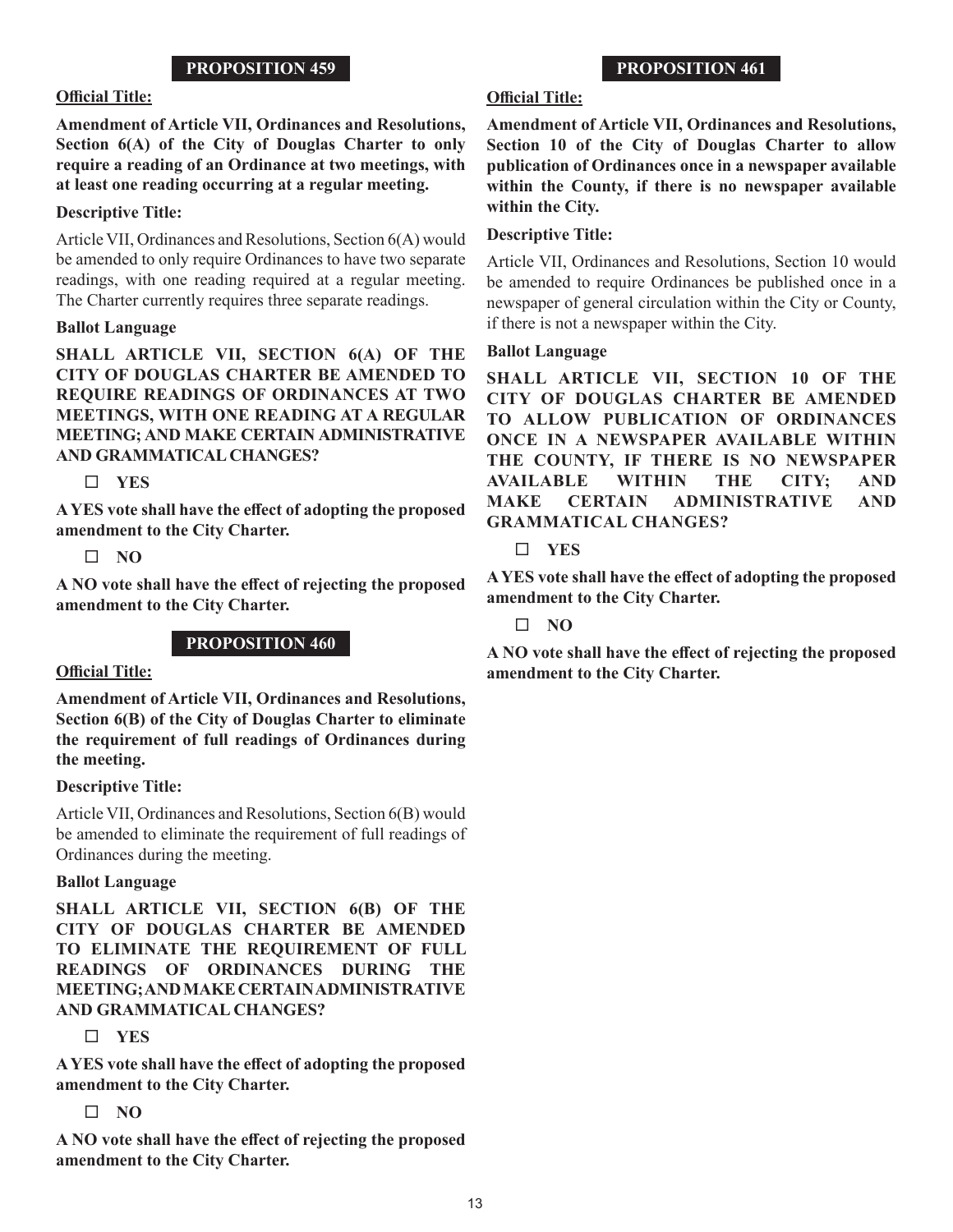# **Official Title:**

**Amendment of Article VIII, Contracts, Section 1 of the City of Douglas Charter to allow the City Council, through Ordinance to designate City officers to sign contracts on behalf of the City.**

# **Descriptive Title:**

Article VIII, Contracts, Section 1 would be amended to allow the City Council by Ordinance to designate City officers to sign contracts on behalf of the City.

## **Ballot Language**

**SHALL ARTICLE VIII, SECTION 1 OF THE CITY OF DOUGLAS CHARTER BE AMENDED TO ALLOW THE CITY COUNCIL, THROUGH ORDINANCE TO DESIGNATE CITY OFFICERS TO SIGN CONTRACTS ON BEHALF OF THE CITY; AND MAKE CERTAIN ADMINISTRATIVE AND GRAMMATICAL CHANGES?** 

**YES**

**A YES vote shall have the effect of adopting the proposed amendment to the City Charter.**

**NO**

**A NO vote shall have the effect of rejecting the proposed amendment to the City Charter.**

# **PROPOSITION 463**

# **Official Title:**

**Amendment of Article VIII, Contracts, Section 3(B)(1) of the City of Douglas Charter to increase the value from \$500 to \$5,000 for when the City Manager may sell or dispose of personal property.**

# **Descriptive Title:**

Article VIII, Contracts, Section 3(B)(1) would be amended to increase the value from \$500 to \$5,000 for when the City Manager may sell or dispose of personal property.

# **Ballot Language**

**SHALL ARTICLE VIII, SECTION 3(B)(1) OF THE CITY OF DOUGLAS CHARTER BE AMENDED TO INCREASE THE VALUE FROM \$500 TO \$5,000 FOR WHEN THE CITY MANAGER MAY SELL OR DISPOSE OF PERSONAL PROPERTY; AND MAKE CERTAIN ADMINISTRATIVE AND GRAMMATICAL CHANGES?** 

# **YES**

**A YES vote shall have the effect of adopting the proposed amendment to the City Charter.**

# **NO**

**A NO vote shall have the effect of rejecting the proposed amendment to the City Charter.**

# **PROPOSITION 464**

# **Official Title:**

**Amendment of Article VIII, Contracts, Section 3(B)(2) of the City of Douglas Charter to increase the value from \$500 to \$5,000 for when personal property must be sold at a live or online public auction after publication online or in a newspaper.**

# **Descriptive Title:**

Article VIII, Contracts, Section 3(B)(2) would be amended to increase the value from \$500 to \$5,000 for when personal property must be sold at a live or online public auction after publication online or in a newspaper.

## **Ballot Language**

**SHALL ARTICLE VIII, SECTION 3(B)(2) OF THE CITY OF DOUGLAS CHARTER BE AMENDED TO INCREASE THE VALUE FROM \$500 TO \$5,000 FOR WHEN PERSONAL PROPERTY MUST BE SOLD AT A LIVE OR ONLINE PUBLIC AUCTION AFTER PUBLICATION ONLINE OR IN A NEWSPAPER; AND MAKE CERTAIN ADMINISTRATIVE AND GRAMMATICAL CHANGES?** 

# **YES**

**A YES vote shall have the effect of adopting the proposed amendment to the City Charter.**

**NO**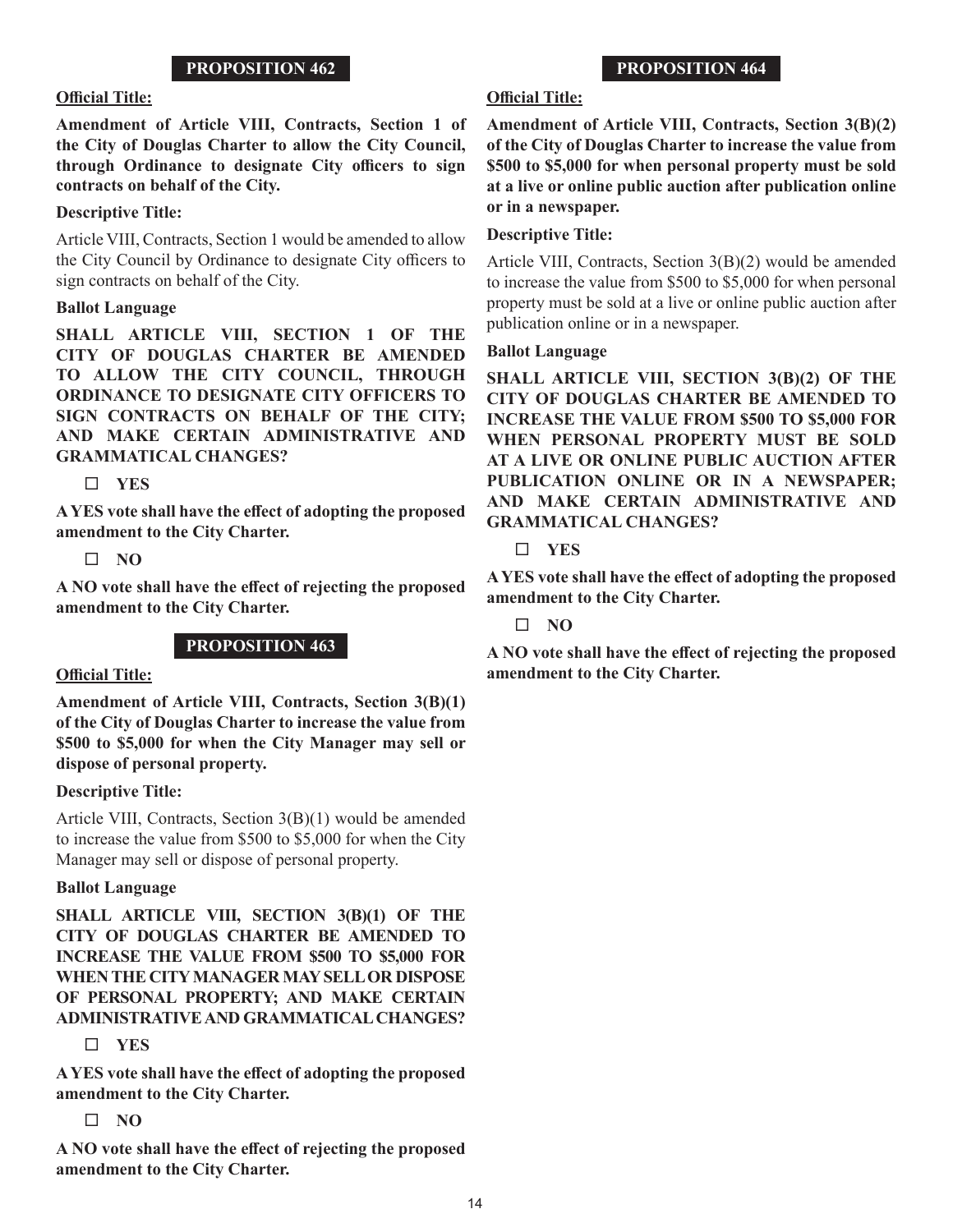#### **Official Title:**

**Amendment of Article VIII, Contracts, Section 3(B)(5) of the City of Douglas Charter to allow family members of City employees, elected or appointed City officials to purchase or acquire City property during a live or online auction.**

## **Descriptive Title:**

Article VIII, Contracts, Section 3(B)(5) would be amended to allow family members of City employees, elected or appointed City officials to purchase or acquire City property during a live or online auction.

## **Ballot Language**

**SHALL ARTICLE VIII, SECTION 3(B)(5) OF THE CITY OF DOUGLAS CHARTER BE AMENDED TO ALLOW FAMILY MEMBERS OF CITY EMPLOYEES, ELECTED OR APPOINTED CITY OFFICIALS TO PURCHASE OR ACQUIRE CITY PROPERTY DURING A LIVE OR ONLINE AUCTION; AND MAKE CERTAIN ADMINISTRATIVE AND GRAMMATICAL CHANGES?** 

**YES**

**A YES vote shall have the effect of adopting the proposed amendment to the City Charter.**

**NO**

**A NO vote shall have the effect of rejecting the proposed amendment to the City Charter.**

# **Official Title:**

**Amendment of Article VIII, Contracts, Section 3(B)(5) of the City of Douglas Charter to allow City employees, elected or appointed City officials to purchase or acquire City property during an online auction.**

**PROPOSITION 466**

#### **Descriptive Title:**

Article VIII, Contracts, Section 3(B)(5) would be amended to allow City employees, elected or appointed City officials to purchase or acquire City property during an online auction.

#### **Ballot Language**

**SHALL ARTICLE VIII, SECTION 3(B)(5) OF THE CITY OF DOUGLAS CHARTER BE AMENDED TO ALLOW CITY EMPLOYEES, ELECTED OR APPOINTED CITY OFFICIALS TO PURCHASE OR ACQUIRE CITY PROPERTY DURING AN ONLINE AUCTION; AND MAKE CERTAIN ADMINISTRATIVE AND GRAMMATICAL CHANGES?** 

**YES**

**A YES vote shall have the effect of adopting the proposed amendment to the City Charter.**

**NO**

**A NO vote shall have the effect of rejecting the proposed amendment to the City Charter.**

#### **PROPOSITION 467**

## **Official Title:**

**Amendment of Article XI, City Court, Section 5 of the City of Douglas Charter to allow a designated officer to receive all fines, penalties, and fees collected by the City Magistrate.**

**Descriptive Title:**

Article XI, City Court, Section 5 would be amended to allow the City to designate the proper official to receive all fines, penalties, and fees collected by the City Magistrate.

#### **Ballot Language**

**SHALL ARTICLE XI, SECTION 5 OF THE CITY OF DOUGLAS CHARTER BE AMENDED TO ALLOW A DESIGNATED OFFICER TO RECEIVE ALL FINES, PENALTIES, AND FEES COLLECTED BY THE CITY MAGISTRATE.; AND MAKE CERTAIN ADMINISTRATIVE AND GRAMMATICAL CHANGES?** 

**YES**

**A YES vote shall have the effect of adopting the proposed amendment to the City Charter.**

**NO**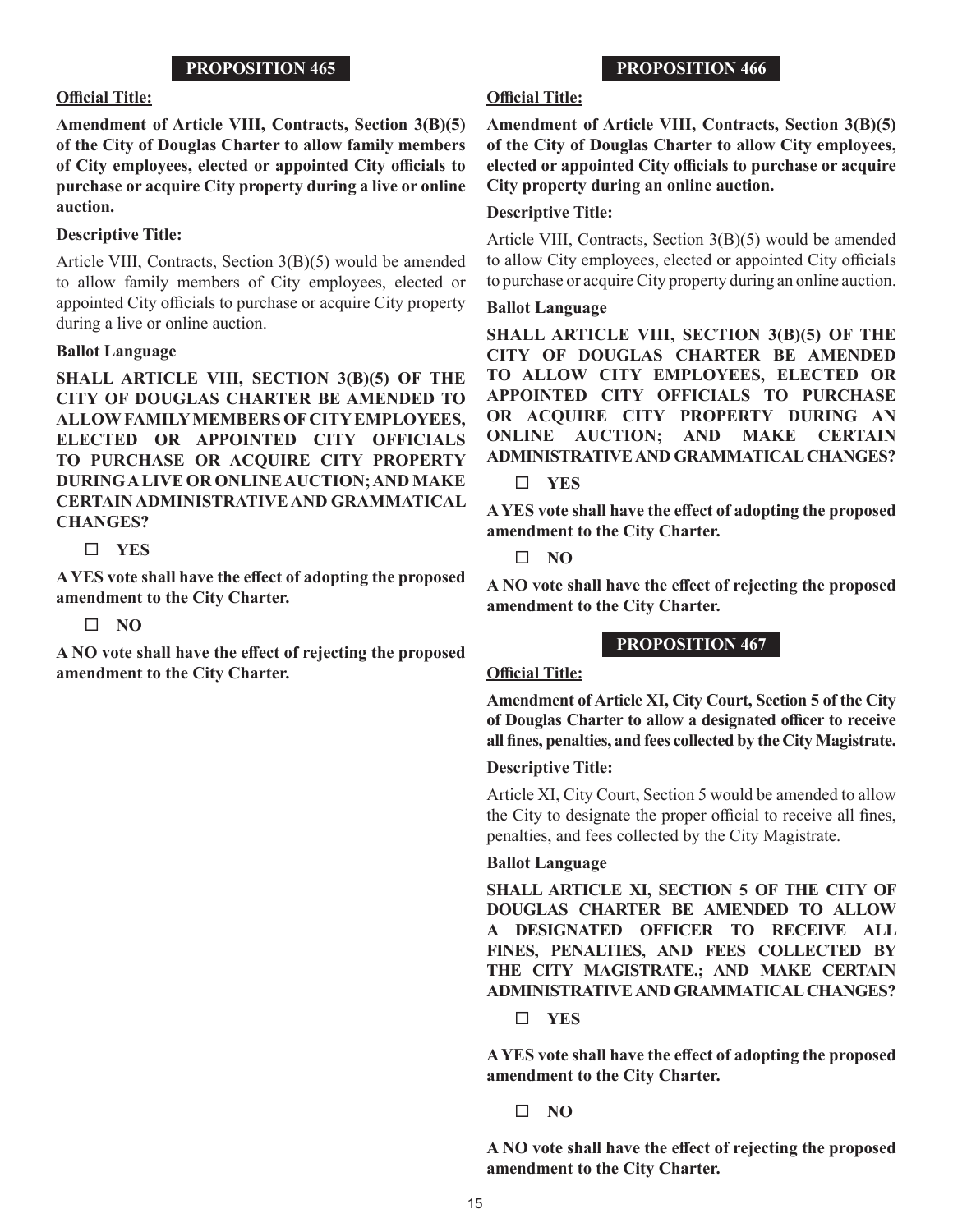## **ARGUMENTS "FOR" AND "AGAINST" THE PROPOSITIONS**

None filed

#### **Para los Votantes de la Ciudad de Douglas:**

El fin de este folleto de publicidad es de proveerle informatión tocante a 36 medidas de la boleta que aparecerán en la boleta de la Elección Especial del 17 de mayo del 2022. La ley del Estado ordena la preparación de este folleto.

En esto se incluye "una copia verdadera del tituto y texto de la propuesta enmienda," dicho texto indicando material eliminado, si lo hay, por imprimiendo dicho material con un renglón por el centro de las letras de dicho material, e indicando material añadido o nuevo material por imprimiendo las letras de dicho material en letras mayúsculas, y en la forma en que aparecerá la enmienda propuesta en la boleta.

De acuerdo con la Ley Federal de Derechos de Votar, este folleto de publicidsad se ha preparado en ambos Inglés y Español.

Le urjo que lea con cuidado las propuestas contenidas en este folleto y el efecto que tendrá un vote de "SI" o "NO," para que este preparado completamente a ejercer su derecho de votar el 17 de mayo del 2022.

Alma Andrade Secretaria Municipal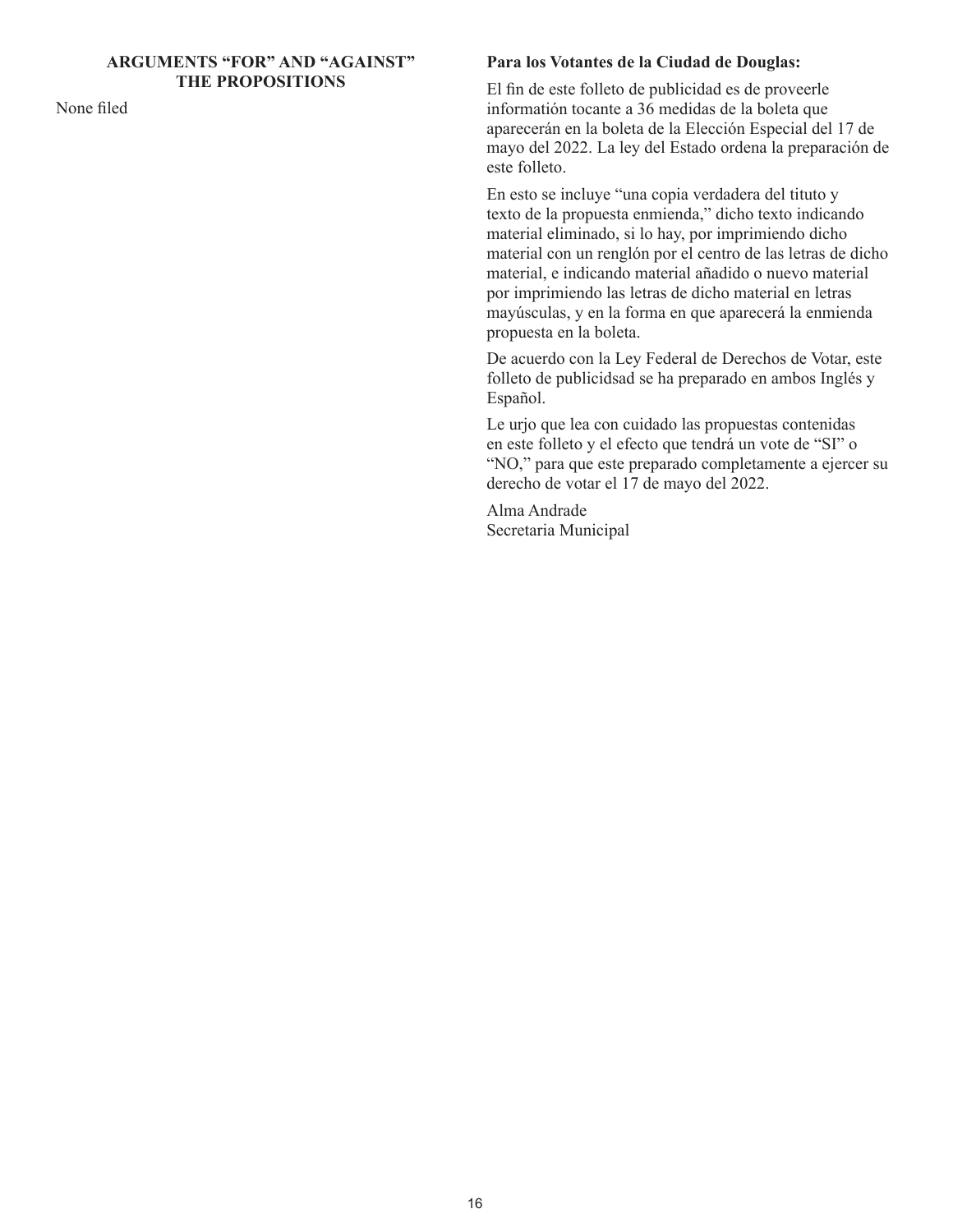# **ELECCIÓN DE VOTACIÓN POR CORREO**

La Ciudad de Douglas celebrará una elección de votacion por correo el 17 de mayo del 2022. **Para esta elección no se proporcionarán centros de votación.**

Se le enviará una boleta por correo a cada elector calificado dentro de la Ciudad de Douglas comenzando el dia 20 de abril del 2022.

Para esta Elección de Votación por Correo, no es necesario solicitar una boleta. Se le enviará una boleta por el Correo de los Estados Unidos. Su boleta votada se tiene que regresar por el Correo de los Estados Unidos y ser recibida no más tardar a las 7:00 p.m. el 17 de mayo del 2022 – Día de la Elección.

Como **alternativa** a la devolución de su boleta votada por el Correo de los Estados Unidos, uno puede entregar su boleta en persona a más tardar a las 7:00 p.m. el 17 de mayo del 2022 – Día de la Elección en una de las siguientes ubicaciones que aparecen abajo.

El Cuarto de Cabildo en el Ayuntamiento de la Ciudad de Douglas

Calle 10, Numero 425, en Douglas, AZ 85607 6:00 a.m. - 7:00 p.m. el 17 de mayo del 2022 – **Día de la Elección Solamente**

Oficina del Registrador del Condado de Cochise Calle Melody Lane, Numero 1415, Edificio B, Bisbee, AZ 85603

8:00 a.m. – 5:00 p.m. lunes a viernes

6:00 a.m. – 7:00 p.m. el 17 de mayo del 2022 – **Día de la Elección solamente**

# **INFORMACIÓN DE REEMPLAZO DE BOLETA**

Los votantes cuyas boletas se han destruido, perdido, echado a perder o votantes que no han recibido una boleta por correo pueden obtener una boleta de reemplazo. Las boletas de reemplazo para la Elección de Votación por Correo de la Ciudad de Douglas se pueden obtener en las ubicaciones que aparecen abajo durante las horas regulares de negocio y el Día de la Elección – 17 de mayo del 2022, entre 6:00 a.m. – 7:00 p.m.

## **Ubicaciones de Boletas de Reemplazo**

El Cuarto de Cabildo en el Ayuntamiento de la Ciudad de Douglas

Calle 10, Numero 425, Douglas, AZ 85607

6:00 a.m. - 7:00 p.m. el 17 de mayo del 2022 – **Día de la Elección solamente**

Oficina del Registrador del Condado de Cochise Calle Melody Lane, Numero 1415, Edificio B, Bisbee, AZ 85603

8:00 a.m. – 5:00 p.m. lunes a viernes, a partir del 20 de abril del 2022

6:00 a.m. – 7:00 p.m. el 17 de mayo del 2022 – **Día de la Elección solamente**

Las boletas se pueden regresar por el Correo de los Estados

Unidos o se pueden entregar en la caja asegurada localizada en el Centro de Gobierno, Avenida G, Numero 1012, en Douglas, Arizona 85607, de lunes a viernes de 8:00 a.m. a 5:00 p.m.

Para que su boleta se cuente, se tiene que recibir para las 7:00 p.m. el Día de la Elección, 17 de mayo del 2022.

**EL AYUNTAMIENTO DE DOUGLAS ESTARÁ ABIERTO DE LAS 6:00 A.M. A LAS 7:00 P.M. EL DÍA DE LA ELECCIÓN SOLAMENTE, MARTES, 17 DE MAYO DEL 2022.**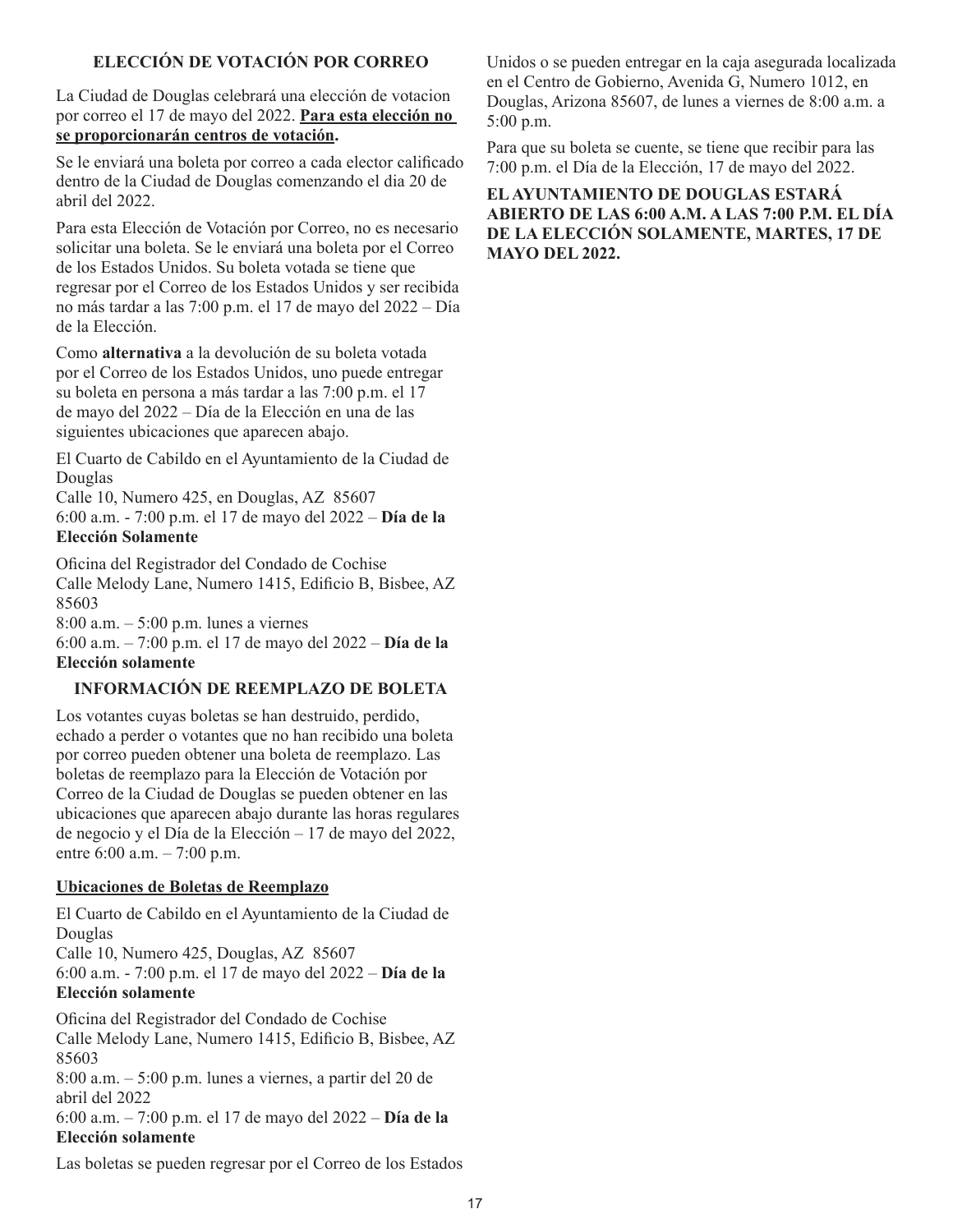# **RESOLUCIÓN NÚM. 22-1485**

#### **UNA RESOLUCIÓN DEL ALCALDE Y DEL CONCEJO DE LA CIUDAD DE DOUGLAS, CONDADO DE COCHISE, ARIZONA, ORDENANDO QUE SE PRESENTEN PREGUNTAS CON RESPECTO A LAS ENMIENDAS PROPUESTAS A LA CONSTITUCIÓN DE LA CIUDAD DE DOUGLAS, QUE SERÁN VOTADAS POR LOS ELECTORES CON DERECHO A VOTO DE LA CIUDAD DE DOUGLAS EN UNA ELECCIÓN ESPECIAL QUE SE LLEVARÁ A CABO EL 17 DE MAYO DE 2022, Y PROPORCIONANDO INSTRUCCIONES Y AUTORIZACIONES RELACIONADAS CON DICHA ELECCIÓN.**

**CONSIDERANDO QUE,** la Constitución de la Ciudad de Douglas fue aprobada por los electores con derecho a voto de la Ciudad de Douglas el 18 de mayo de 1982, y enmendada el 10 de marzo de 1998, el 17 de mayo de 2005, el 17 de mayo de 2011, y el 16 de mayo de 2017; y

**CONSIDERANDO QUE,** el Artículo XIV, Sección 8 de la Constitución de la Ciudad requiere que el Alcalde y el Concejo designen un comité de ciudadanos para revisar la Constitución de la Ciudad y recomendar revisiones propuestas a la Constitución si se considera necesario algún cambio; y

**CONSIDERANDO QUE,** los Estatutos Revisados de Arizona §19-143 requieren que todas las enmiendas a la constitución se remitan a los votantes de la ciudad; y

**CONSIDERANDO QUE,** el Comité de Revisión de la Constitución de la Ciudad de Douglas ha hecho recomendaciones al Concejo de la Ciudad para cambios a la Constitución de la Ciudad de Douglas; y

**CONSIDERANDO QUE,** el Concejo de la Ciudad está remitiendo las recomendaciones de enmiendas del Comité y las enmiendas del Concejo para eliminar los límites de mandato para el Alcalde y los miembros del Concejo a los votantes para su aprobación mediante esta Resolución.

## **AHORA POR LO TANTO, SEA RESUELTO por el Alcalde y el Concejo de la Ciudad de Douglas, Arizona, lo siguiente:**

Sección 1. Por la presente, se convoca a una Elección Especial de los electores con derecho a voto de la Ciudad de Douglas para llevarse a cabo el 17 de mayo de 2022 (en lo sucesivo denominada la "Elección" ) en la que se presentará a los electores con derecho a voto de la Ciudad preguntas para enmendar la Constitución de la Ciudad de Douglas.

**Sección 2.** Las propuestas enmiendas a la Constitución de la Ciudad de Douglas en formato legislativo se adjuntan aquí como Anexo 1.

**Sección 3.** El lenguaje oficial de la boleta para la Elección estará sustancialmente en la forma adjunta aquí como Anexo 2.

**Sección 4.** Los votantes tienen hasta el 18 de abril de 2022 para inscribirse para votar o para cambiar la información en su registro de votantes para la Elección.

**Sección 5.** Los argumentos a favor o en contra de las enmiendas propuestas a la constitución deben ir acompañados de un pago de \$ 200 en el momento de la presentación, no tener más de 300 palabras de largo, deben cumplir con otros requisitos legales; y deben ser recibidos por la Oficina de la Secretaría de la Ciudad a más tardar a las 5:00 p.m. del 16 de febrero de 2022. La Oficina de la Secretaría de la Ciudad está ubicada en 425 Tenth Street, Douglas, Arizona 85607.

**Sección 6.** Se instruye a la Secretaria de la Ciudad a publicar esta Resolución al menos dos veces en un periódico con no menos de una semana de diferencia durante las seis semanas de calendario anteriores a la Elección.

**Sección 7.** La Elección se llevará a cabo, se celebrará y se sondeará de conformidad con las disposiciones de las leyes electorales generales del Estado de Arizona, salvo que la ley disponga lo contrario, y solo se permitirá votar en la Elección a aquellas personas que sean electores con derecho a voto de la Ciudad.

**Sección 8.** Por la presente se autorizan todos los gastos que puedan ser necesarios para ordenar, notificar, celebrar y administrar la Elección, cuyos gastos se pagarán de los fondos operativos actuales de la Ciudad.

**Sección 9.** Por la presente se autoriza a la Secretaria de la Ciudad a tomar todas las demás medidas necesarias para facilitar la Elección.

**Sección 10.** Por la presente, se autoriza al Administrador de la Ciudad a ejecutar cualquier contrato o acuerdo necesario para facilitar la Elección.

**Sección 11.** El Abogado de la Ciudad está autorizado a hacer cambios no sustanciales a la Resolución o a los Anexos necesarios para dar efecto a la remisión de las enmiendas ofrecidas.

**Sección 12.** Esta Resolución entrará en vigor al recibir aprobación del Concejo de la Ciudad..

**APROBADO Y ADOPTADO** por el Alcalde y el Concejo de la Ciudad de Douglas, Arizona, este día 2 de febrero de 2022.

/f/ Donald C. Huish

Donald C. Huish, Alcalde

Certifica:

/f/ Alma Andrade

Alma Andrade, Secretaria de la Ciudad

Aprobado en cuanto a forma:

/f/ Denis Fitzgibbons

Denis Fitzgibbons, Abogado de la Ciudad

Preparado por: Nick Cook, Abogado de la Ciudad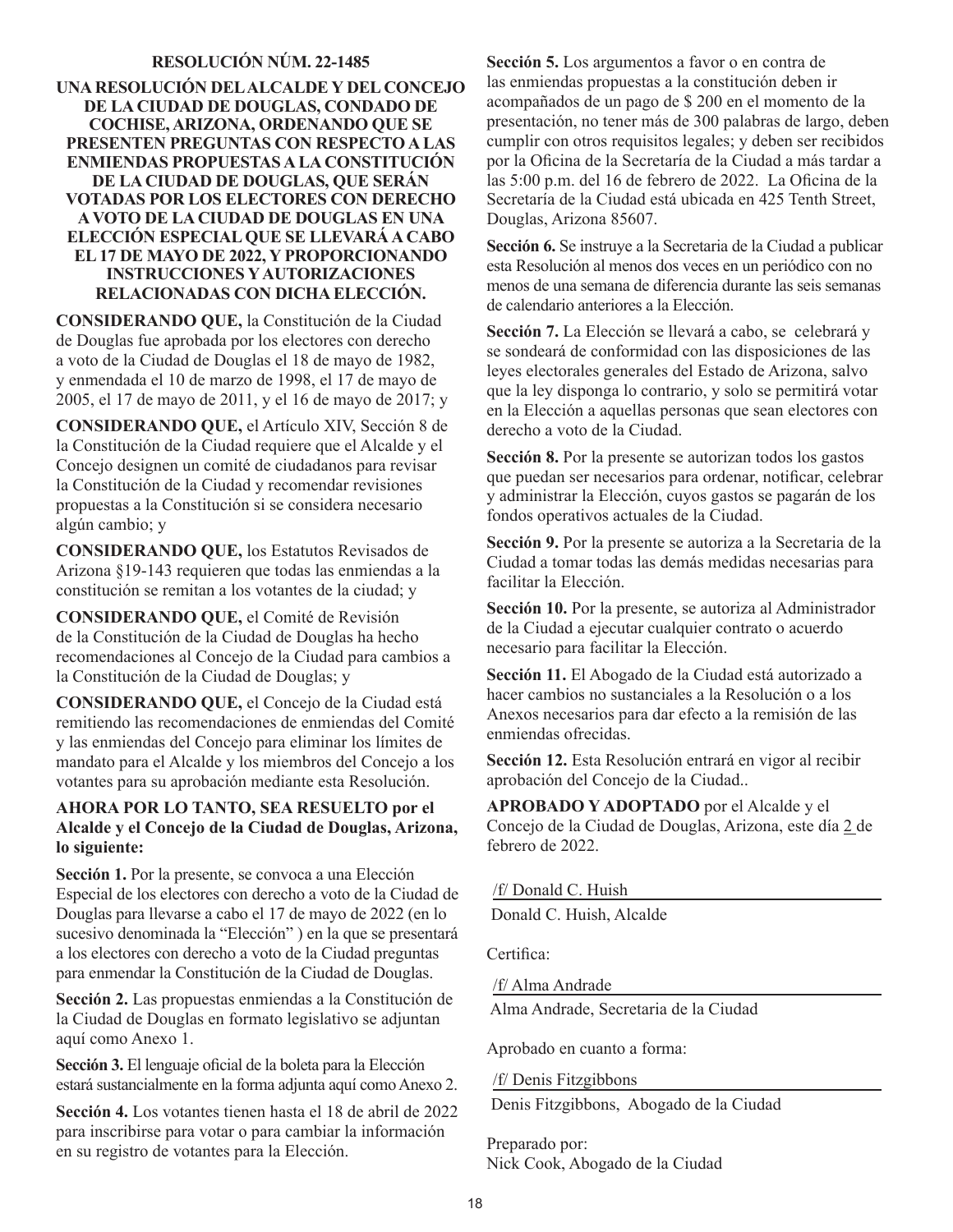# **ENMIENDAS PROPUESTAS A LA CONSTITUCIÓN DE LA CIUDAD DE DOUGLAS, QUE SERÁN VOTADAS POR LOS ELECTORES CON DERECHO A VOTO DE LA CIUDAD DE DOUGLAS EN LA ELECCIÓN GENERAL DEL 17 DE MAYO DE 2022.** ARTÍCULO II. EL ALCALDE Y EL CONCEJO

#### **Sección 3. Elecciones.**

La primera elección general para el cargo de Alcalde y Miembros del Concejo en los términos de esta Constitución, se llevará a cabo el tercer martes de mayo de 1984. A partir de 19842022, y cada dos años a partir de entonces, la elección general se llevará a cabo el tercer martes de mayo DE ACUERDO CON EL CICLO ELECTORAL ESTATAL.

#### **Sección 4. Mandato del Alcalde.**

A partir de la elección llevada a cabo en 2012, el Alcalde será elegido por un período de cuatro años y desempeñará sus funciones hasta que el sucesor DEL ALCALDE se elija y se califique O SE DESIGNE. Ninguna persona podrá servir por más de dos mandatos consecutives, exentos los términos parciales.

## **Sección 5. Mandato de PERSONAS MIEMBROS DEL CONCEJO**

Miembros del Concejo LAS PERSONAS MIEMBROS DEL CONCEJO sirviendo en la fecha en que la presente Constitución entre en vigor continuarán desempeñando sus funciones hasta la elección y calificación del sucesor de cada miembro en la elección llevada a cabo en 1984. A partir de la elección llevada a cabo en 1984, los puestos del Concejo para los Distritos 2, 4, y 6 tendrán un mandato de dos años y los puestos del Concejo para los Distritos 1, 3, y 5 tendrán un mandato de cuatro años. En cada elección subsiguiente eEl mandato de todos los puestos del Concejo será de cuatro años Y UNA PERSONA MIEMBRO DEL CONCEJO DESEMPEÑARÁ SUS FUNCIONES HASTA QUE SU SUCESOR O SUCESORA SE ELIJA Y SE CALIFIQUE O SE DESIGNE. Ningún miembro del Concejo podrá servir por más de dos mandatos consecutivos, términos parciales exentos.

# **Sección 6(B). Calificaciones**

Los Miembros del Concejo LAS PERSONAS MIEMBROS DEL CONCEJO serán electores calificados de la Ciudad, con al menos veintiún años de edad y no podrán ocupar ningún otro cargo público elegido por el que reciban compensación. Los Miembros del Concejo LAS PERSONAS MIEMBROS DEL CONCEJO deberán haber residido físicamente en la Ciudad de Douglas durante al menos tres DOS años inmediatamente anteriores a la fecha de dicha elección o nombramiento. Además, un Miembro del Concejo una PERSONA MIEMBRO DEL CONCEJO deberá haber residido físicamente dentro del distrito para el cual el la PERSONA MIEMBRO DEL CONCEJO se presenta para elección o nombramiento por lo menos un año antes de la elección o nombramiento. Los Miembros del Concejo Las PERSONAS MIEMBROS DEL CONCEJO deben residir dentro de la Ciudad y el Distrito desde el cual fueron nominadas y elegidas y/o designadas durante su mandato. Si un Miembro del Concejo una PERSONA MIEMBRO DEL CONCEJO dejara de poseer alguna de estas calificaciones o si fuera encontrado culpable de un delito que implique vileza moral, el puesto de la PERSONA MIEMBRO DEL CONCEJO quedará inmediatamente vacante. Los empleados de la Ciudad no son elegibles para presentarse como candidatos a elecciones o servir como Miembros del Concejo UNA PERSONA MIEMBRO DEL CONCEJO.

## **Sección 9. Honorarios del Alcalde y de una PERSONA MIEMBRO DEL CONCEJO**

Al Alcalde se le pagarán \$300 1,000 por mes y a los Miembros del Concejo a las PERSONAS MIEMBROS DEL CONCEJO se les pagará \$ 200 500 por mes. Cualquier cambio subsiguiente debe hacerse mediante enmienda a la Constitución y el voto afirmativo del pueblo.

## ARTÍCULO III. EL ADMINISTRADOR DE LA CIUDAD

## **Sección 7(C) Poder de Nombramiento y Destitución.**

Sujeto a las excepciones expresamente previstas en esta Constitución, será deber del Administrador, y el EL ADMINISTRADOR nombrará, destituirá, promoverá y bajará de categoría a todos y cada uno de los funcionarios y empleados de la ciudad, con excepción del Magistrado de la Ciudad, el Abogado de la Ciudad Secretario de la Ciudad y el Tesorero, e<del>l Médico y Abogado de la Ciudad</del>. Todo esto estará sujeto a todas las ordenanzas, normas y reglamentos de personal aplicables.

## **Sección 9(A). Proceso de destitución.**

El Concejo puede destituir al Administrador en cualquier momento SOLO por un voto de 5/7 de sus miembros EN UNA REUNIÓN ESPECIAL U ORDINARIA DEL CONCEJO. Si se le solicita, el Concejo le otorgará a él AL ADMINISTRADOR una audiencia pública dentro de los treinta días siguientes a la notificación de destitución. Durante el período provisional el Concejo podrá suspender al Administrador de sus funciones, pero continuará el salario del ADMINISTRADOR y, si la destitución se hace definitiva, pagará el salario AL ADMINISTRADOR durante un mes calendario DE ACUERDO CON LA DISPOSICIÓN DEL CONTRATO después de la fecha de destitución final. En caso de destitución involuntaria del Administrador por el Concejo por mala conducta intencional en el puesto, el Administrador perderá todas y cada una de las indemnizaciones por despido. EL ALCALDE Y EL CONCEJO NO DESTITUIRÁN AL ADMINISTRADOR POR NINGÚN OTRO MEDIO, A MENOS QUE SE INDIQUE LO CONTRARIO EN EL ACUERDO DE EMPLEO DEL ADMINISTRADOR.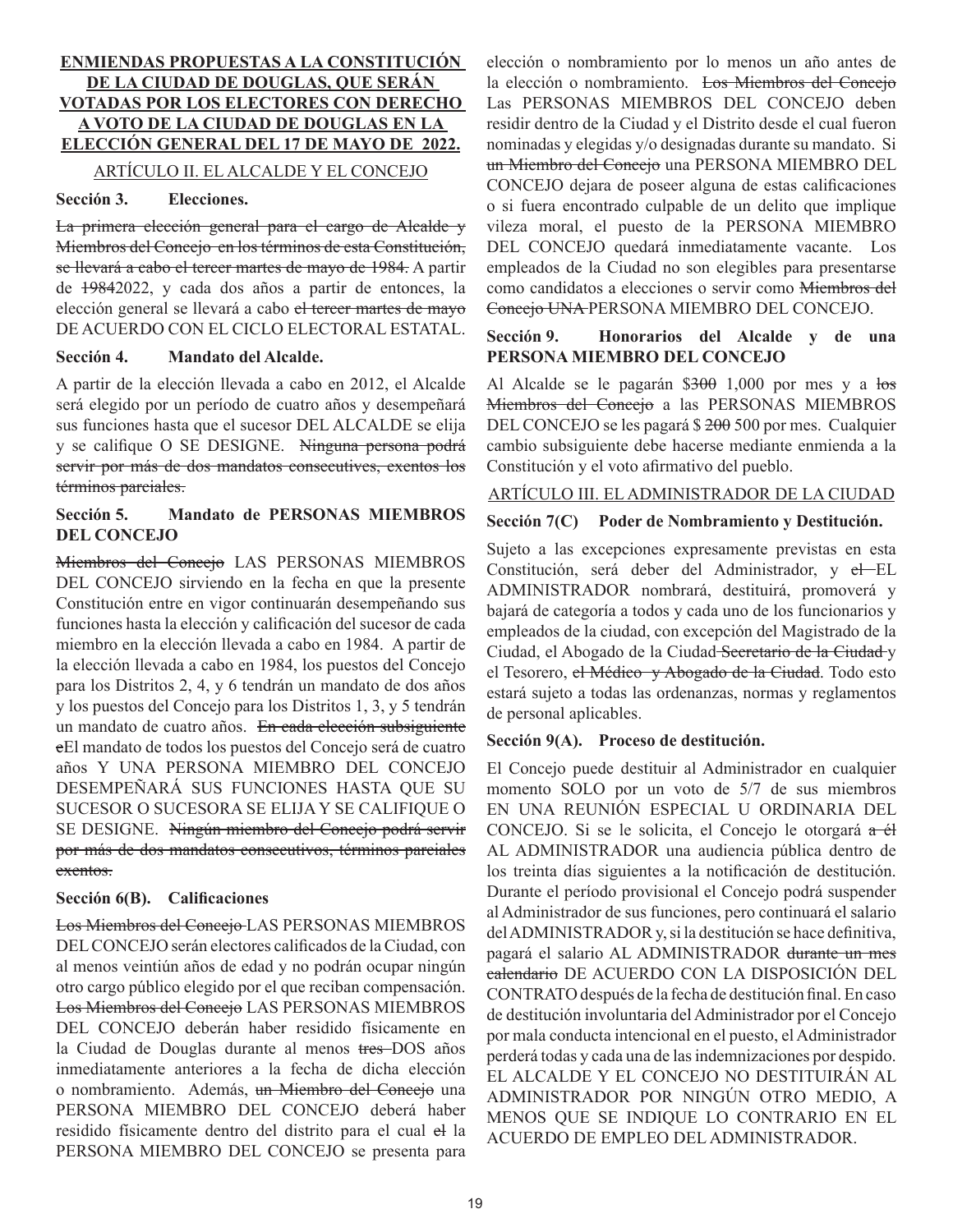## ARTÍCULO IV. DEPARTAMENTOS ADMINISTRATIVOS, OFICINAS Y EMPLEADOS

# **Sección 1. Departamentos Administrativos y Funcionarios.**

A. El Concejo, por ordenanza que no sea incompatible con esta Constitución, dispondrá de la organización, conducta y operación de las diversas oficinas y departamentos de la Ciudad según lo establecido en esta Constitución, para la creación de departamentos, divisiones, oficinas y agencias adicionales y para su consolidación, alteración o abolición ELIMINACIÓN.

C. El Concejo proporcionará el número, título, las calificaciones, los poderes, los deberes y las compensaciones para EL ADMINISTRADOR DE LA CIUDAD, ABOGADO DE LA CIUDAD, TESORERO DE LA CIUDAD Y MAGISTRADO DE LA CIUDAD todos los funcionarios y PARA EL NÚMERO Y UN CALENDARIO DE COMPENSACIÓN PARA TODOS los empleados de la Ciudad.

# **Sección 2. Secretario de la Ciudad**

El Alcalde-ADMINISTRADOR, con la aprobación del Concejo, nombrará a un funcionario que tendrá el título de Secretario de la Ciudad, que será responsable ante el Concejo, y que dará aviso de todas las reuniones del Concejo, llevará el diario de los procedimientos del Concejo autenticado por su la firma DEL SECRETARIO DE LA CIUDAD y registrado en su totalidad, en libros guardados para tal fin, todas las ordenanzas y resoluciones. Él EL SECRETARIO DE LA CIUDAD llevará a cabo cualquier otra responsabilidad requerida por esta Constitución, o por ordenanza, o POR DIRECCIÓN DEL CONCEJO, O DEL ADMINISTRADOR DE LA CIUDAD.

# **Sección 6(B) Sistema de Méritos a establecer**

Junta del Sistema de Méritos. Habrá una Junta del Sistema de Méritos compuesta de cinco miembros nombrados por el Alcalde, con la aprobación del Concejo, de los electores con derecho a voto que hayan sido residentes de buena fe de la Ciudad al menos los cinco años inmediatamente anteriores a dicho nombramiento. No más de tres miembros serán de la misma afiliación política. El Director de Personal proporcionará la asistencia necesaria de personal a la Junta del Sistema de Méritos.

# ARTÍCULO VI. FINANZAS Y TRIBUTACIÓN

# **Sección 6. Auditoría y revisión independientes.**

Antes del final de cada año fiscal, el Concejo ADMINISTRADOR DE LA CIUDAD designará a un contador público certificado independiente O a una COMPAÑÍA, que, al final de cada año fiscal, llevará a cabo una auditoría de cuentas y otras pruebas de transacciones financieras del gobierno de la Ciudad, y presentará un informe de formato largo, que incluya recomendaciones sobre políticas y procedimientos fiscales, al Concejo, y al Administrador de la Ciudad. Dicho contador O COMPAÑÍA no tendrá ningún interés personal, directo o indirecto, en los asuntos fiscales del gobierno de la Ciudad o de cualquiera de sus funcionarios. Électe CONTADOR O COMPAÑÍA deberá, dentro de las especificaciones aprobadas por el Concejo, auditar después los libros y documentos mantenidos por la Ciudad, y cualquier cuenta separada o subordinada mantenida por cualquier otra oficina, departamento o agencia del gobierno de la Ciudad. El Concejo podrá solicitar las auditorías especiales que considere necesarias o apropiadas.

# ARTÍCULO VII. ORDENANZAS Y RESOLUCIONES

# **Sección 5. Cuando las acciones deben tomarse por ordenanza.**

2. Establecer, alterar o abolir ELIMINAR cualquier departamento, oficina o agencia de la Ciudad.

12. Apropiarse, adquirir, vender, arrendar PROPIEDAD POR MÁS DE UN AÑO o intercambiar cualquier bien inmueble.

# **Sección 6. Lectura y aprobación de ordenanzas y resoluciones; fecha de entrada en vigor.**

A. Las copias de una ordenanza propuesta o de una resolución propuesta que tenga el efecto de una ordenanza se pondrán a disposición del Alcalde y del Concejo por lo menos cuarenta y ocho VEINTICUATRO horas antes de la reunión. Aparte de las medidas de emergencia, las Ordenanzas tendrán TRES DOS (32) lecturas separadas en cualquier reunión especial u ordinaria, pero al menos dos UNA (21) lecturas deberá llevarse a cabo en UNA de las reuniones ordinarias.

B. Habrá una lectura completa de las ordenanzas o resoluciones propuestas que tengan el efecto en una ordenanza a menos que la lectura completa sea dispensada por una mayoría del Concejo. LAS ORDENANZAS O RESOLUCIONES QUE TENGAN EL EFECTO DE UNA ORDENANZA A partir de entonces, esas ordenanzas o resoluciones mencionadas anteriormente pueden leerse solamente por número y título. Una ordenanza identificada como una medida de emergencia y considerada necesaria para la preservación inmediata de la paz, la salud o la seguridad podrá ponerse en su primera lectura en la misma reunión en la que se introdujo por primera vez con el voto afirmativo de cinco miembros del Concejo.

# **Sección 10. Publicación de ordenanza y resolución; fecha de entrada en vigor.**

Todas las ordenanzas, excepto las necesarias para la preservación inmediata de la paz, la salud o la seguridad de la Ciudad, y las resoluciones que tengan el efecto de ordenanzas, entrarán en vigencia 30 días después de su aprobación y autorización. Todas las ordenanzas, excepto las necesarias para la preservación inmediata de la paz, la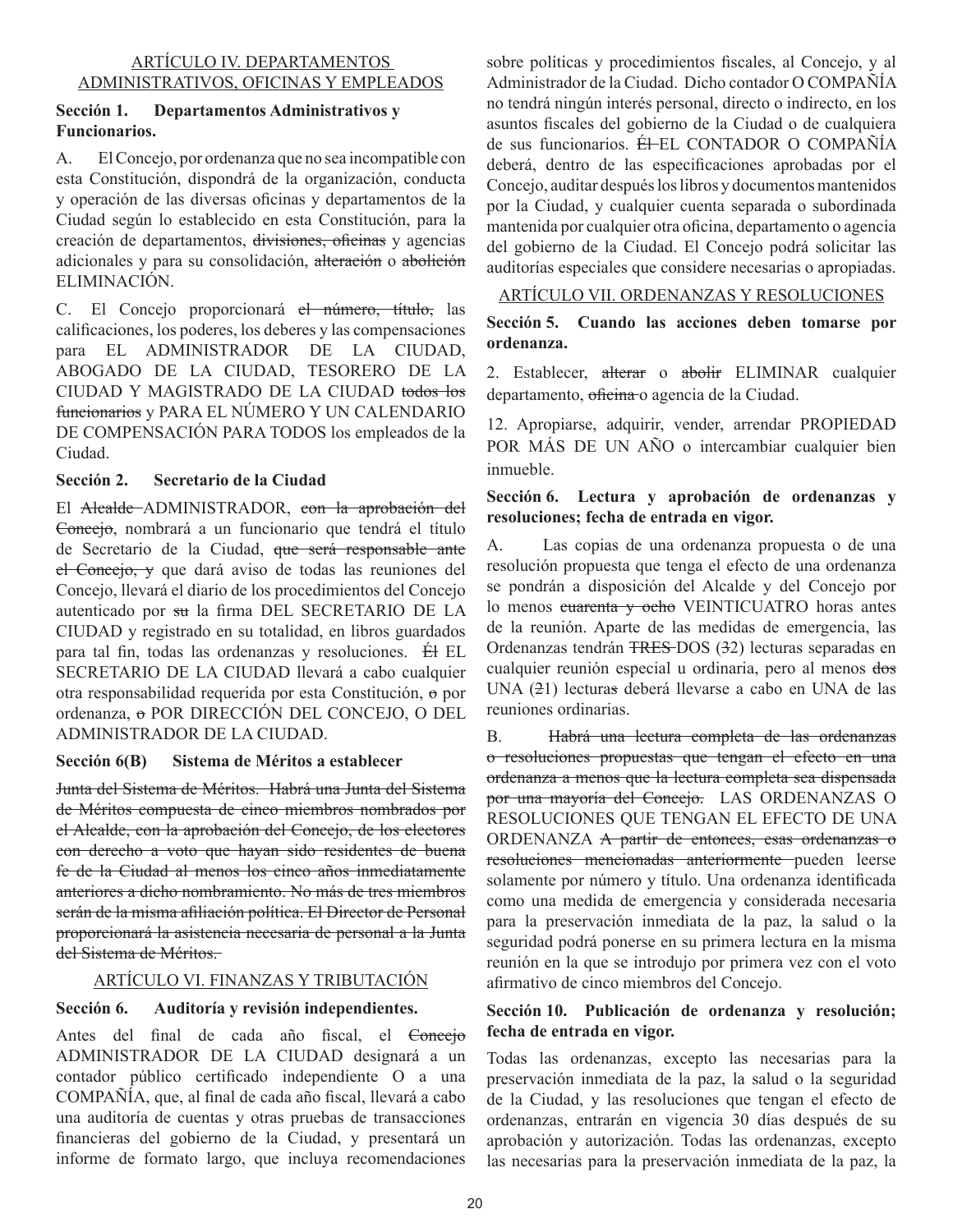salud o la seguridad de la Ciudad, y las resoluciones que tengan el efecto de ordenanzas, se publicarán al menos dos veces UNA VEZ en un periódico de circulación general en la Ciudad O EL CONDADO, SI Ciudad es NO HAY DISPONIBLE DENTRO DE LA CIUDAD, y estará disponible en la página web de la Ciudad durante el período de 30 días antes de entrar en vigencia y operación. Las medidas de emergencia se publicarán dos veces UNA VEZ en un periódico de circulación general en la Ciudad O DEL CONDADO, SI Ciudad es NO HAY DISPONIBLE DENTRO DE LA CIUDAD, y estará disponible en la página web de la Ciudad dentro de los quince días posteriores a su aprobación. Todas las demás resoluciones y medidas del concejo entrarán en vigor una vez aprobadas y autorizadas.

# ARTÍCULO VIII. CONTRATOS

## **Sección 1. Preparación.**

Todos los contratos se redactarán bajo la supervisión del Abogado de la Ciudad, deben ser por escrito, ejecutados a nombre de la Ciudad de Douglas por el Alcalde o Administrador O AGENTES DESIGNADOS, excepto que se disponga lo contrario ya sea en esta Constitución o por ley, y deben ser refrendados por el Secretario de la Ciudad, quien numerará y registrará el mismo en un libro mantenido para ese propósito.

EL CONCEJO ESTABLECERÁ MEDIANTE ORDENANZA LA EJECUCIÓN DE LOS CONTRATOS Y DEMÁS INSTRUMENTOS NECESARIOS PARA EL GOBIERNO ADECUADO Y BUENO DE LA CIUDAD. DICHA ORDENANZA IDENTIFICARÁ LOS OFICIALES O FUNCIONARIOS AUTORIZADOS PARA EJECUTAR INSTRUMENTOS EN NOMBRE DE LA CIUDAD Y ESTABLECERÁ EL ALCANCE Y LOS LÍMITES DE LA AUTORIDAD DE DICHO FUNCIONARIO PARA EJECUTAR INSTRUMENTOS EN NOMBRE DE LA CIUDAD.

#### **Sección 3(B) Transferencia y venta de propiedad.**

1. El Administrador puede vender o disponer de cualquier propiedad personal que tenga un valor de \$500.00 \$5,000.00 o menos con una notificación publicada. Se dará aviso NOTIFICACIÓN por escrito al Concejo antes de dicha venta o disposición.

2. Bienes personales valorados en más de \$500.00 \$5,000.00 se venderán en s una subasta pública en vivo o en línea después de que la notificación de venta se haya publicado EN LÍNEA O EN UN PERIÓDICO al menos dos veces no menos de cinco días antes de la venta.

5. Ningún empleado de la Ciudad, funcionario de la Ciudad elegido o nombrado o miembro de su familia inmediata, según se defina y modifique de vez en cuando en A.R.S. Sección 38-502 (9), tendrá permitido licitar, comprar o adquirir cualquier propiedad de la Ciudad, EXCEPTO PARA SUBASTAS EN LÍNEA DESCRITAS EN EL

ARTÍCULO VIII, SECCIÓN 3(B)(2).

# ARTÍCULO IX. ELECCIONES

# **Sección 11. Fechas para llevar a cabo las elecciones generales.**

Las elecciones generales se llevarán a cabo el tercer martes en mayo en cada año par-DE ACUERDO CON EL CICLO ELECTORAL ESTATAL A PARTIR DE 2022.

## ARTÍCULO XI. TRIBUNAL DE LA CIUDAD

## **Sección 5. Disposición de multas, sanciones y honorarios.**

Todas las multas, sanciones y honorarios recaudados por el Magistrado de la Ciudad se pagarán sin demora al funcionario de la Ciudad autorizado para recibirlos.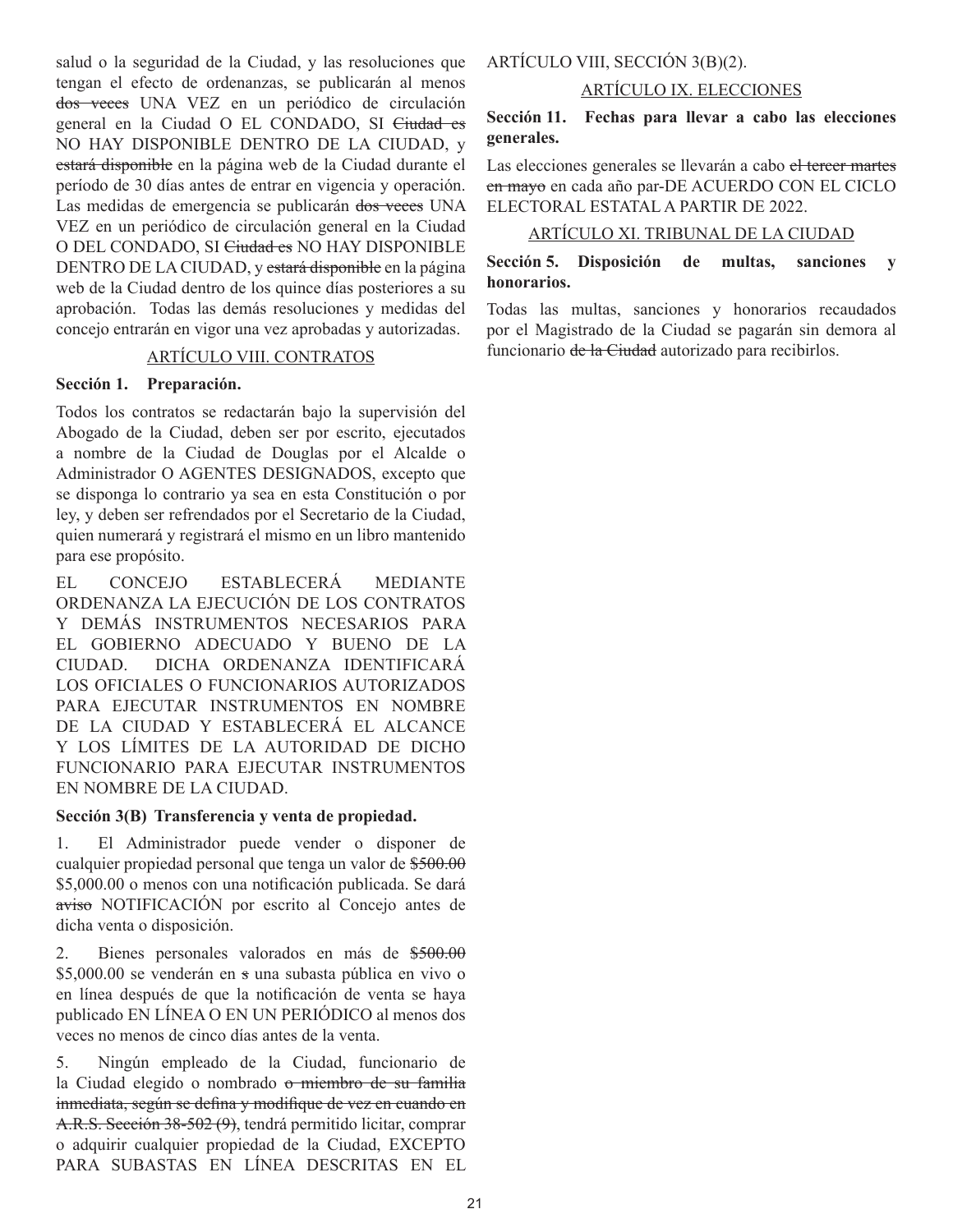## **Título Oficial:**

**Enmienda del Artículo II, El Alcalde y el Concejo, Sección 3, y Enmienda del Artículo IX, Elecciones, Sección 11, de la Constitución de la Ciudad de Douglas para cambiar el ciclo electoral de la Ciudad al ciclo electoral estatal.** 

# **Título Descriptivo:**

El Artículo II, el Alcalde y el Concejo, Sección 3, y el Artículo IX, Elecciones, Sección 11, se enmendarían para permitir que el ciclo electoral de la Ciudad de Douglas cambiara al ciclo electoral del Estado de Arizona, a partir de 2022.

## **Lenguaje de la Boleta Electoral**

**¿SE DEBE ENMENDAR LA CONSTITUCIÓN DE LA CIUDAD DE DOUGLAS PARA CAMBIAR EL CICLO ELECTORAL DE LA CIUDAD PARA QUE ESTÉ ALINEADO CON EL CICLO ELECTORAL ESTATAL MODIFICANDO EL ARTÍCULO II, SECCIÓN 3, Y EL ARTÍCULO IX, SECCIÓN 11 DE LA CONSTITUCIÓN DE LA CIUDAD DE DOUGLAS; Y HACER CIERTOS CAMBIOS ADMINISTRATIVOS Y GRAMATICALES?**

 $\square$  sí

Un voto de SÍ tendrá el efecto de adoptar la enmienda a la Constitución de la Ciudad.

# $\square$  NO

Un voto de NO tendrá el efecto de rechazar la propuesta enmienda a la Constitución de la Ciudad.

## **Título Oficial:**

**Enmienda del Artículo II, El Alcalde y el Concejo, Sección 4, de la Constitución de la Ciudad de Douglas para eliminar el límite del mandato del Alcalde.** 

**PROPOSICIÓN 433**

# **Título Descriptivo:**

El Artículo II, el Alcalde y el Concejo, Sección 4, se enmendaría para permitir que un Alcalde elegido desempeñe sus funciones por más de dos mandatos consecutivos, si es reelegido.

# **Lenguaje de la Boleta Electoral**

**¿SE DEBE ENMENDAR EL ARTÍCULO II, SECCIÓN 4 DE LA CONSTITUCIÓN DE LA CIUDAD DE DOUGLAS PARA ELIMINAR EL LÍMITE DEL MANDATO PARA EL ALCALDE; Y HACER CIERTOS CAMBIOS ADMINISTRATIVOS Y GRAMATICALES?** 

 $\Box$  **SÍ** 

**Un voto de SÍ tendrá el efecto de adoptar la propuesta enmienda a la Constitución de la Ciudad.**

**NO**

**Un voto de NO tendrá el efecto de rechazar la propuesta enmienda a la Constitución de la Ciudad.**

# **PROPOSICIÓN 434**

## **Título Oficial:**

**Enmienda del Artículo II, El Alcalde y el Concejo, Sección 4, de la Constitución de la Ciudad de Douglas para ser neutral en cuanto al género.**

## **Título Descriptivo:**

El Artículo II, el Alcalde y el Concejo, Sección 4, se enmendaría para ser neutral en cuanto al género.

## **Lenguaje de la Boleta Electoral**

**¿SE DEBE ENMENDAR EL ARTÍCULO II, SECCIÓN 4 DE LA CONSTITUCIÓN DE LA CIUDAD DE DOUGLAS PARA SER NEUTRAL EN CUANTO AL GÉNERO; Y HACER CIERTOS CAMBIOS ADMINISTRATIVOS Y GRAMATICALES?** 

# **SÍ**

**Un voto de SÍ tendrá el efecto de adoptar la propuesta enmienda a la Constitución de la Ciudad.**

 $\Box$  NO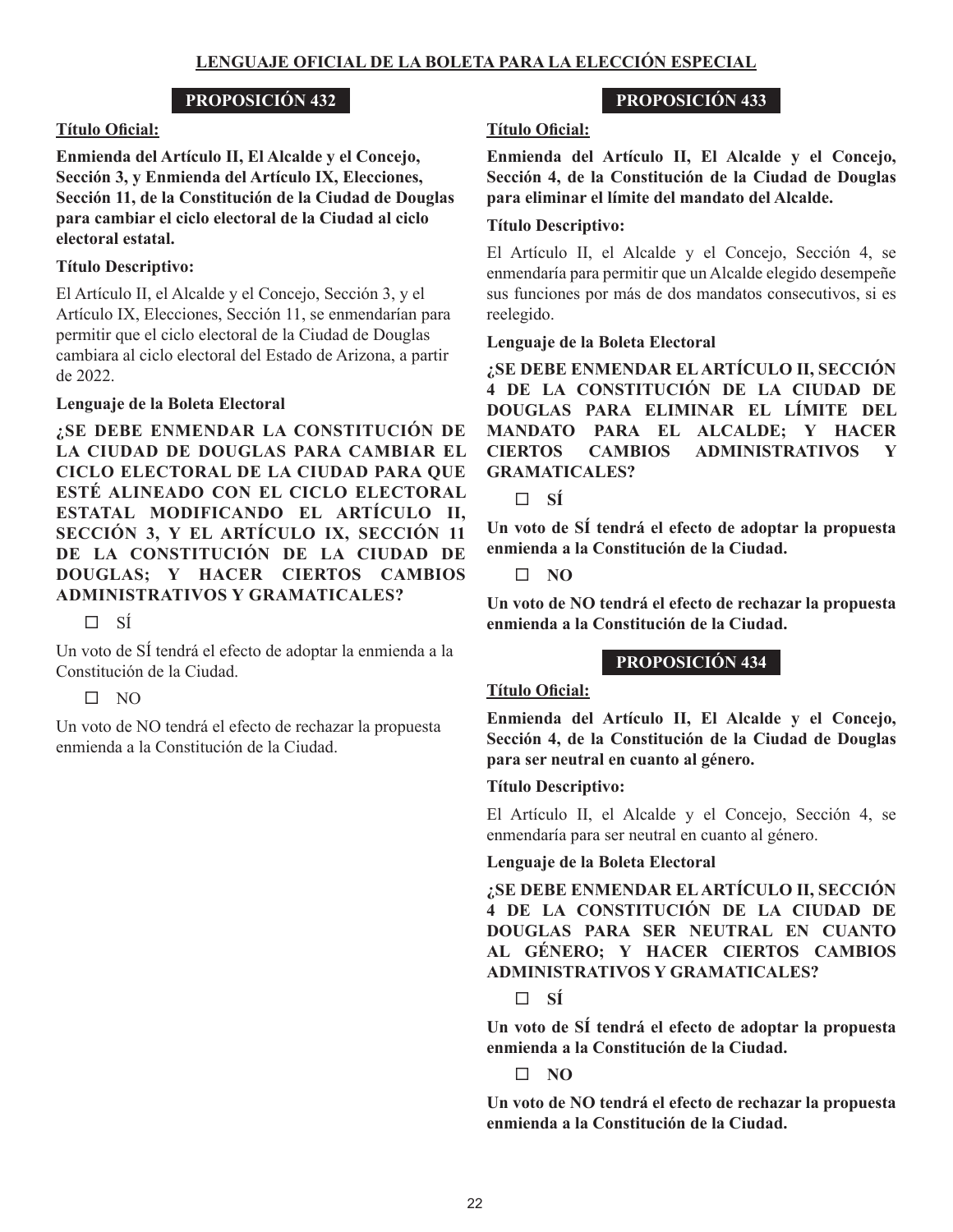## **Título Oficial:**

**Enmienda del Artículo II, El Alcalde y el Concejo, Sección 5, de la Constitución de la Ciudad de Douglas para eliminar el límite del mandato de los Miembros del Concejo.**

## **Título Descriptivo:**

El Artículo II, el Alcalde y el Concejo, Sección 5, se enmendaría para permitir que una persona Miembro del Concejo desempeñe sus funciones por más de dos mandatos consecutivos, si se reelige.

## **Lenguaje de la Boleta Electoral**

**¿SE DEBE ENMENDAR EL ARTÍCULO II, SECCIÓN 5 DE LA CONSTITUCIÓN DE LA CIUDAD DE DOUGLAS PARA ELIMINAR EL LÍMITE DEL MANDATO PARA LAS PERSONAS MIEMBROS DEL CONCEJO; Y HACER CIERTOS CAMBIOS ADMINISTRATIVOS Y GRAMATICALES?** 

 $\Box$  **SÍ** 

**Un voto de SÍ tendrá el efecto de adoptar la propuesta enmienda a la Constitución de la Ciudad.**

## **NO**

**Un voto de NO tendrá el efecto de rechazar la propuesta enmienda a la Constitución de la Ciudad.**

# **PROPOSICIÓN 436**

## **Título Oficial:**

**Enmienda del Artículo II, El Alcalde y el Concejo, Sección 5, de la Constitución de la Ciudad de Douglas para ser neutral en cuanto al género.**

## **Título Descriptivo:**

El Artículo II, el Alcalde y el Concejo, Sección 5, se enmendaría para ser neutral en cuanto al género.

## **Lenguaje de la Boleta Electoral**

**¿SE DEBE ENMENDAR EL ARTÍCULO II, SECCIÓN 5 DE LA CONSTITUCIÓN DE LA CIUDAD DE DOUGLAS PARA SER NEUTRAL EN CUANTO AL GÉNERO; Y HACER CIERTOS CAMBIOS ADMINISTRATIVOS Y GRAMATICALES?** 

# $\Box$  **SÍ**

**Un voto de SÍ tendrá el efecto de adoptar la propuesta enmienda a la Constitución de la Ciudad.**

**NO**

**Un voto de NO tendrá el efecto de rechazar la propuesta enmienda a la Constitución de la Ciudad.**

# **PROPOSICIÓN 437**

# **Título Oficial:**

**Enmienda del Artículo II, El Alcalde y el Concejo, Sección 6(B), de la Constitución de la Ciudad de Douglas para reducir el requisito de residencia de las personas Miembros del Concejo a dos años.** 

# **Título Descriptivo:**

El Artículo II, el Alcalde y el Concejo, Sección 6(B), se enmendaría para requerir que todos los miembros del concejo residan dentro de la Ciudad de Douglas dos años antes de postularse para el Concejo de la Ciudad.

## **Lenguaje de la Boleta Electoral**

**¿SE DEBE ENMENDAR EL ARTÍCULO II, SECCIÓN 6(B) DE LA CONSTITUCIÓN DE LA CIUDAD DE DOUGLAS PARA REDUCIR EL REQUISITO DE RESIDENCIA DE LAS PERSONAS MIEMBROS DEL CONCEJO A DOS AÑOS; Y HACER CIERTOS CAMBIOS ADMINISTRATIVOS Y GRAMATICALES?** 

 $\Box$  **SÍ** 

**Un voto de SÍ tendrá el efecto de adoptar la propuesta enmienda a la Constitución de la Ciudad.**

**NO**

**Un voto de NO tendrá el efecto de rechazar la propuesta enmienda a la Constitución de la Ciudad.**

# **PROPOSICIÓN 438**

# **Título Oficial:**

**Enmienda del Artículo II, El Alcalde y el Concejo, Sección 6(B), de la Constitución de la Ciudad de Douglas para ser neutral en cuanto al género.**

## **Título Descriptivo:**

El Artículo II, el Alcalde y el Concejo, Sección 6(B), se enmendaría para ser neutral en cuanto al género.

## **Lenguaje de la Boleta Electoral**

**¿SE DEBE ENMENDAR EL ARTÍCULO II, SECCIÓN 6(B) DE LA CONSTITUCIÓN DE LA CIUDAD DE DOUGLAS PARA SER NEUTRAL EN CUANTO AL GÉNERO; Y HACER CIERTOS CAMBIOS ADMINISTRATIVOS Y GRAMATICALES?** 

# **SÍ**

**Un voto de SÍ tendrá el efecto de adoptar la propuesta enmienda a la Constitución de la Ciudad.**

**NO**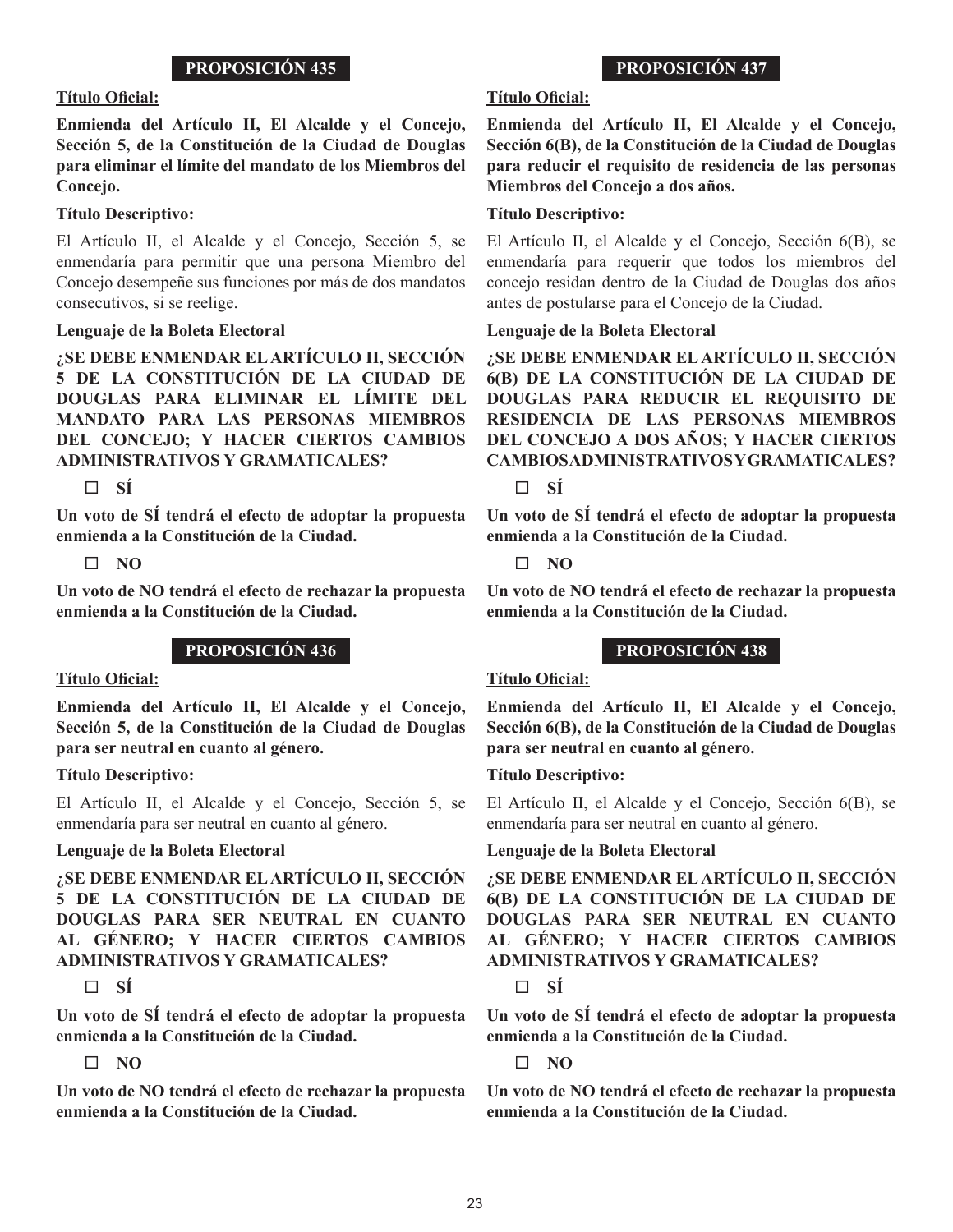## **Título Oficial:**

**Enmienda del Artículo II, El Alcalde y el Concejo, Sección 9, de la Constitución de la Ciudad de Douglas para aumentar los honorarios pagados al Alcalde de \$300 por mes a \$1,000 por mes.**

## **Título Descriptivo:**

El Artículo II, el Alcalde y el Concejo, Sección 9, se enmendaría para aumentar los honorarios pagados al Alcalde de \$300 por mes a \$1,000 por mes.

## **Lenguaje de la Boleta Electoral**

**¿SE DEBE ENMENDAR EL ARTÍCULO II, SECCIÓN 9 DE LA CONSTITUCIÓN DE LA CIUDAD DE DOUGLAS PARA AUMENTAR LOS HONORARIOS PAGADOS AL ALCALDE DE \$300 POR MES A \$1,000 POR MES; Y HACER CIERTOS CAMBIOS ADMINISTRATIVOS Y GRAMATICALES?** 

**SÍ**

**Un voto de SÍ tendrá el efecto de adoptar la propuesta enmienda a la Constitución de la Ciudad.**

# **NO**

**Un voto de NO tendrá el efecto de rechazar la propuesta enmienda a la Constitución de la Ciudad.**

# **PROPOSICIÓN 440**

## **Título Oficial:**

**Enmienda del Artículo II, El Alcalde y el Concejo, Sección 9, de la Constitución de la Ciudad de Douglas para aumentar los honorarios pagados a las personas Miembros del Concejo de \$200 por mes a \$500 por mes.**

## **Título Descriptivo:**

El Artículo II, el Alcalde y el Concejo, Sección 9, se enmendaría para aumentar los honorarios pagados a las personas Miembros del Concejo de \$200 por mes a \$500 por mes.

# **Lenguaje de la Boleta Electoral**

**¿SE DEBE ENMENDAR EL ARTÍCULO II, SECCIÓN 9 DE LA CONSTITUCIÓN DE LA CIUDAD DE DOUGLAS PARA AUMENTAR LOS HONORARIOS PAGADOS A LAS PERSONAS MIEMBROS DEL CONCEJO DE \$200 POR MES A \$500 POR MES; Y HACER CIERTOS CAMBIOS ADMINISTRATIVOS Y GRAMATICALES?** 

 $\Box$  **SÍ** 

**Un voto de SÍ tendrá el efecto de adoptar la propuesta enmienda a la Constitución de la Ciudad.**

# **NO**

**Un voto de NO tendrá el efecto de rechazar la propuesta enmienda a la Constitución de la Ciudad.**

# **PROPOSICIÓN 441**

## **Título Oficial:**

**Enmienda del Artículo II, El Alcalde y el Concejo, Sección 9, de la Constitución de la Ciudad de Douglas para ser neutral en cuanto al género.**

## **Título Descriptivo:**

El Artículo II, el Alcalde y el Concejo, Sección 9, se enmendaría para ser neutral en cuanto al género.

## **Lenguaje de la Boleta Electoral**

**¿SE DEBE ENMENDAR EL ARTÍCULO II, SECCIÓN 9 DE LA CONSTITUCIÓN DE LA CIUDAD DE DOUGLAS PARA SER NEUTRAL EN CUANTO AL GÉNERO; Y HACER CIERTOS CAMBIOS ADMINISTRATIVOS Y GRAMATICALES?** 

**SÍ**

**Un voto de SÍ tendrá el efecto de adoptar la propuesta enmienda a la Constitución de la Ciudad.**

**NO**

**Un voto de NO tendrá el efecto de rechazar la propuesta enmienda a la Constitución de la Ciudad.**

# **PROPOSICIÓN 442**

## **Título Oficial:**

**Enmienda del Artículo III, El Administrador de la Ciudad, Sección 7(C) de la Constitución de la Ciudad de Douglas para incluir ciertos puestos dentro de la autoridad de nombramiento y destitución del Administrador de la Ciudad.**

## **Título Descriptivo:**

Artículo III, el Administrador de la Ciudad, Sección 7(C), se enmendaría para incluir al Secretario de la Ciudad dentro del poder de autoridad de nombramiento y destitución del Administrador de la Ciudad, y eliminar los puestos de Médico de la Ciudad, y Abogado porque ya no son utilizados por la Ciudad.

# **Lenguaje de la Boleta Electoral**

**¿SE DEBE ENMENDAR EL ARTÍCULO III, SECCIÓN 7(C) DE LA CONSTITUCIÓN DE LA CIUDAD DE DOUGLAS PARA INCLUIR CIERTOS PUESTOS DENTRO DE LA AUTORIDAD DE NOMBRAMIENTO Y DESTITUCIÓN DEL ADMINISTRADOR DE LA CIUDAD; Y HACER CIERTOS CAMBIOS ADMINISTRATIVOS Y GRAMATICALES?** 

**SÍ**

**Un voto de SÍ tendrá el efecto de adoptar la propuesta enmienda a la Constitución de la Ciudad.**

 $\Box$  NO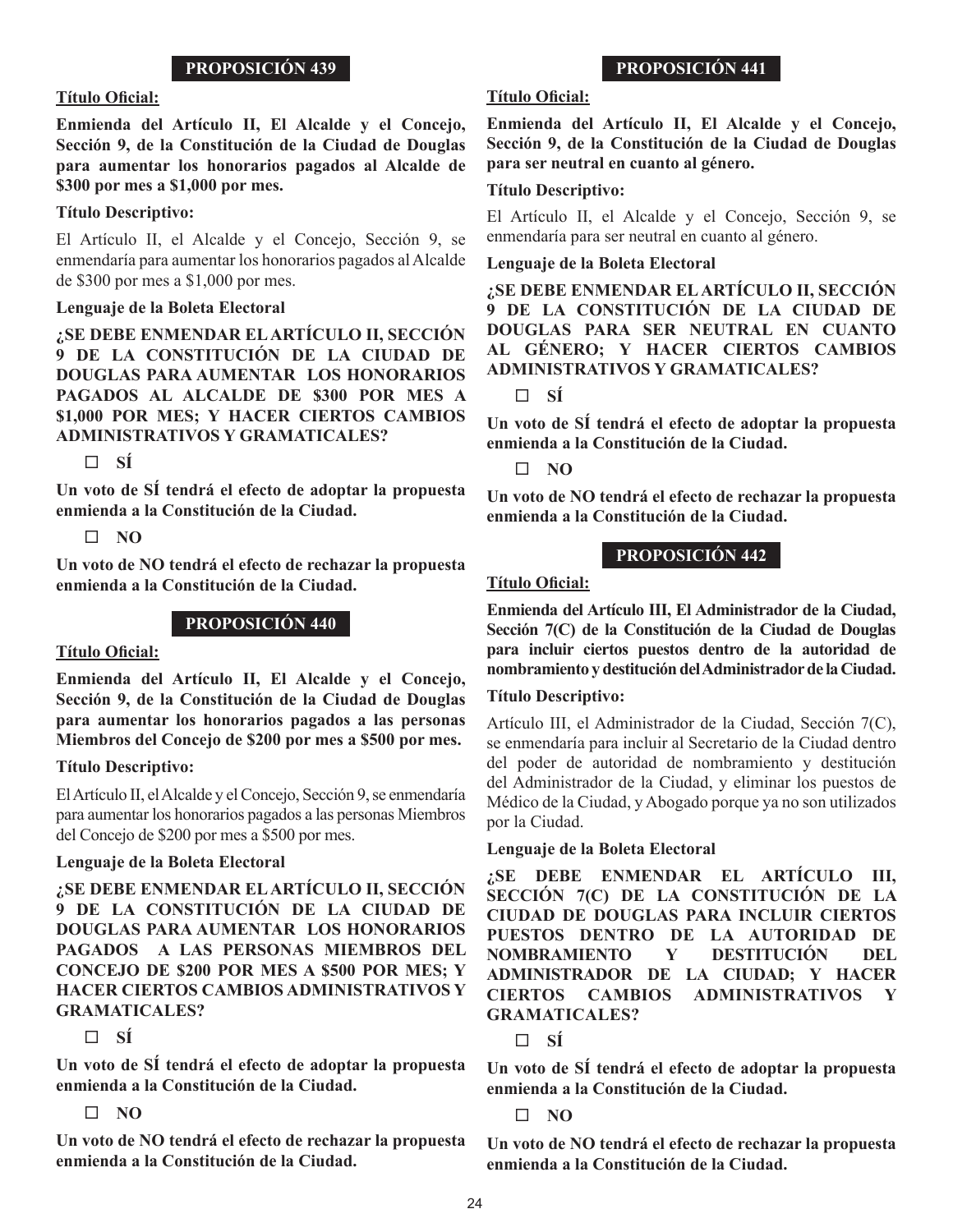#### **Título Oficial:**

**Enmienda del Artículo III, El Administrador de la Ciudad, Sección 7(C) de la Constitución de la Ciudad de Douglas para ser neutral en cuanto al género.**

#### **Título Descriptivo:**

Artículo III, el Administrador de la Ciudad, Sección 7(C), se enmendaría para ser neutral en cuanto al género.

#### **Lenguaje de la Boleta Electoral**

**¿SE DEBE ENMENDAR EL ARTÍCULO III, SECCIÓN 7(C) DE LA CONSTITUCIÓN DE LA CIUDAD DE DOUGLAS PARA SER NEUTRAL EN CUANTO AL GÉNERO; Y HACER CIERTOS CAMBIOS ADMINISTRATIVOS Y GRAMATICALES?** 

#### **SÍ**

**Un voto de SÍ tendrá el efecto de adoptar la propuesta enmienda a la Constitución de la Ciudad.**

#### $\Box$  NO

**Un voto de NO tendrá el efecto de rechazar la propuesta enmienda a la Constitución de la Ciudad.**

#### **PROPOSICIÓN 444**

#### **Título Oficial:**

**Enmienda del Artículo III, El Administrador de la Ciudad, Sección 9(A), de la Constitución de la Ciudad de Douglas para enmendar el procedimiento para la destitución del Administrador de la Ciudad.**

#### **Título Descriptivo:**

Artículo III, El Administrador de la Ciudad, Sección 9(A), se enmendaría para documentar el método y procedimiento adecuados para la destitución del Administrador de la Ciudad por parte del Concejo de la Ciudad.

#### **Lenguaje de la Boleta Electoral**

**¿SE DEBE ENMENDAR EL ARTÍCULO III, SECCIÓN 9(A) DE LA CONSTITUCIÓN DE LA CIUDAD DE DOUGLAS PARA REFLEJAR EL PROCEDIMIENTO DE DESTITUCIÓN DEL ADMINISTRADOR DE LA CIUDAD EN UNA REUNIÓN ESPECIAL O REGULAR O COMO SE DESCRIBE EN EL ACUERDO DE EMPLEO DEL ADMINISTRADOR DE LA CIUDAD; Y HACER CIERTOS CAMBIOS ADMINISTRATIVOS Y GRAMATICALES?** 

 $\Box$  **SÍ** 

**Un voto de SÍ tendrá el efecto de adoptar la propuesta enmienda a la Constitución de la Ciudad.**

## **NO**

**Un voto de NO tendrá el efecto de rechazar la propuesta enmienda a la Constitución de la Ciudad.**

# **PROPOSICIÓN 445**

## **Título Oficial:**

**Enmienda del Artículo III, El Administrador de la Ciudad, Sección 9(A), de la Constitución de la Ciudad de Douglas para ser neutral en cuanto al género.**

#### **Título Descriptivo:**

Artículo III, el Administrador de la Ciudad, Sección 9(A), se enmendaría para ser neutral en cuanto al género.

#### **Lenguaje de la Boleta Electoral**

**¿SE DEBE ENMENDAR EL ARTÍCULO III, SECCIÓN 9(A) DE LA CONSTITUCIÓN DE LA CIUDAD DE DOUGLAS PARA SER NEUTRAL EN CUANTO AL GÉNERO; Y HACER CIERTOS CAMBIOS ADMINISTRATIVOS Y GRAMATICALES?** 

**SÍ**

**Un voto de SÍ tendrá el efecto de adoptar la propuesta enmienda a la Constitución de la Ciudad.**

**NO**

**Un voto de NO tendrá el efecto de rechazar la propuesta enmienda a la Constitución de la Ciudad.**

#### **PROPOSICIÓN 446**

## **Título Oficial:**

**Enmienda del Artículo IV, Departamentos Administrativos, Oficinas y Empleados, Sección 1(A) de la Constitución de la Ciudad de Douglas para eliminar ciertos poderes del Concejo de la Ciudad.**

#### **Título Descriptivo:**

Artículo IV, Departamentos Administrativos, Oficinas y Empleados, Sección 1(A), se enmendaría para eliminar ciertos poderes administrativos del departamento del Concejo de la Ciudad y otorgarlos al Administrador de la Ciudad.

#### **Lenguaje de la Boleta Electoral**

**¿SE DEBE ENMENDAR EL ARTÍCULO IV, SECCIÓN 1(A) DE LA CONSTITUCIÓN DE LA CIUDAD DE DOUGLAS PARA ELIMINAR LA CREACIÓN DE DIVISIONES, OFICINAS, ALTERACIONES DE LAS MISMAS DE LOS PODERES DEL CONCEJO DE LA CIUDAD; Y HACER CIERTOS CAMBIOS ADMINISTRATIVOS Y GRAMATICALES?** 

**SÍ**

**Un voto de SÍ tendrá el efecto de adoptar la propuesta enmienda a la Constitución de la Ciudad.**

**NO**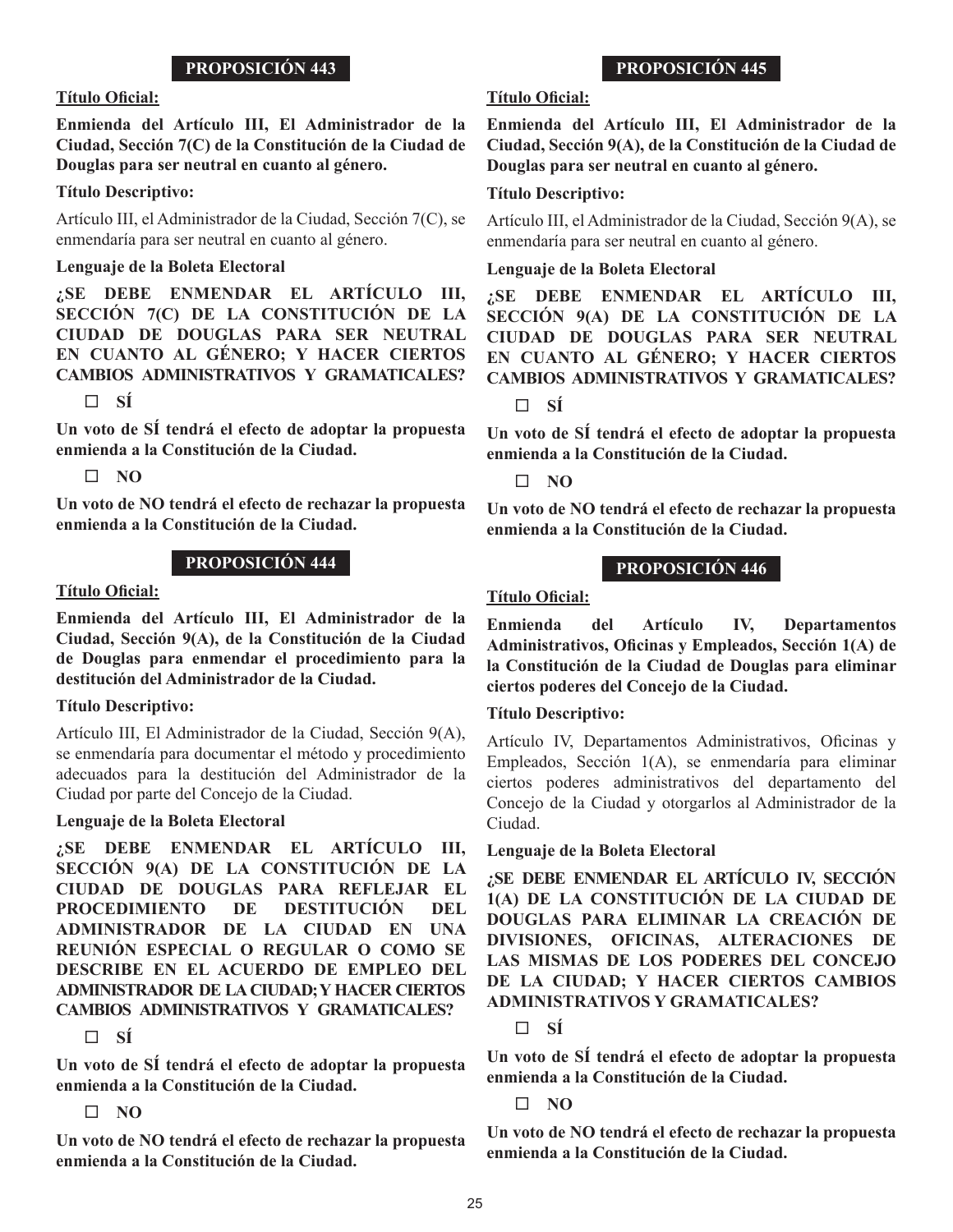## **Título Oficial:**

**Enmienda del Artículo IV, Departamentos Administrativos, Oficinas y Empleados, Sección 1(A) de la Constitución de la Ciudad de Douglas para cambiar abolición por eliminación.**

## **Título Descriptivo:**

Artículo IV, Departamentos Administrativos, Oficinas y Empleados, Sección 1(A), se enmendaría para cambiar la palabra abolición por eliminación.

## **Lenguaje de la Boleta Electoral**

**¿SE DEBE ENMENDAR EL ARTÍCULO IV, SECCIÓN 1(A) DE LA CONSTITUCIÓN DE LA CIUDAD DE DOUGLAS PARA CAMBIAR LA PALABRA ABOLICIÓN POR ELIMINACIÓN; Y HACER CIERTOS CAMBIOS ADMINISTRATIVOS Y GRAMATICALES?** 

**SÍ**

**Un voto de SÍ tendrá el efecto de adoptar la propuesta enmienda a la Constitución de la Ciudad.**

 $\Box$  NO

**Un voto de NO tendrá el efecto de rechazar la propuesta enmienda a la Constitución de la Ciudad.**

# **PROPOSICIÓN 448**

## **Título Oficial:**

**Enmienda del Artículo IV, Departamentos Administrativos, Oficinas y Empleados, Sección 1(C) de la Constitución de la Ciudad de Douglas para establecer que el Concejo de la Ciudad determinará las calificaciones, los poderes, los deberes y la compensación del Administrador de la Ciudad, el Abogado de la Ciudad, el Tesorero de la Ciudad, el Magistrado de la Ciudad y establecerá el número y el calendario de compensación para todos los empleados.** 

## **Título Descriptivo:**

Artículo IV, Departamentos Administrativos, Oficinas y Empleados, Sección 1(C), se enmendaría para establecer los puestos para los que el Concejo de la Ciudad determinará las calificaciones, los poderes, los deberes y la compensación para el Administrador de la Ciudad, el Abogado de la Ciudad, el Tesorero de la Ciudad y el Magistrado de la Ciudad; y el Concejo de la Ciudad proporcionará el número y el calendario de compensación para todos los empleados de la Ciudad.

## **Lenguaje de la Boleta Electoral**

**¿SE DEBE ENMENDAR EL ARTÍCULO IV, SECCIÓN 1(C) DE LA CONSTITUCIÓN DE LA CIUDAD DE DOUGLAS PARA ESTABLECER QUE EL CONCEJO DE LA CIUDAD DETERMINARÁ LAS CALIFICACIONES, LOS PODERES, LOS DEBERES Y LA COMPENSACIÓN DEL ADMINISTRADOR DE LA CIUDAD, EL ABOGADO DE LA CIUDAD, EL TESORERO DE LA CIUDAD Y EL MAGISTRADO DE LA CIUDAD Y ESTABLECERÁ EL NÚMERO Y EL CALENDARIO DE COMPENSACIÓN PARA TODOS LOS EMPLEADOS; Y HACER CIERTOS CAMBIOS ADMINISTRATIVOS Y GRAMATICALES?** 

# **SÍ**

**Un voto de SÍ tendrá el efecto de adoptar la propuesta enmienda a la Constitución de la Ciudad.**

# **NO**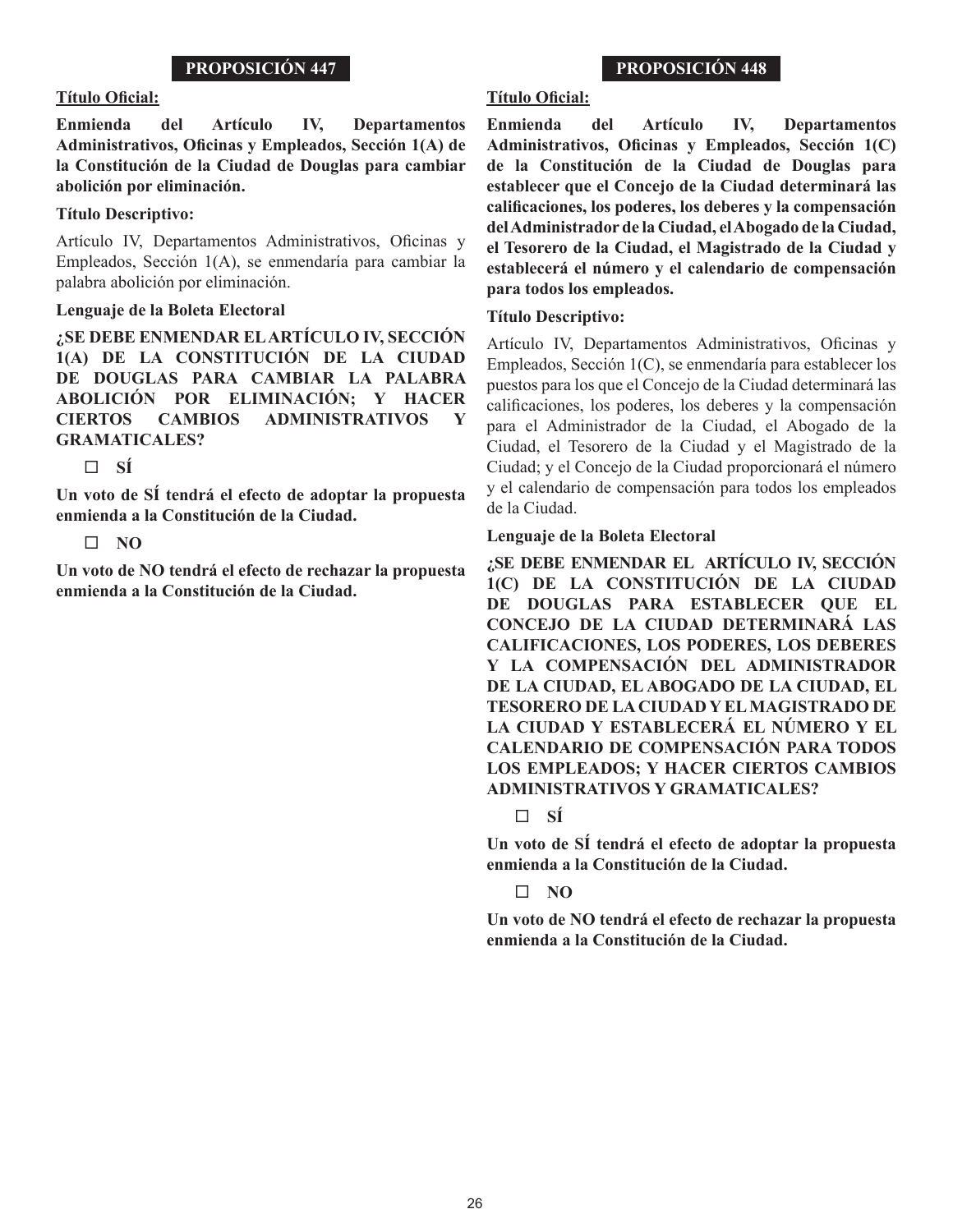## **Título Oficial:**

**Enmienda del Artículo IV, Departamentos Administrativos, Oficinas y Empleados, Sección 2 de la Constitución de la Ciudad de Douglas para proporcionar al Administrador de la Ciudad la autoridad para nombrar al Secretario de la Ciudad.**

## **Título Descriptivo:**

Artículo IV, Departamentos Administrativos, Oficinas y Empleados, Sección 2 se enmendaría para proporcionar al Administrador de la Ciudad la autoridad para nombrar al Secretario de la Ciudad, lo que incluye la autoridad de supervisión.

## **Lenguaje de la Boleta Electoral**

**¿SE DEBE ENMENDAR EL ARTÍCULO IV, SECCIÓN 2 DE LA CONSTITUCIÓN DE LA CIUDAD DE DOUGLAS PARA PROPORCIONAR AL ADMINISTRADOR DE LA CIUDAD LA AUTORIDAD PARA NOMBRAR AL SECRETARIO DE LA CIUDAD; Y HACER CIERTOS CAMBIOS ADMINISTRATIVOS Y GRAMATICALES?** 

**SÍ**

**Un voto de SÍ tendrá el efecto de adoptar la propuesta enmienda a la Constitución de la Ciudad.**

 $\Box$  NO

**Un voto de NO tendrá el efecto de rechazar la propuesta enmienda a la Constitución de la Ciudad.**

# **PROPOSICIÓN 450**

## **Título Oficial:**

**Enmienda del Artículo IV, Departamentos Administrativos, Oficinas y Empleados, Sección 2 de la Constitución de la Ciudad de Douglas para ser neutral en cuanto al género.**

## **Título Descriptivo:**

Artículo IV, Departamentos Administrativos, Oficinas y Empleados, Sección 2 se enmendaría para ser neutral en cuanto al género.

## **Lenguaje de la Boleta Electoral**

**¿SE DEBE ENMENDAR EL ARTÍCULO IV, SECCIÓN 2 DE LA CONSTITUCIÓN DE LA CIUDAD DE DOUGLAS PARA SER NEUTRAL EN CUANTO AL GÉNERO; Y HACER CIERTOS CAMBIOS ADMINISTRATIVOS Y GRAMATICALES?** 

**SÍ**

**Un voto de SÍ tendrá el efecto de adoptar la propuesta enmienda a la Constitución de la Ciudad.**

# **NO**

**Un voto de NO tendrá el efecto de rechazar la propuesta enmienda a la Constitución de la Ciudad.**

# **PROPOSICIÓN 451**

## **Título Oficial:**

**Enmienda del Artículo IV, Departamentos Administrativos, Oficinas y Empleados, Sección 6(B) de la Constitución de la Ciudad de Douglas para eliminar la Junta del Sistema de Méritos (Merit System Board).** 

## **Título Descriptivo:**

Artículo IV, Departamentos Administrativos, Oficinas y Empleados, Sección 6(B) se enmendaría para eliminar la Junta del Sistema de Méritos; Las quejas relacionadas con el empleo seguirán siendo supervisadas por la Junta de Apelaciones de Personal (Personnel Appeals Board).

## **Lenguaje de la Boleta Electoral**

**¿SE DEBE ENMENDAR EL ARTÍCULO IV, SECCIÓN 6(B) DE LA CONSTITUCIÓN DE LA CIUDAD DE DOUGLAS PARA ELIMINAR LA JUNTA DEL SISTEMA DE MÉRITOS; Y HACER CIERTOS CAMBIOS ADMINISTRATIVOS Y GRAMATICALES?** 

 $\Box$  **SÍ** 

**Un voto de SÍ tendrá el efecto de adoptar la propuesta enmienda a la Constitución de la Ciudad.**

**NO**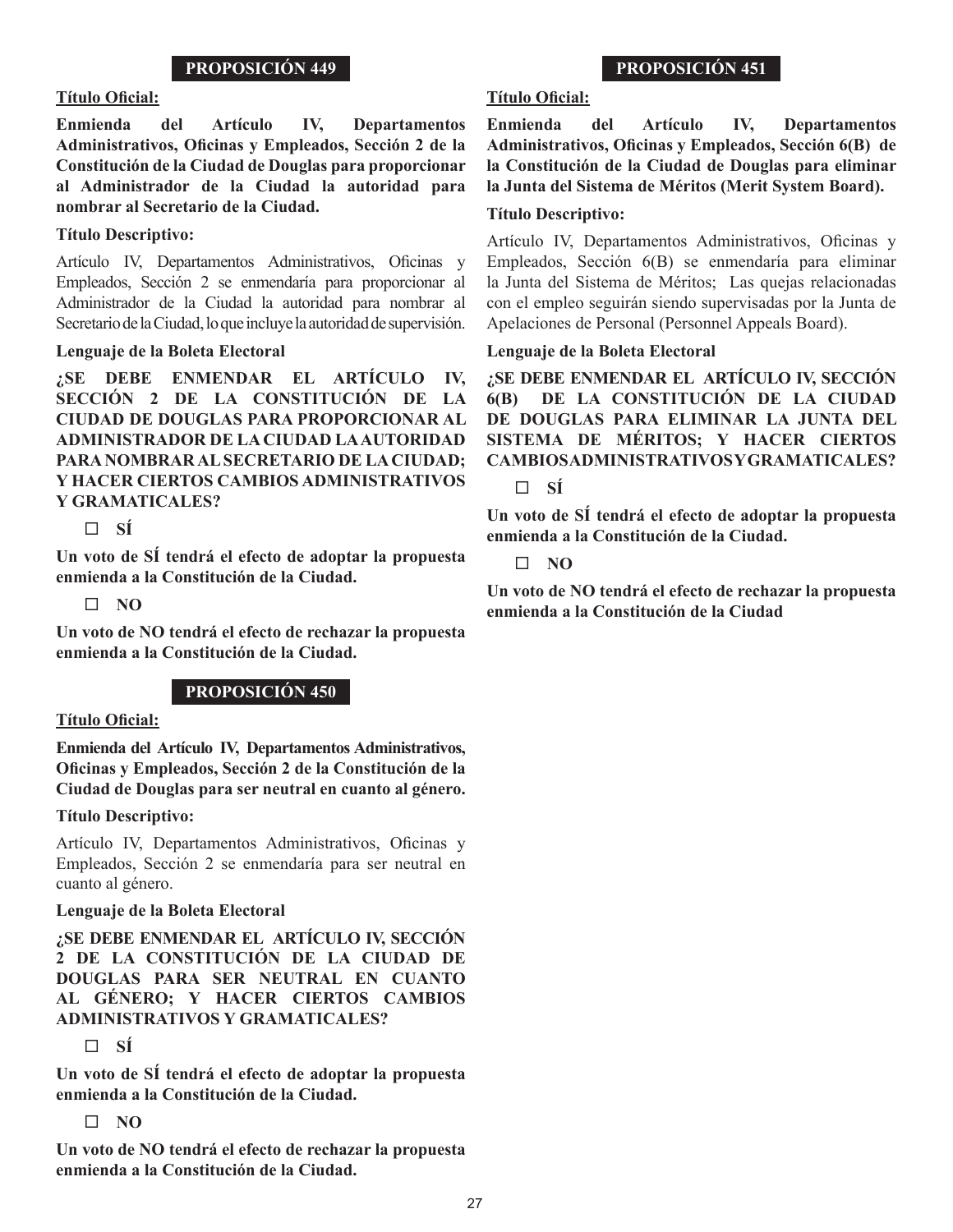#### **Título Oficial:**

**Enmienda del Artículo VI, Finanzas y Tributación, Sección 6 de la Constitución de la Ciudad de Douglas para proporcionar al Administrador de la Ciudad la autoridad para designar un contador público certificado independiente o a la Compañía para auditar a la Ciudad.**

#### **Título Descriptivo:**

Artículo VI, Finanzas y Tributación, Sección 6 se enmendaría para proporcionar al Administrador de la Ciudad la autoridad para designar un contador público certificado independiente o a la Compañía para auditar a la Ciudad al final de cada año fiscal.

#### **Lenguaje de la Boleta Electoral**

**¿SE DEBE ENMENDAR EL ARTÍCULO VI, SECCIÓN 6 DE LA CONSTITUCIÓN DE LA CIUDAD DE DOUGLAS PARA PROPORCIONAR AL ADMINISTRADOR DE LA CIUDAD LA AUTORIDAD PARA DESIGNAR A UN CONTADOR PÚBLICO CERTIFICADO INDEPENDIENTE O A LA COMPAÑÍA PARA AUDITAR A LA CIUDAD; Y HACER CIERTOS CAMBIOS ADMINISTRATIVOS Y GRAMATICALES?** 

 $\Box$  **SÍ** 

**Un voto de SÍ tendrá el efecto de adoptar la propuesta enmienda a la Constitución de la Ciudad.**

**NO**

**Un voto de NO tendrá el efecto de rechazar la propuesta enmienda a la Constitución de la Ciudad.**

# **PROPOSICIÓN 453**

#### **Título Oficial:**

**Enmienda del Artículo VI, Finanzas y Tributación, Sección 6 de la Constitución de la Ciudad de Douglas para ser neutral en cuanto al género.**

#### **Título Descriptivo:**

Artículo VI, Finanzas y Tributación, Sección 6 se enmendaría para ser neutral en cuanto al género.

#### **Lenguaje de la Boleta Electoral**

**¿SE DEBE ENMENDAR EL ARTÍCULO VI, SECCIÓN 6 DE LA CONSTITUCIÓN DE LA CIUDAD DE DOUGLAS PARA SER NEUTRAL EN CUANTO AL GÉNERO; Y HACER CIERTOS CAMBIOS ADMINISTRATIVOS Y GRAMATICALES?** 

 $\Box$  **SÍ** 

**Un voto de SÍ tendrá el efecto de adoptar la propuesta enmienda a la Constitución de la Ciudad.**

# **NO**

**Un voto de NO tendrá el efecto de rechazar la propuesta enmienda a la Constitución de la Ciudad.**

## **Título Oficial:**

**Enmienda del Artículo VII, Ordenanzas y Resoluciones, Sección 5(2) de la Constitución de la Ciudad de Douglas para permitir alteraciones a los departamentos y las agencias de la Ciudad sin requerir una Ordenanza.**

#### **Título Descriptivo:**

Artículo VII, Ordenanzas y Resoluciones, Sección 5(2) se enmendaría para permitir alteraciones a los departamentos y las agencias de la Ciudad sin requerir una Ordenanza.

#### **Lenguaje de la Boleta Electoral**

**¿SE DEBE ENMENDAR EL ARTÍCULO VII, SECCIÓN 5(2) DE LA CONSTITUCIÓN DE LA CIUDAD DE DOUGLAS PARA PERMITIR ALTERACIONES A LOS DEPARTAMENTOS Y LAS AGENCIAS DE LA CIUDAD SIN REQUERIR UNA ORDENANZA; Y HACER CIERTOS CAMBIOS ADMINISTRATIVOS Y GRAMATICALES?** 

 $\Box$  **SÍ** 

**Un voto de SÍ tendrá el efecto de adoptar la propuesta enmienda a la Constitución de la Ciudad.**

**NO**

**Un voto de NO tendrá el efecto de rechazar la propuesta enmienda a la Constitución de la Ciudad.**

#### **PROPOSICIÓN 455**

## **Título Oficial:**

**Enmienda del Artículo VII, Ordenanzas y Resoluciones, Sección 5(2) de la Constitución de la Ciudad de Douglas para eliminar la palabra oficina.**

#### **Título Descriptivo:**

Artículo VII, Ordenanzas y Resoluciones, Sección 5(2) se enmendaría para eliminar la palabra oficina.

#### **Lenguaje de la Boleta Electoral**

**¿SE DEBE ENMENDAR EL ARTÍCULO VII, SECCIÓN 5(2) DE LA CONSTITUCIÓN DE LA CIUDAD DE DOUGLAS PARA ELIMINAR LA PALABRA OFICINA; Y HACER CIERTOS CAMBIOS ADMINISTRATIVOS Y GRAMATICALES?** 

**SÍ**

**Un voto de SÍ tendrá el efecto de adoptar la propuesta enmienda a la Constitución de la Ciudad.**

**NO**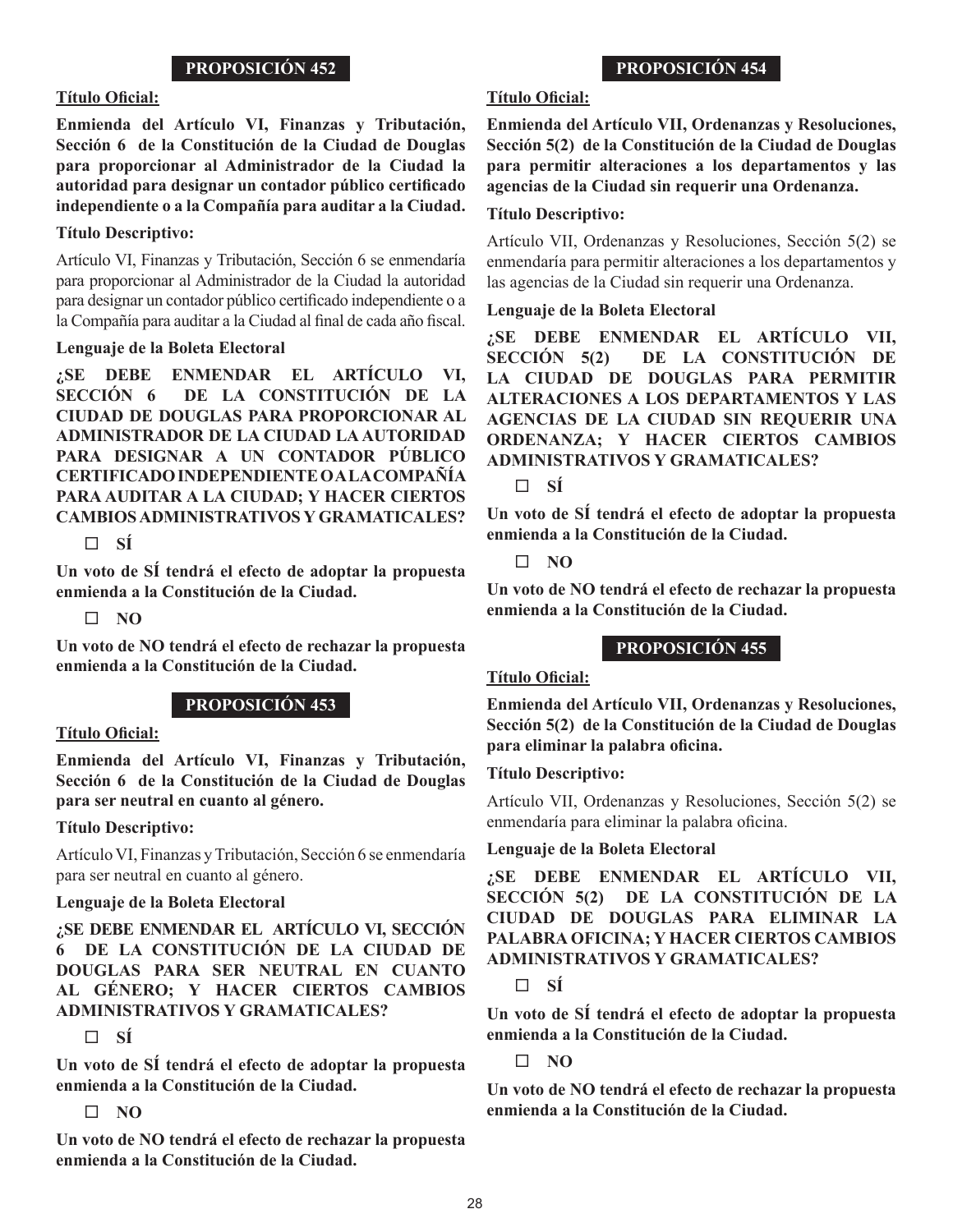#### **Título Oficial:**

**Enmienda del Artículo VII, Ordenanzas y Resoluciones, Sección 5(2) de la Constitución de la Ciudad de Douglas para cambiar la palabra abolir por eliminar.**

#### **Título Descriptivo:**

Artículo VII, Ordenanzas y Resoluciones, Sección 5(2) se enmendaría para cambiar la palabra abolir por eliminar.

#### **Lenguaje de la Boleta Electoral**

**¿SE DEBE ENMENDAR EL ARTÍCULO VII, SECCIÓN 5(2) DE LA CONSTITUCIÓN DE LA CIUDAD DE DOUGLAS PARA CAMBIAR LA PALABRA ABOLIR POR ELIMINAR; Y HACER CIERTOS CAMBIOS ADMINISTRATIVOS Y GRAMATICALES?** 

**SÍ**

**Un voto de SÍ tendrá el efecto de adoptar la propuesta enmienda a la Constitución de la Ciudad.**

**NO**

**Un voto de NO tendrá el efecto de rechazar la propuesta enmienda a la Constitución de la Ciudad.**

## **PROPOSICIÓN 457**

#### **Título Oficial:**

**Enmienda del Artículo VII, Ordenanzas y Resoluciones, Sección 5(12) de la Constitución de la Ciudad de Douglas para requerir una Ordenanza para los arrendamientos de propiedades por más de un año.**

## **Título Descriptivo:**

Artículo VII, Ordenanzas y Resoluciones, Sección 5(12) se enmendaría para requerir que cualquier arrendamiento de propiedades de la Ciudad por más de un año se lleve a cabo por medio de Ordenanza.

**Lenguaje de la Boleta Electoral**

**¿SE DEBE ENMENDAR EL ARTÍCULO VII, SECCIÓN 5(12) DE LA CONSTITUCIÓN DE LA CIUDAD DE DOUGLAS PARA REQUERIR ORDENANZAS PARA LOS ARRENDAMIENTOS DE PROPIEDADES DE LA CIUDAD POR MÁS DE UN AÑO DE DURACIÓN; Y HACER CIERTOS CAMBIOS ADMINISTRATIVOS Y GRAMATICALES?** 

 $\Box$  **SÍ** 

**Un voto de SÍ tendrá el efecto de adoptar la propuesta enmienda a la Constitución de la Ciudad.**

**NO**

**Un voto de NO tendrá el efecto de rechazar la propuesta enmienda a la Constitución de la Ciudad.**

# **PROPOSICIÓN 458**

# **Título Oficial:**

**Enmienda del Artículo VII, Ordenanzas y Resoluciones, Sección 6(A) de la Constitución de la Ciudad de Douglas para acortar el plazo de preaviso de Ordenanzas y Resoluciones a veinticuatro horas.**

#### **Título Descriptivo:**

Artículo VII, Ordenanzas y Resoluciones, Sección 6(A) se enmendaría para acortar el plazo de preaviso de Ordenanzas y Resoluciones de cuarenta y ocho horas a veinticuatro horas.

#### **Lenguaje de la Boleta Electoral**

**¿SE DEBE ENMENDAR EL ARTÍCULO VII, SECCIÓN 6(A) DE LA CONSTITUCIÓN DE LA CIUDAD DE DOUGLAS PARA ACORTAR EL PLAZO DE PREAVISO DE ORDENANZAS Y RESOLUCIONES DE CUARENTA Y OCHO HORAS A VEINTICUATRO HORAS ANTES DE UNA REUNIÓN; Y HACER CIERTOS CAMBIOS ADMINISTRATIVOS GRAMATICALES?** 

**SÍ**

**Un voto de SÍ tendrá el efecto de adoptar la propuesta enmienda a la Constitución de la Ciudad.**

## $\Box$  NO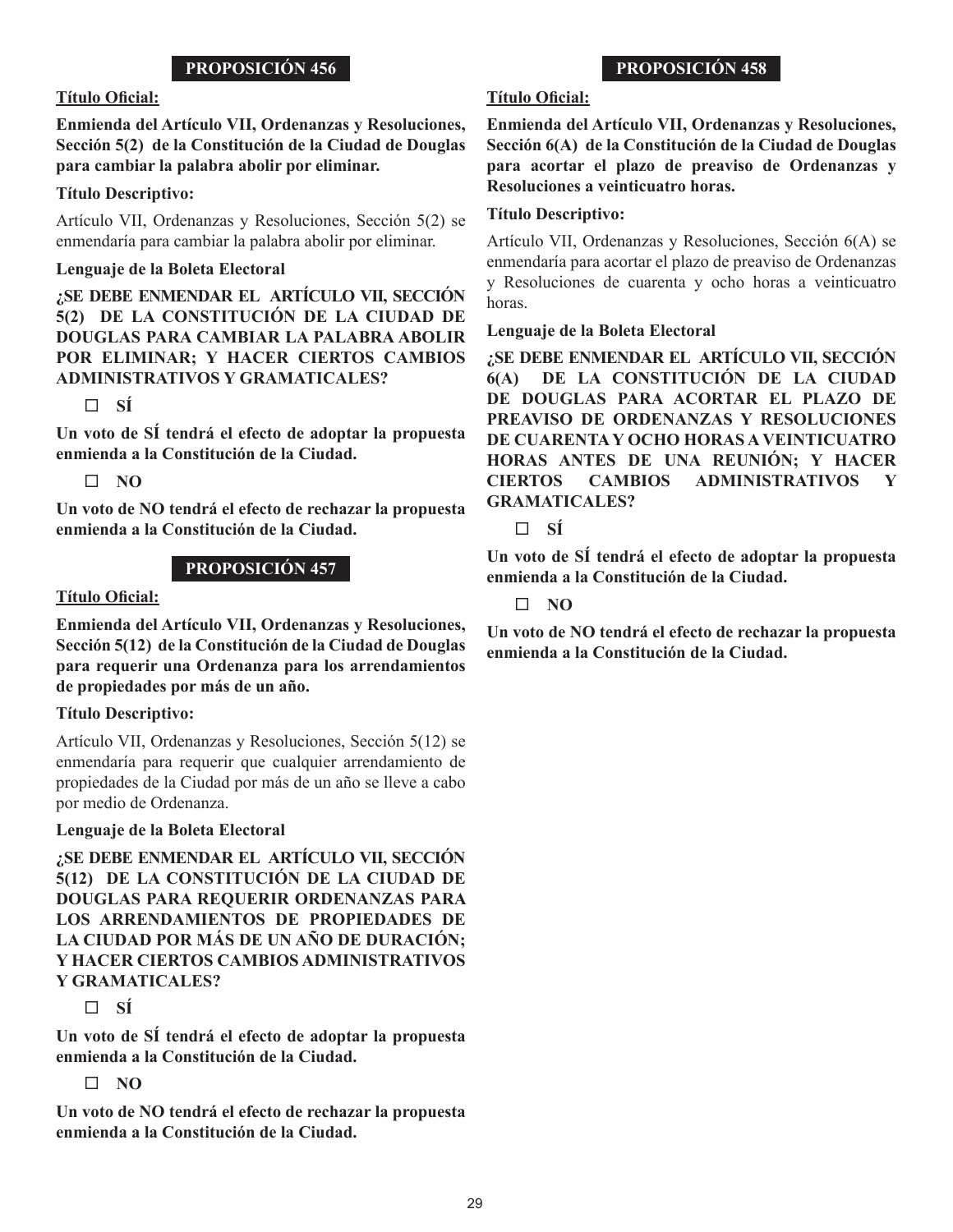#### **Título Oficial:**

**Enmienda del Artículo VII, Ordenanzas y Resoluciones, Sección 6(A) de la Constitución de la Ciudad de Douglas para requerir solamente la lectura de una Ordenanza en dos reuniones, y que al menos una lectura se lleve a cabo en una reunión ordinaria.**

#### **Título Descriptivo:**

Artículo VII, Ordenanzas y Resoluciones, Sección 6(A) se enmendaría para requerir que las Ordenanzas tuvieran dos lecturas separadas, y que se requiera que una lectura sea en una reunión ordinaria. La Constitución requiere actualmente tres lecturas separadas.

#### **Lenguaje de la Boleta Electoral**

**¿SE DEBE ENMENDAR EL ARTÍCULO VII, SECCIÓN 6(A) DE LA CONSTITUCIÓN DE LA CIUDAD DE DOUGLAS PARA REQUERIR LECTURAS DE ORDENANZAS EN DOS REUNIONES, CON UNA LECTURA EN UNA REUNIÓN ORDINARIA; Y HACER CIERTOS CAMBIOS ADMINISTRATIVOS Y GRAMATICALES?** 

**SÍ**

**Un voto de SÍ tendrá el efecto de adoptar la propuesta enmienda a la Constitución de la Ciudad.**

## **NO**

**Un voto de NO tendrá el efecto de rechazar la propuesta enmienda a la Constitución de la Ciudad.**

## **PROPOSICIÓN 460**

## **Título Oficial:**

**Enmienda del Artículo VII, Ordenanzas y Resoluciones, Sección 6(B) de la Constitución de la Ciudad de Douglas para eliminar el requisito de lecturas completas de Ordenanzas durante la reunión.**

#### **Título Descriptivo:**

Artículo VII, Ordenanzas y Resoluciones, Sección 6(B) se enmendaría para eliminar el requisito de lecturas completas de Ordenanzas durante la reunión.

#### **Lenguaje de la Boleta Electoral**

**¿SE DEBE ENMENDAR EL ARTÍCULO VII, SECCIÓN 6(B) DE LA CONSTITUCIÓN DE LA CIUDAD DE DOUGLAS PARA ELIMINAR EL REQUISITO DE LECTURAS COMPLETAS DE ORDENANZAS DURANTE LA REUNIÓN; Y HACER CIERTOS CAMBIOS ADMINISTRATIVOS Y GRAMATICALES?** 

 $\Box$  **SÍ** 

**Un voto de SÍ tendrá el efecto de adoptar la propuesta enmienda a la Constitución de la Ciudad.**

**NO**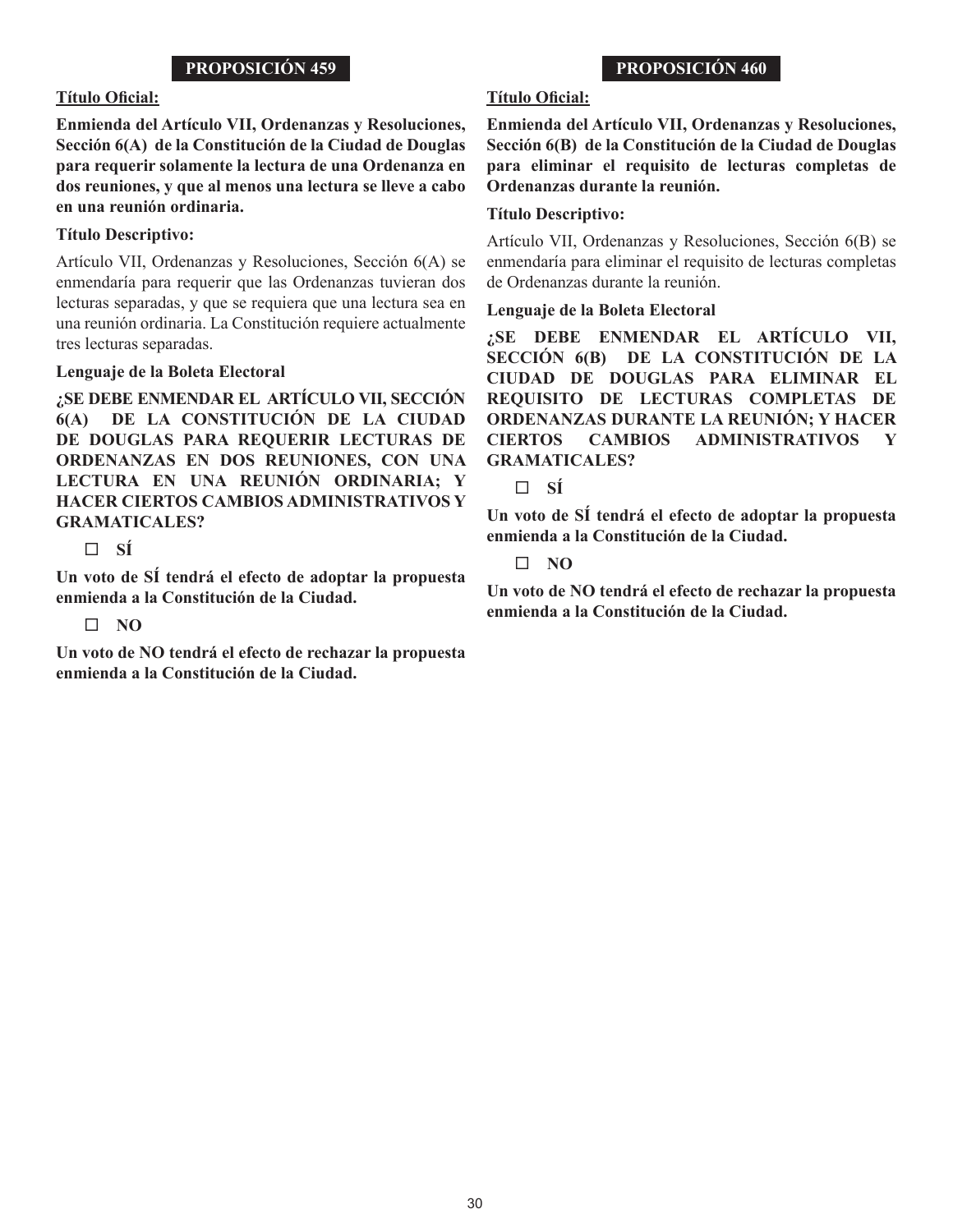#### **Título Oficial:**

**Enmienda del Artículo VII, Ordenanzas y Resoluciones, Sección 10 de la Constitución de la Ciudad de Douglas para permitir la publicación de Ordenanzas una vez en un periódico disponible dentro del Condado, si no hay un periódico disponible dentro de la Ciudad.**

#### **Título Descriptivo:**

Artículo VII, Ordenanzas y Resoluciones, Sección 10 se enmendaría para requerir que las Ordenanzas se publicaran una vez en un periódico de circulación general dentro de la Ciudad o del Condado, si no hay un periódico dentro de la Ciudad.

#### **Lenguaje de la Boleta Electoral**

**¿SE DEBE ENMENDAR EL ARTÍCULO VII, SECCIÓN 10 DE LA CONSTITUCIÓN DE LA CIUDAD DE DOUGLAS PARA PERMITIR LA PUBLICACIÓN DE ORDENANZAS UNA VEZ EN UN PERIÓDICO DISPONIBLE DENTRO DEL CONDADO, SI NO HAY UN PERIÓDICO DISPONIBLE DENTRO DE LA CIUDAD; Y HACER CIERTOS CAMBIOS ADMINISTRATIVOS Y GRAMATICALES?** 

 $\Box$  **SÍ** 

**Un voto de SÍ tendrá el efecto de adoptar la propuesta enmienda a la Constitución de la Ciudad.**

## $\Box$  NO

**Un voto de NO tendrá el efecto de rechazar la propuesta enmienda a la Constitución de la Ciudad.**

# **PROPOSICIÓN 462**

## **Título Oficial:**

**Enmienda del Artículo VIII, Contratos, Sección 1 de la Constitución de la Ciudad de Douglas para permitir que el Concejo de la Ciudad, por medio de Ordenanza designe a funcionarios de la Ciudad para firmar contratos en nombre de la Ciudad.**

## **Título Descriptivo:**

Artículo VIII, Contratos, Sección 1 se enmendaría para permitir que el Concejo de la Ciudad por Ordenanza designe a funcionarios de la Ciudad para firmar contratos en nombre de la Ciudad.

#### **Lenguaje de la Boleta Electoral**

**¿SE DEBE ENMENDAR EL ARTÍCULO VIII, SECCIÓN 1 DE LA CONSTITUCIÓN DE LA CIUDAD DE DOUGLAS PARA PERMITIR QUE EL CONCEJO DE LA CIUDAD, DESIGNE POR MEDIO DE ORDENANZA A FUNCIONARIOS DE LA CIUDAD PARA FIRMAR CONTRATOS EN NOMBRE DE LA CIUDAD; Y HACER CIERTOS CAMBIOS ADMINISTRATIVOS Y GRAMATICALES?** 

 $\Box$  **SÍ** 

**Un voto de SÍ tendrá el efecto de adoptar la propuesta enmienda a la Constitución de la Ciudad.**

## **NO**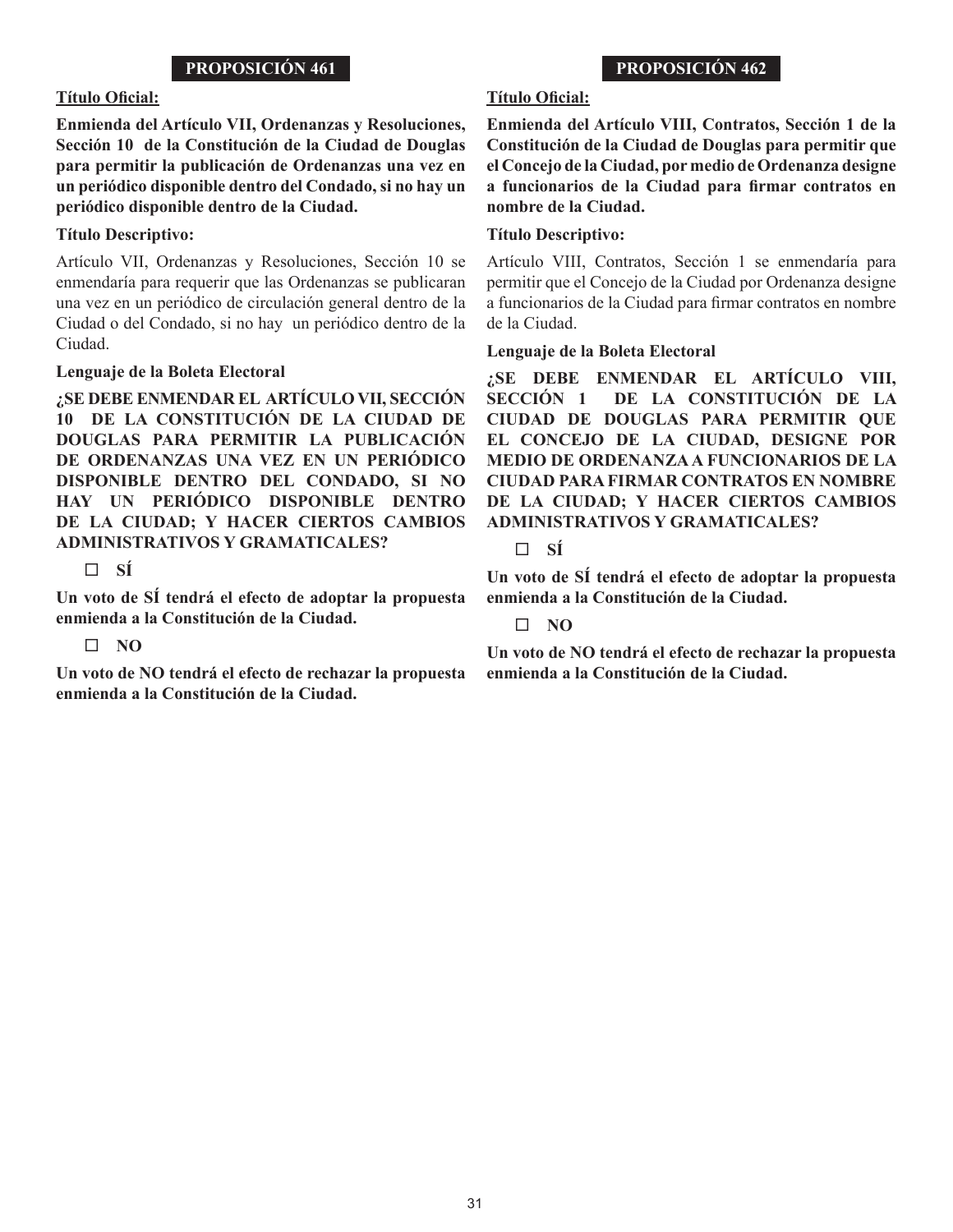#### **Título Oficial:**

## **Enmienda del Artículo VIII, Contratos, Sección 3(B)(1) de la Constitución de la Ciudad de Douglas para aumentar el valor de \$500 a \$5,000 cuando el Administrador de la Ciudad pueda vender o disponer de bienes personales.**

## **Título Descriptivo:**

Artículo VIII, Contratos, Sección 3(B)(1) se enmendaría para permitir aumentar el valor de \$500 a \$5,000 cuando el Administrador de la Ciudad pueda vender o disponer de bienes personales.

#### **Lenguaje de la Boleta Electoral**

**¿SE DEBE ENMENDAR EL ARTÍCULO VIII, SECCIÓN 3(B)(1) DE LA CONSTITUCIÓN DE LA CIUDAD DE DOUGLAS PARA AUMENTAR EL VALOR DE \$500 A \$5,000 CUANDO EL ADMINISTRADOR DE LA CIUDAD PUEDA VENDER O DISPONER DE BIENES PERSONALES; Y HACER CIERTOS CAMBIOS ADMINISTRATIVOS Y GRAMATICALES?** 

**SÍ**

**Un voto de SÍ tendrá el efecto de adoptar la propuesta enmienda a la Constitución de la Ciudad.**

**NO**

**Un voto de NO tendrá el efecto de rechazar la propuesta enmienda a la Constitución de la Ciudad.**

## **PROPOSICIÓN 464**

## **Título Oficial:**

**Enmienda del Artículo VIII, Contratos, Sección 3(B) (2) de la Constitución de la Ciudad de Douglas para aumentar el valor de \$500 a \$5,000 cuando propiedad personal debe venderse en una subasta pública en vivo o en línea después de su publicación en línea o en un periódico.**

#### **Título Descriptivo:**

Artículo VIII, Contratos, Sección 3(B)(2) se enmendaría para aumentar el valor de \$500 a \$5,000 cuando propiedad personal debe venderse en una subasta pública en vivo o en línea después de su publicación en línea o en un periódico.

#### **Lenguaje de la Boleta Electoral**

**¿SE DEBE ENMENDAR EL ARTÍCULO VIII, SECCIÓN 3(B)(2) DE LA CONSTITUCIÓN DE LA CIUDAD DE DOUGLAS PARA AUMENTAR EL VALOR DE \$500 A \$5,000 CUANDO PROPIEDAD PERSONAL DEBE VENDERSE EN UNA SUBASTA PÚBLICA EN VIVO O EN LÍNEA DESPUÉS DE SU PUBLICACIÓN EN LÍNEA O EN UN PERIÓDICO; Y HACER CIERTOS CAMBIOS ADMINISTRATIVOS Y GRAMATICALES?** 

**SÍ**

**Un voto de SÍ tendrá el efecto de adoptar la propuesta enmienda a la Constitución de la Ciudad.**

**NO**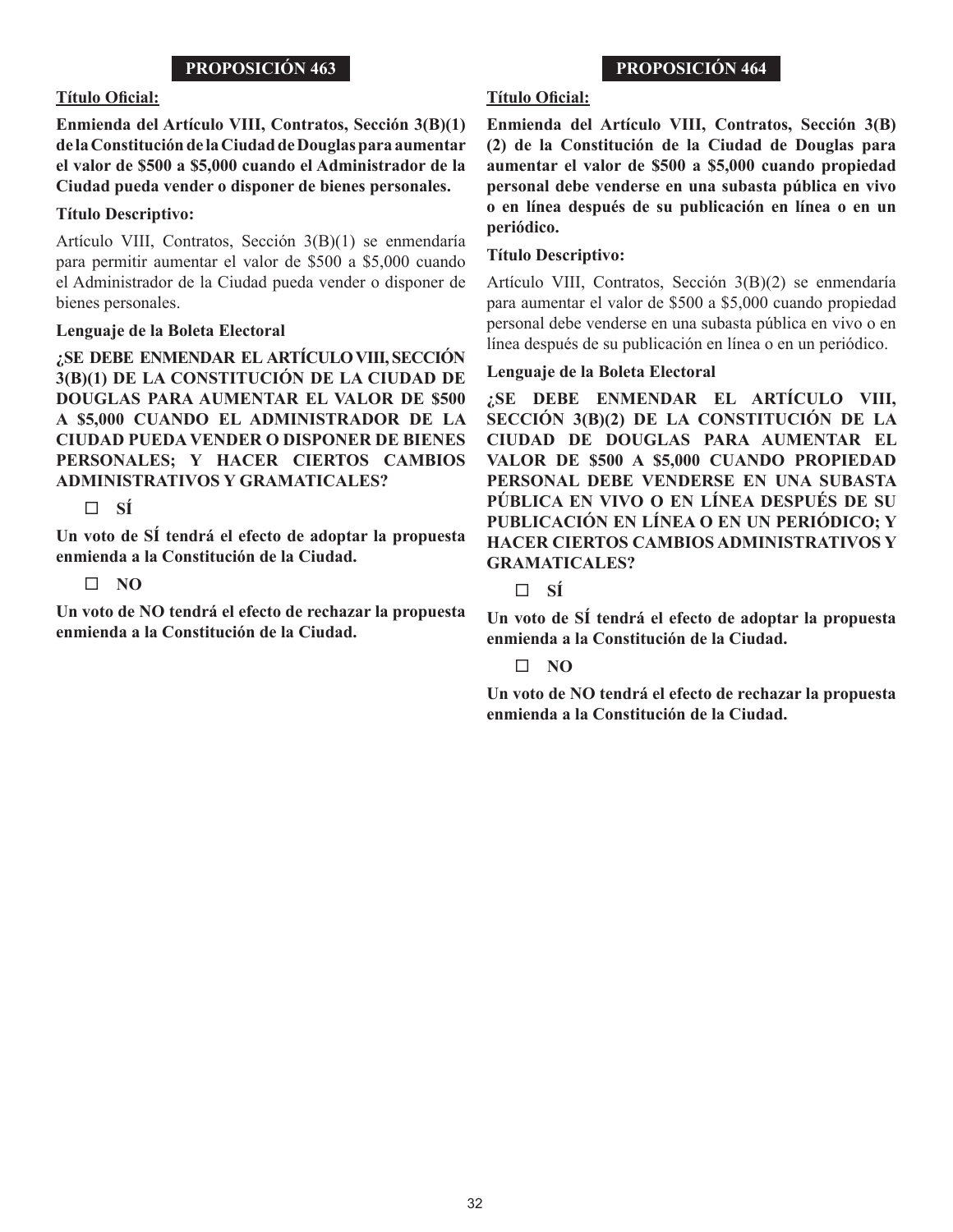#### **Título Oficial:**

**Enmienda del Artículo VIII, Contratos, Sección 3(B) (5) de la Constitución de la Ciudad de Douglas para permitir que miembros de la familia de los empleados de la Ciudad, funcionarios elegidos o designados de la Ciudad compren o adquieran propiedades de la Ciudad durante una subasta en vivo o en línea.** 

#### **Título Descriptivo:**

Artículo VIII, Contratos, Sección 3(B)(5) se enmendaría para permitir que miembros de la familia de empleados de la Ciudad, funcionarios elegidos o designados de la Ciudad compren o adquieran propiedades de la Ciudad durante una subasta en vivo o en línea.

#### **Lenguaje de la Boleta Electoral**

**¿SE DEBE ENMENDAR EL ARTÍCULO VIII, SECCIÓN 3(B)(5) DE LA CONSTITUCIÓN DE LA CIUDAD DE DOUGLAS PARA PERMITIR QUE MIEMBROS DE LA FAMILIA DE LOS EMPLEADOS DE LA CIUDAD, FUNCIONARIOS ELEGIDOS O DESIGNADOS DE LA CIUDAD COMPREN O ADQUIERAN PROPIEDADES DE LA CIUDAD DURANTE UNA SUBASTA EN VIVO O EN LÍNEA; Y HACER CIERTOS CAMBIOS ADMINISTRATIVOS Y GRAMATICALES?** 

**SÍ**

**Un voto de SÍ tendrá el efecto de adoptar la propuesta enmienda a la Constitución de la Ciudad.**

#### $\Box$  NO

**Un voto de NO tendrá el efecto de rechazar la propuesta enmienda a la Constitución de la Ciudad.**

## **PROPOSICIÓN 466**

## **Título Oficial:**

**Enmienda del Artículo VIII, Contratos, Sección 3(B) (5) de la Constitución de la Ciudad de Douglas para permitir que empleados de la Ciudad, funcionarios elegidos o designados de la Ciudad compren o adquieran propiedades de la Ciudad durante una subasta en línea.**

#### **Título Descriptivo:**

Artículo VIII, Contratos, Sección 3(B)(5) se enmendaría para permitir que empleados de la Ciudad, funcionarios elegidos o designados de la Ciudad compren o adquieran propiedades de la Ciudad durante una subasta en línea.

#### **Lenguaje de la Boleta Electoral**

**¿SE DEBE ENMENDAR EL ARTÍCULO VIII, SECCIÓN 3(B)(5) DE LA CONSTITUCIÓN DE LA CIUDAD DE DOUGLAS PARA PERMITIR QUE EMPLEADOS DE LA CIUDAD, FUNCIONARIOS ELEGIDOS O DESIGNADOS DE LA CIUDAD COMPREN O ADQUIERAN PROPIEDADES DE LA CIUDAD DURANTE UNA SUBASTA EN LÍNEA; Y HACER CIERTOS CAMBIOS ADMINISTRATIVOS Y GRAMATICALES?** 

**SÍ**

**Un voto de SÍ tendrá el efecto de adoptar la propuesta enmienda a la Constitución de la Ciudad.**

#### $\Box$  NO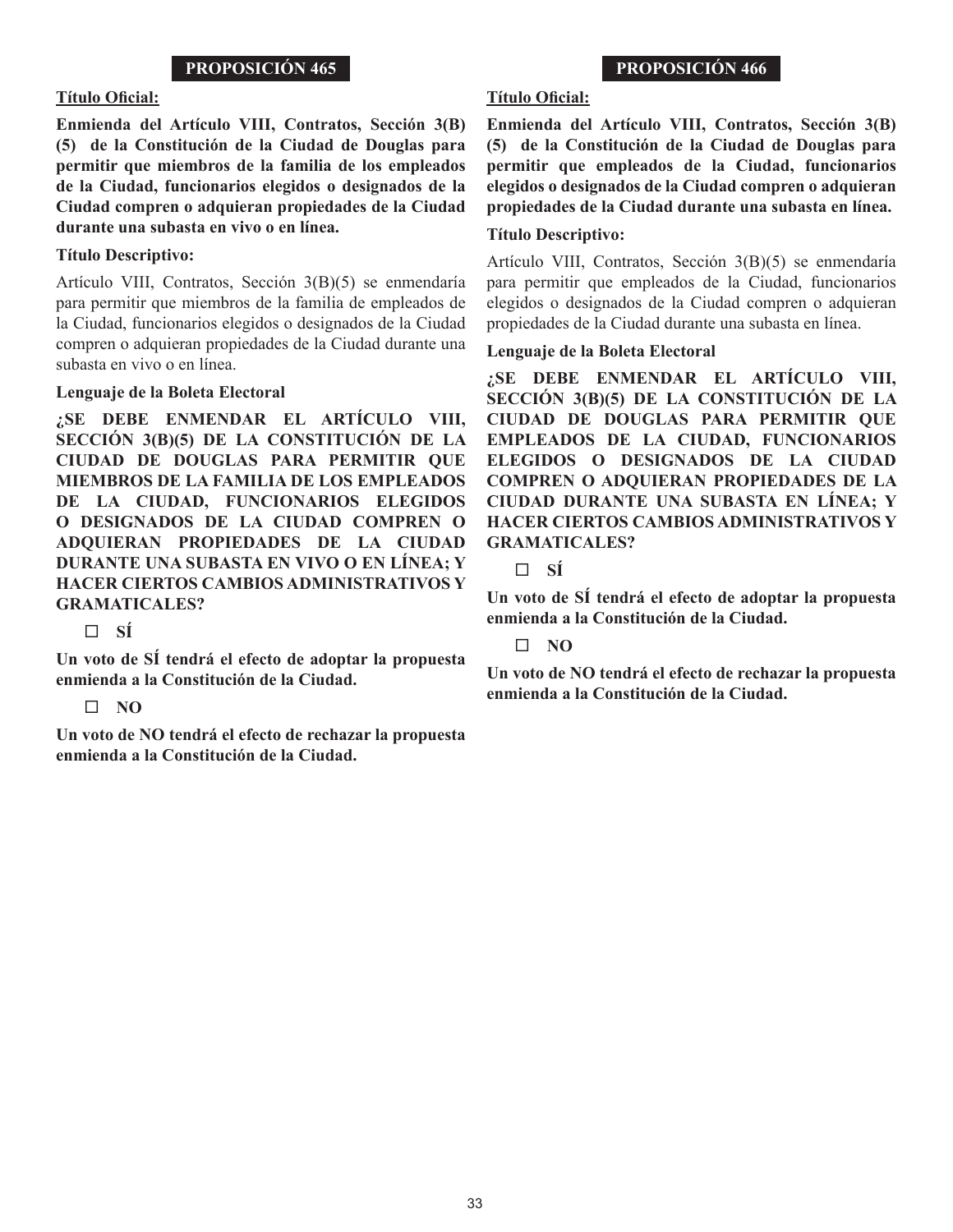# **ARGUMENTOS "A FAVOR" Y "EN CONTRA" LAS PROPOSICIONES**

#### **Título Oficial:**

**Enmienda del Artículo XI, Tribunal de la Ciudad, Sección 5 de la Constitución de la Ciudad de Douglas para permitir que un oficial designado reciba todas las multas, sanciones y honorarios recaudados por el Magistrado de la Ciudad.**

# **Título Descriptivo:**

Artículo XI, Tribunal de la Ciudad, Sección 5 se enmendaría para permitir que la Ciudad designe al funcionario adecuado para recibir todas las multas, sanciones y honorarios recaudados por el Magistrado de la Ciudad.

## **Lenguaje de la Boleta Electoral**

**¿SE DEBE ENMENDAR EL ARTÍCULO XI, SECCIÓN 5 DE LA CONSTITUCIÓN DE LA CIUDAD DE DOUGLAS PARA PERMITIR QUE UN OFICIAL DESIGNADO RECIBA TODAS LAS MULTAS, SANCIONES Y HONORARIOS RECAUDADOS POR EL MAGISTRADO DE LA CIUDAD.; Y HACER CIERTOS CAMBIOS ADMINISTRATIVOS Y GRAMATICALES?** 

 $\Box$  **SÍ** 

**Un voto de SÍ tendrá el efecto de adoptar la propuesta enmienda a la Constitución de la Ciudad.**

# **NO**

**Un voto de NO tendrá el efecto de rechazar la propuesta enmienda a la Constitución de la Ciudad.**

Ningunos se entablaron